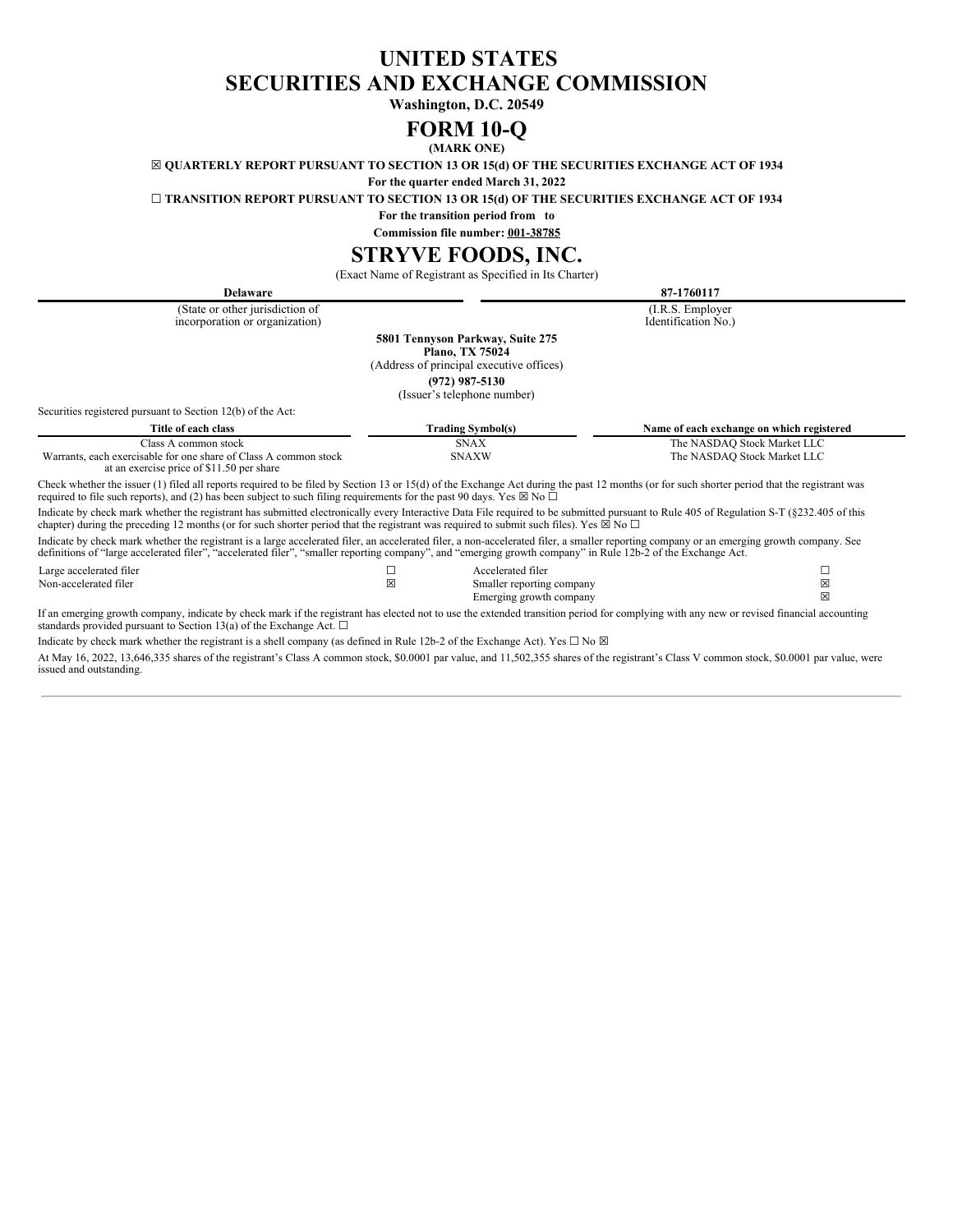#### **STRYVE FOODS, INC. FORM 10-Q FOR THE QUARTER ENDED MARCH 31, 2022 TABLE OF CONTENTS**

|                                                                                               | Page |
|-----------------------------------------------------------------------------------------------|------|
| Part I. Financial Information                                                                 |      |
| Item 1. Condensed Consolidated Financial Statements                                           |      |
| <b>Condensed Consolidated Balance Sheets</b>                                                  |      |
| <b>Condensed Consolidated Statements of Operations</b>                                        |      |
| Condensed Consolidated Statements of Changes in Stockholders' Equity (Deficit)                |      |
| <b>Condensed Consolidated Statements of Cash Flows</b>                                        |      |
| Notes to Unaudited Condensed Consolidated Financial Statements                                |      |
| Item 2. Management's Discussion and Analysis of Financial Condition and Results of Operations | 19   |
| Item 3. Quantitative and Qualitative Disclosures Regarding Market Risk                        | 29   |
| Item 4. Controls and Procedures                                                               | 30   |
| Part II. Other Information                                                                    | 31   |
| Item 1. Legal Proceedings                                                                     | 31   |
| Item 1A. Risk Factors                                                                         | 31   |
| Item 2. Unregistered Sales of Equity Securities and Use of Proceeds                           | 31   |
| Item 3. Defaults Upon Senior Securities                                                       | 31   |
| <b>Item 4. Mine Safety Disclosures</b>                                                        | 31   |
| Item 5. Other Information                                                                     | 31   |
| Item 6. Exhibits                                                                              | 32   |
| Part III. Signatures                                                                          | 33   |
|                                                                                               |      |

i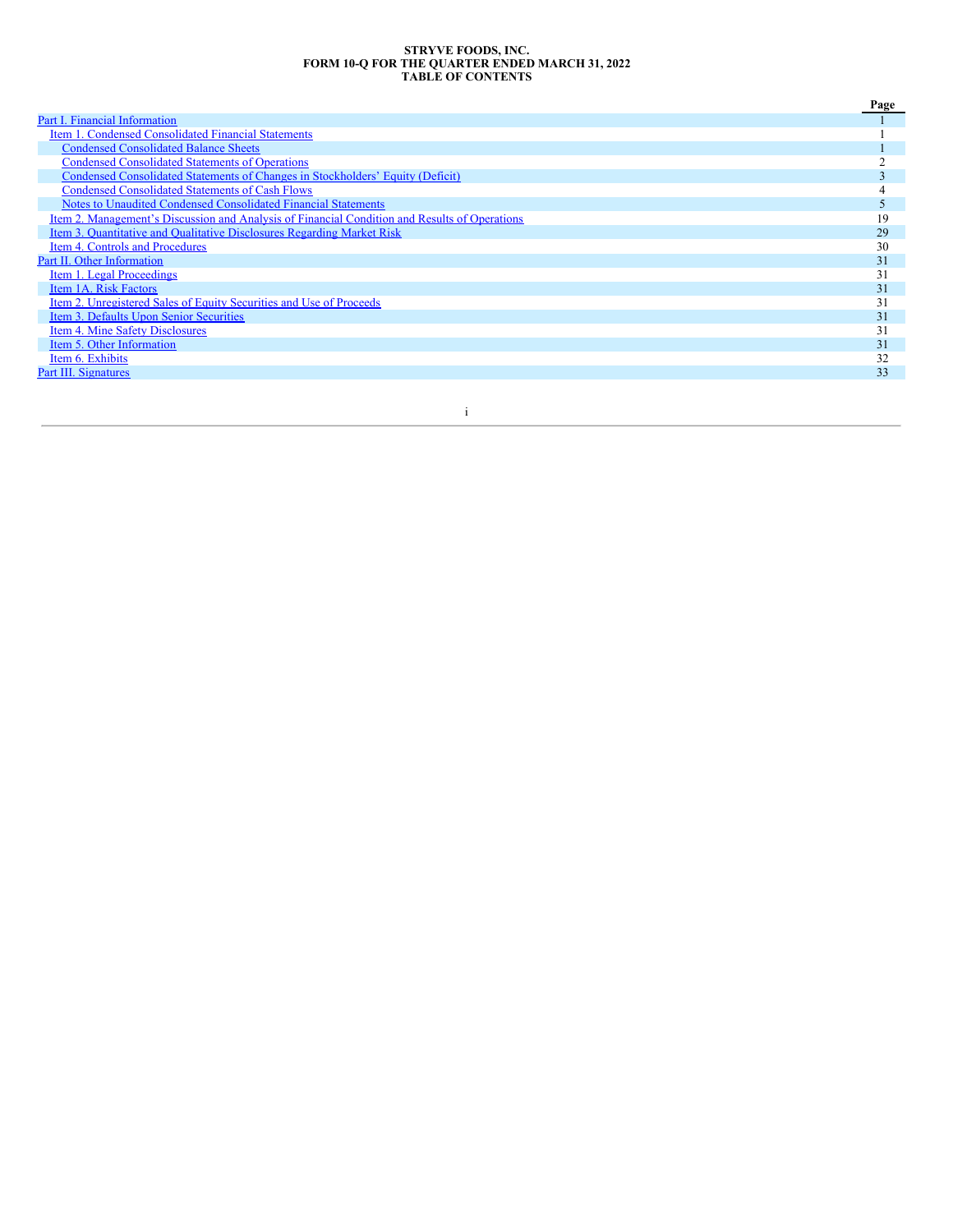## **STRYVE FOODS, INC. CONDENSED CONSOLIDATED BALANCE SHEETS**

<span id="page-2-2"></span><span id="page-2-1"></span><span id="page-2-0"></span>

|                                                                                                                                                                                                                             | March 31,<br>2022 |              | December 31,<br>2021   |
|-----------------------------------------------------------------------------------------------------------------------------------------------------------------------------------------------------------------------------|-------------------|--------------|------------------------|
| <b>ASSETS</b>                                                                                                                                                                                                               | (Unaudited)       |              |                        |
| <b>CURRENT ASSETS</b><br>Cash and cash equivalent                                                                                                                                                                           | \$<br>12,626,468  | S            |                        |
| Accounts receivable, net                                                                                                                                                                                                    | 3,602,604         |              | 2,217,191<br>2,900,281 |
| Inventory, net                                                                                                                                                                                                              | 13,246,692        |              | 7,215,981              |
| Prepaid media spend                                                                                                                                                                                                         | 450,000           |              | 450,000                |
| Prepaid expenses and other current assets                                                                                                                                                                                   | 2,186,685         |              | 2,255,539              |
| Total current assets                                                                                                                                                                                                        |                   |              |                        |
|                                                                                                                                                                                                                             | 32,112,449        |              | 15,038,992             |
| Property and equipment, net                                                                                                                                                                                                 | 7,135,441         |              | 6,825,895              |
| Right of use asset, net                                                                                                                                                                                                     | 718,784           |              | 767,382                |
| Goodwill                                                                                                                                                                                                                    | 8,450,000         |              | 8,450,000              |
| Intangible asset, net                                                                                                                                                                                                       | 4,543,775         |              | 4,604,359              |
| Prepaid media spend, net of current portion                                                                                                                                                                                 | 1,084,548         |              | 1,084,548              |
| Other assets                                                                                                                                                                                                                |                   |              | 4,192                  |
| <b>TOTAL ASSETS</b>                                                                                                                                                                                                         | \$<br>54,044,997  | S            | 36,775,368             |
|                                                                                                                                                                                                                             |                   |              |                        |
| <b>LIABILITIES AND STOCKHOLDERS' EQUITY</b>                                                                                                                                                                                 |                   |              |                        |
| <b>CURRENT LIABILITIES</b>                                                                                                                                                                                                  |                   |              |                        |
| Accounts payable                                                                                                                                                                                                            | 2,763,003         | $\mathbb{S}$ | 3,097,516              |
| Accrued expenses                                                                                                                                                                                                            | 1,089,245         |              | 1,634,978              |
| Current portion of lease liability                                                                                                                                                                                          | 152,195           |              | 168,482                |
| Line of credit                                                                                                                                                                                                              |                   |              | 3,500,000              |
| Current portion of long-term debt                                                                                                                                                                                           | 139,534           |              | 3,447,056              |
| Total current liabilities                                                                                                                                                                                                   | 4,143,977         |              | 11,848,032             |
| Long-term debt, net of current portion                                                                                                                                                                                      | 83,661            |              | 119,542                |
| Lease liability, net of current portion                                                                                                                                                                                     | 566,589           |              | 598,900                |
| Financing obligation - related party operating lease                                                                                                                                                                        | 7,500,000         |              | 7,500,000              |
| Deferred tax liability, net                                                                                                                                                                                                 | 67,223            |              | 67,223                 |
| Deferred stock compensation liability                                                                                                                                                                                       | 362,247           |              | 71,197                 |
| Warrant liability                                                                                                                                                                                                           | 83,061            |              | 128,375                |
| <b>TOTAL LIABILITIES</b>                                                                                                                                                                                                    | 12,806,758        |              | 20,333,269             |
| <b>COMMITMENTS AND CONTINGENCIES</b>                                                                                                                                                                                        |                   |              |                        |
| <b>STOCKHOLDERS' EQUITY</b>                                                                                                                                                                                                 |                   |              |                        |
| Preferred stock - \$0.0001 par value, 10,000,000 shares authorized, 0 shares issued and outstanding<br>Class A common stock - \$0.0001 par value, 400,000,000 shares authorized, 12,682,746 and 8,633,755 shares issued and |                   |              |                        |
| outstanding, respectively                                                                                                                                                                                                   | 1,268             |              | 863                    |
| Class V common stock - \$0.0001 par value, 200,000,000 shares authorized, 11,502,355 shares issued and outstanding<br>Additional paid-in-capital                                                                            | 1,150             |              | 1,150                  |
|                                                                                                                                                                                                                             | 132,660,734       |              | 100,551,257            |
| Accumulated deficit                                                                                                                                                                                                         | (91, 424, 913)    |              | (84,111,171)           |
| TOTAL STOCKHOLDERS' EQUITY                                                                                                                                                                                                  | 41,238,239        |              | 16,442,099             |
| TOTAL LIABILITIES AND STOCKHOLDERS' EQUITY                                                                                                                                                                                  | \$<br>54,044,997  | S            | 36,775,368             |
| $TTL =$                                                                                                                                                                                                                     |                   |              |                        |

The accompanying notes are an integral part of these condensed consolidated financial statements.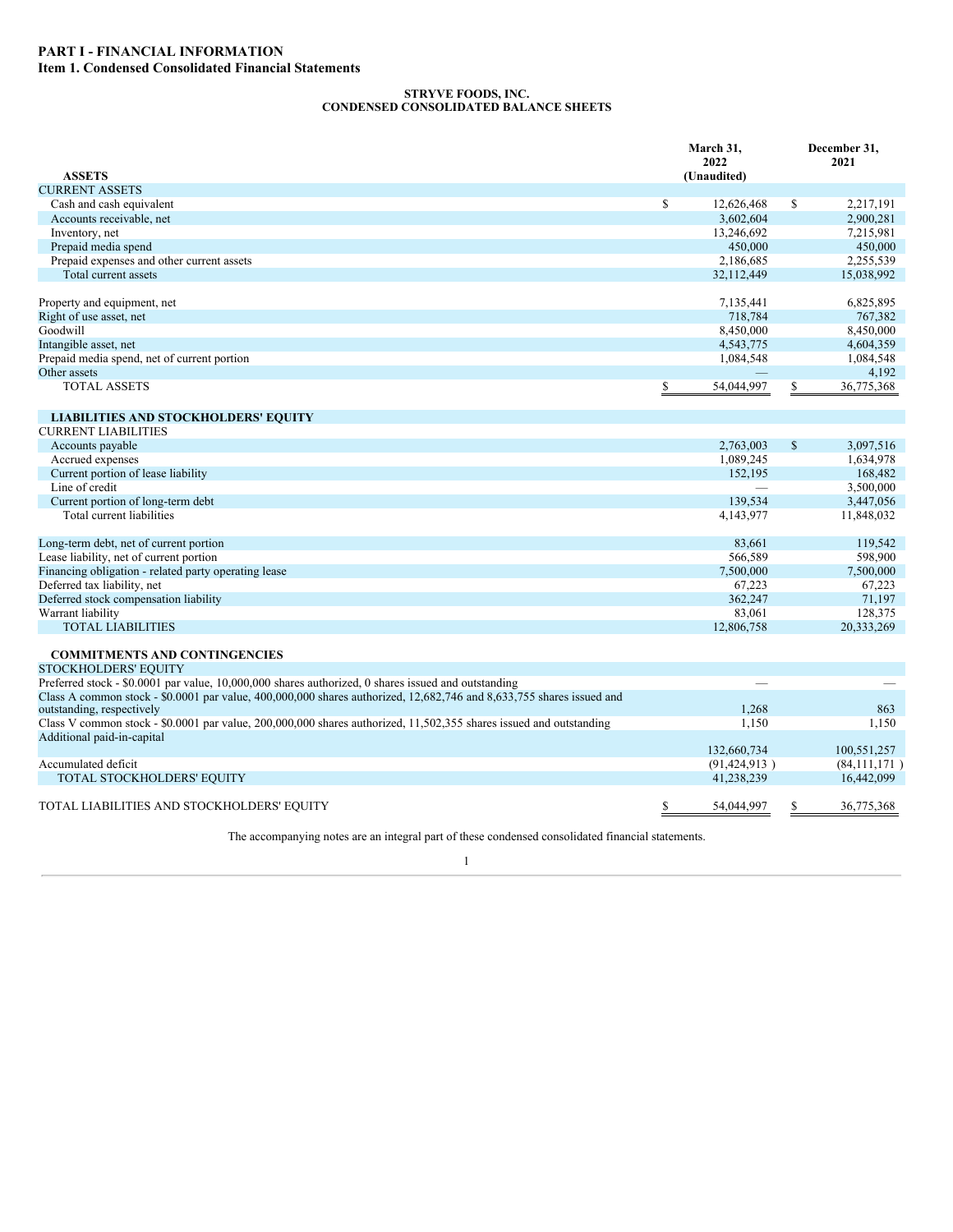#### **STRYVE FOODS, INC. CONDENSED CONSOLIDATED STATEMENTS OF OPERATIONS (Unaudited)**

<span id="page-3-0"></span>

|                                                                           | 2022         | <b>For the Three Months</b><br>Ended March 31, |              | 2021                   |
|---------------------------------------------------------------------------|--------------|------------------------------------------------|--------------|------------------------|
| SALES, net                                                                |              | 7,420,554                                      | $\mathbb{S}$ | 6,834,475              |
| COST OF GOODS SOLD (exclusive of depreciation shown separately below)     |              | 6,296,626                                      |              | 4,156,649              |
| <b>GROSS MARGIN</b>                                                       |              | 1,123,928                                      |              | 2,677,826              |
| <b>OPERATING EXPENSES</b><br>Selling expenses<br>Operations expense       |              | 4,026,055<br>1,230,384                         |              | 6,453,292<br>1,059,785 |
| Salaries and wages                                                        |              | 2,585,899                                      |              | 1,401,646              |
| Depreciation and amortization expense<br>Loss on disposal of fixed assets |              | 444,366                                        |              | 394,848<br>1,076       |
| Total operating expenses                                                  |              | 8,286,704                                      |              | 9,310,647              |
|                                                                           |              |                                                |              |                        |
| <b>OPERATING LOSS</b>                                                     |              | (7,162,776)                                    |              | (6,632,821)            |
| OTHER (EXPENSE) INCOME                                                    |              |                                                |              |                        |
| Interest expense                                                          |              | (188, 494)                                     |              | (810,088)              |
| PPP loan forgiveness                                                      |              |                                                |              | 1,669,552              |
| Change in fair value of Private Warrants                                  |              | 45,314                                         |              |                        |
| Other income                                                              |              |                                                |              | 12,206                 |
| Total other (expense) income                                              |              | (143, 180)                                     |              | 871,670                |
| NET LOSS BEFORE INCOME TAXES                                              |              | (7,305,956)                                    |              | (5,761,151)            |
| Income taxes                                                              |              | 7,786                                          |              |                        |
|                                                                           |              |                                                |              |                        |
| <b>NET LOSS</b>                                                           |              | (7,313,742)                                    | \$           | (5,761,151)            |
| Loss per common share:                                                    |              |                                                |              |                        |
| Basic and diluted                                                         | $\mathbb{S}$ | (0.25)                                         | $\mathbb{S}$ | (0.57)                 |
| Weighted average shares outstanding:                                      |              |                                                |              |                        |
| Basic and diluted                                                         |              | 29,758,343                                     |              | 10,144,461             |
|                                                                           |              |                                                |              |                        |

The accompanying notes are an integral part of these condensed consolidated financial statements.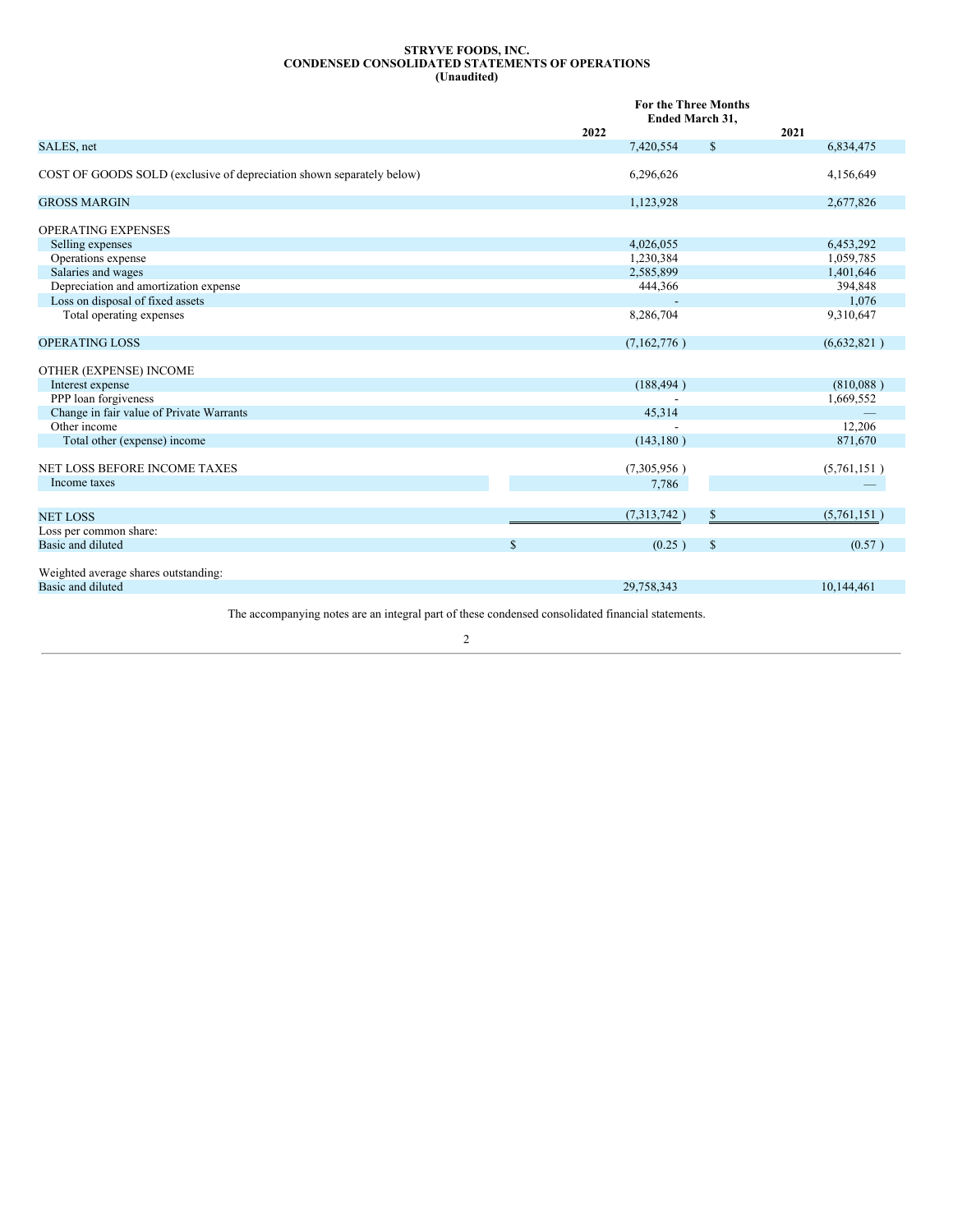#### **STRYVE FOODS, INC. CONDENSED CONSOLIDATED STATEMENTS OF CHANGES IN STOCKHOLDERS' EQUITY THREE MONTHS ENDED MARCH 31, 2022 (Unaudited)**

<span id="page-4-0"></span>

|                                                           |               |   |        |               |               | <b>Common Stock Class A</b> |               | <b>Common Stock Class B/V</b>    |              |  |  | <b>Additional</b><br>Paid-in- | <b>Retained</b> |  |
|-----------------------------------------------------------|---------------|---|--------|---------------|---------------|-----------------------------|---------------|----------------------------------|--------------|--|--|-------------------------------|-----------------|--|
|                                                           | <b>Shares</b> |   | Amount | <b>Shares</b> |               | Amount                      | Capital       | Earnings                         | Total        |  |  |                               |                 |  |
| BALANCE, JANUARY 1, 2022                                  | 8,633,755     | S | 863    | 11,502,355    | <sup>\$</sup> | 1,150                       | \$100,551,257 | \$ (84,111,171)<br><sup>\$</sup> | 16,442,099   |  |  |                               |                 |  |
|                                                           |               |   |        |               |               |                             |               |                                  |              |  |  |                               |                 |  |
| <b>PIPE</b> Investment                                    | 2,496,934     |   | 250    |               |               |                             | 32,310,937    | $\overline{\phantom{m}}$         | 32, 311, 187 |  |  |                               |                 |  |
| Prefunded Warrants converted<br>into Common Stock Class A | 1,443,557     |   | 144    |               |               |                             | (69)          |                                  | 75           |  |  |                               |                 |  |
|                                                           |               |   |        |               |               |                             |               |                                  |              |  |  |                               |                 |  |
| Post closing adjustment of<br><b>BCA</b>                  |               |   |        |               |               |                             | (238,089)     |                                  | (238,089)    |  |  |                               |                 |  |
|                                                           |               |   |        |               |               |                             |               |                                  |              |  |  |                               |                 |  |
| <b>Issuance of Restricted Stock</b><br>Awards             | 108,500       |   | 11     |               |               |                             | 36,698        |                                  | 36,709       |  |  |                               |                 |  |
|                                                           |               |   |        |               |               |                             |               |                                  |              |  |  |                               |                 |  |
| Net loss                                                  |               |   |        |               |               |                             |               | (7,313,742)                      | (7,313,742)  |  |  |                               |                 |  |
|                                                           |               |   |        |               |               |                             |               |                                  |              |  |  |                               |                 |  |
| BALANCE, MARCH 31, 2022                                   | 12,682,746    |   | 1,268  | 11,502,355    |               | 1,150                       | 132,660,734   | (91, 424, 913)                   | 41,238,239   |  |  |                               |                 |  |

### **Condensed Statement of Changes in Stockholders' Deficit FOR THE THREE MONTHS ENDED MARCH 31, 2021**

|                             | Common Stock Class B/V<br><b>Shares</b> |   | Amount                   |    | <b>Additional</b><br>Paid-in-Capital | Retained<br>Earnings | Total          |
|-----------------------------|-----------------------------------------|---|--------------------------|----|--------------------------------------|----------------------|----------------|
| BALANCE, JANUARY 1, 2021    | 10,152,020                              | S | 1,015                    | S  | 42,783,367                           | $(52, 121, 249)$ \$  | (9,336,867)    |
| Repurchase of member shares | (12,598)                                |   | (1)                      | -S | (99, 949)                            | $-$                  | (99,950)       |
| Net loss                    |                                         |   | $\overline{\phantom{a}}$ |    | $\overline{\phantom{a}}$             | $(5,761,151)$ \$     | (5,761,151)    |
| BALANCE, MARCH 31, 2021     | 10,139,422                              |   | 1,014                    |    | 42,683,418                           | (57,882,400)         | (15, 197, 968) |

The accompanying notes are an integral part of these condensed consolidated financial statements.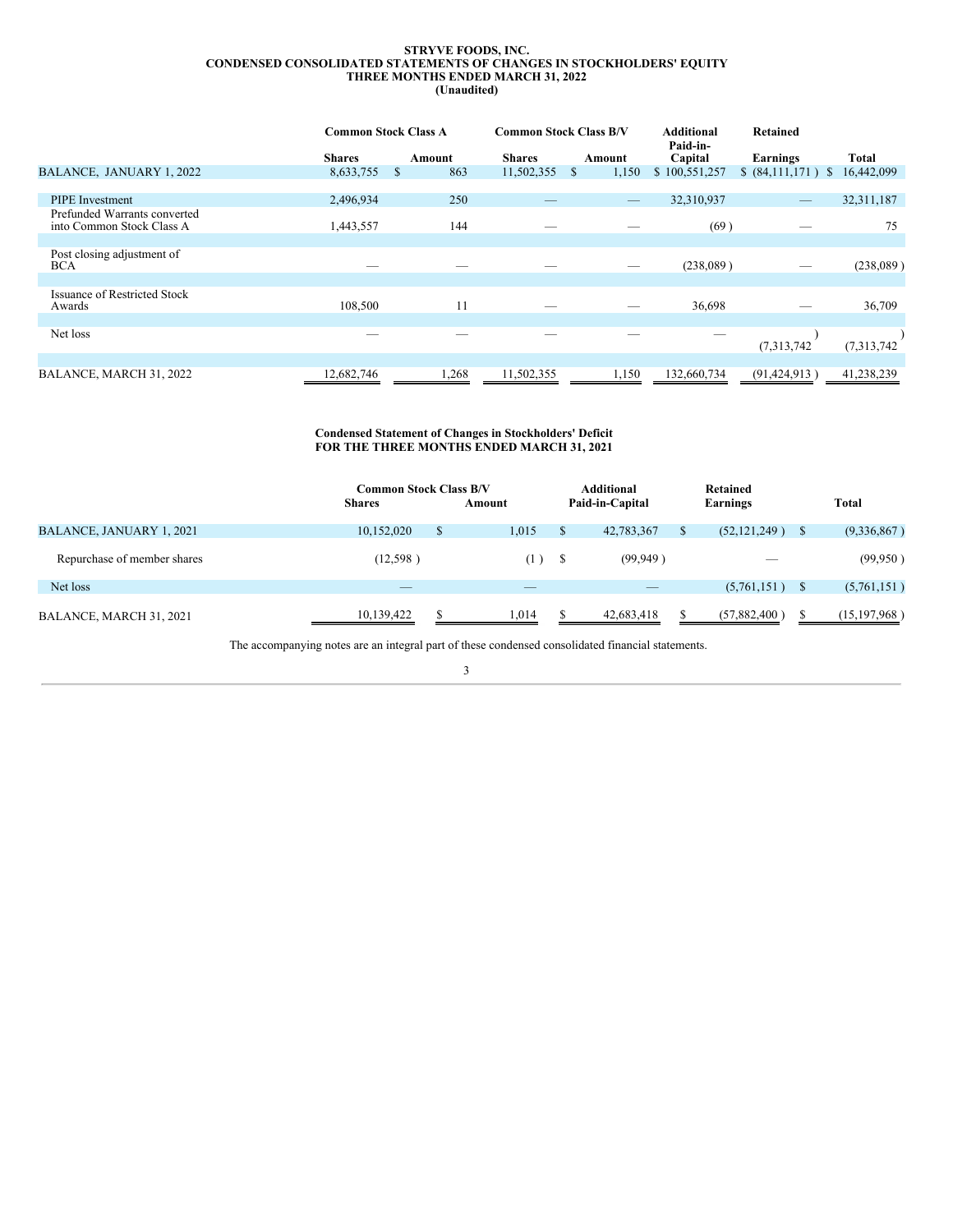#### **STRYVE FOODS, INC. CONDENSED CONSOLIDATED STATEMENTS OF CASH FLOWS (Unaudited)**

<span id="page-5-0"></span>

|                                                                             | <b>Three Months Ended</b><br>March 31,<br>2022 |                           |  |
|-----------------------------------------------------------------------------|------------------------------------------------|---------------------------|--|
| <b>CASH FLOWS FROM OPERATING ACTIVITIES</b>                                 |                                                | 2021                      |  |
| Net loss                                                                    | \$<br>(7,313,742)                              | (5,761,151)               |  |
| Adjustments to reconcile net loss to net cash used in operating activities: |                                                |                           |  |
| Depreciation expense                                                        | 383,782                                        | 332,813                   |  |
| Loss on disposal of fixed assets                                            |                                                | 1,076                     |  |
| Amortization of intangible assets                                           | 60,584                                         | 62,035                    |  |
| Amortization of debt issuance costs                                         |                                                | 4,861                     |  |
| Net change in right-of-use assets and liabilities                           | 727                                            |                           |  |
| Interest income on members loan receivable                                  | $\equiv$                                       | (12, 205)                 |  |
| Bad debt expense                                                            | 55,309                                         | 85,598                    |  |
| Forgiveness on paycheck protection program loan                             |                                                | (1,669,552)               |  |
| Stock based compensation expense                                            | 327,759                                        |                           |  |
| Change in fair value of Private Warrants                                    | (45,314)                                       |                           |  |
| Changes in operating assets and liabilities:                                |                                                |                           |  |
| Accounts receivable                                                         | (757, 632)                                     | (1,370,076)               |  |
| Inventory                                                                   | (6,030,711)                                    | (872,950)                 |  |
| Vendor deposits                                                             | 4,193                                          |                           |  |
| Prepaid expenses and other current assets                                   | 68,854                                         | (650,030)                 |  |
| Accounts payable                                                            | (334, 513)                                     | 822,830                   |  |
| Accrued liabilities                                                         | (546, 460)                                     | 726,117                   |  |
| Net cash used in operating activities                                       | (14, 127, 164)                                 | (8,300,635)               |  |
| <b>CASH FLOWS FROM INVESTING ACTIVITIES</b>                                 |                                                |                           |  |
| Cash paid for purchase of equipment                                         | (693,329)                                      | (193, 456)                |  |
| Cash received for sale of equipment                                         |                                                | 66,750                    |  |
| Net cash used in investing activities                                       | (693,329)                                      | (126,706)                 |  |
| <b>CASH FLOWS FROM FINANCING ACTIVITIES</b>                                 |                                                |                           |  |
| PIPE capital raise                                                          | 32,311,187                                     |                           |  |
| <b>Exercise of Prefunded Warrants</b>                                       | 75                                             |                           |  |
| Repurchase of member shares                                                 |                                                | (99,950)                  |  |
| Post closing adjustment of BCA                                              | (238,089)                                      |                           |  |
| Repayments on long-term debt                                                | (4,843,403)                                    | (527, 593)                |  |
| Borrowings on related party debt                                            |                                                | 1,794,000                 |  |
| Repayments on related party debt                                            |                                                | (3,001,366)               |  |
| Borrowings on short-term debt                                               |                                                | 11,601,216                |  |
| Repayments on short-term debt                                               | (2,000,000)                                    |                           |  |
| Debt issuance costs                                                         |                                                | (50,000)                  |  |
| Net cash provided by financing activities                                   | 25,229,771                                     | 9,716,308                 |  |
| Net change in cash and cash equivalents                                     | 10,409,278                                     | 1,288,967                 |  |
| Cash and cash equivalents at beginning of period                            | 2,217,191                                      | 591.634                   |  |
| Cash and cash equivalents at end of period                                  | \$<br>12,626,469                               | $\mathbb{S}$<br>1,880,601 |  |
| SUPPLEMENTAL INFORMATION:                                                   |                                                |                           |  |
| Cash paid for interest                                                      | 222.458                                        | 347,120                   |  |

The accompanying notes are an integral part of these condensed consolidated financial statements.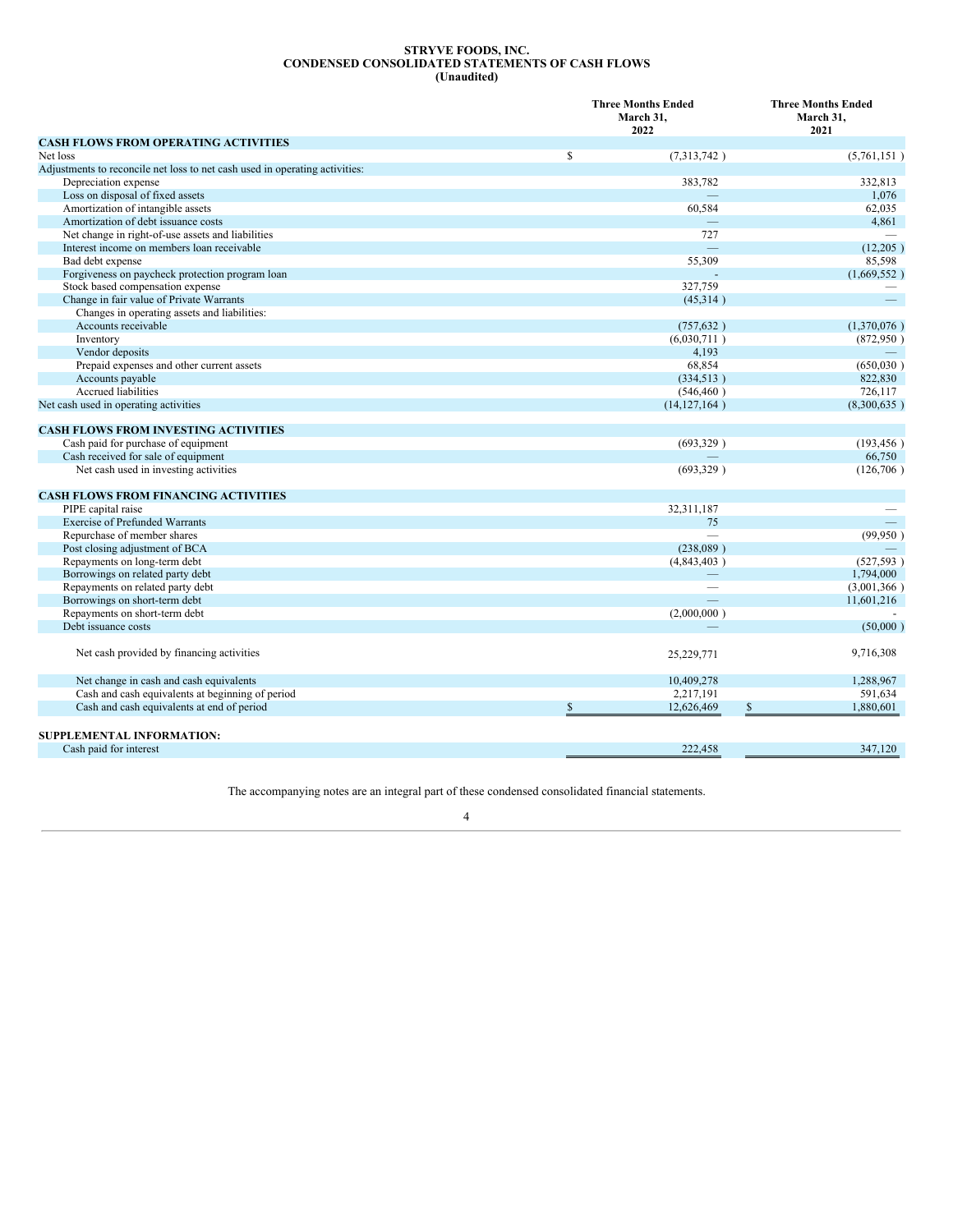#### **STRYVE FOODS, INC. NOTES TO CONDENSED CONSOLIDATED FINANCIAL STATEMENTS MARCH 31, 2022 (Unaudited)**

## <span id="page-6-0"></span>**Note 1 - Organization and Description of Business**

Stryve Foods, Inc. (f/k/a Andina Acquisition Corp. III) ("Stryve" or the "Company") is an emerging healthy snacking company which manufactures, markets and sells highly differentiated healthy snacking products. The Company offers convenient snacks that are lower in sugar and carbohydrates and higher in protein than other snacks. The Company is headquartered in Plano, Texas, with manufacturing operations in Madill, Oklahoma.

On July 20, 2021 (the "Closing Date"), the Company completed a business combination (the "Business Combination") pursuant to that certain Business Combination Agreement (the "BCA") by and among the Company, Andina Holdings LLC, a Delaware limited liability company and a wholly-owned subsidiary of the Company ("Holdings"), B. Luke Weil, in the capacity from and after the closing of the transactions contemplated by the Business Combination Agreement (the "Closing") as the representative for the shareholders of the Company (other than the Seller), Stryve Foods, LLC, a Texas limited liability company, Stryve Foods Holdings, LLC, a Texas limited liability company (the "Seller"), and R. Alex Hawkins, in the capacity from and after the Closing as the representative for the members of the Seller. Notwithstanding the legal form of the Business Combination, pursuant to the Business Combination Agreement, the Business Combination has been accounted for as a reverse recapitalization in accordance with generally accepted accounting principles in the United States ("GAAP"). Under this method of accounting, Stryve Foods, LLC is treated as the acquirer and the Company is treated as the acquired company for financial statement reporting purposes.

In connection with the completion of the Business Combination and as contemplated by the Business Combination Agreement, the Company: (i) issued 4,250,000 shares of Class A common stock to private placement investors for aggregate consideration of \$42.5 million; (ii) issued 1,357,372 shares of Class A common stock, satisfied by the offset of \$10.9 million of principal and accrued interest under outstanding unsecured promissory notes (the "Bridge Notes") issued by Stryve Foods, LLC to certain investors in a private placement on the closing date of the Business Combination, and (iii) 11,502,355 newly issued non-voting Class B common units of Holdings (the "Seller Consideration Units") and voting (but non-economic) Class V common stock of the Company. In addition, the Company's ordinary shares outstanding prior to the Closing were converted into 3,409,949 shares of Class A common stock of the Company without any action of the holders. The Seller will distribute the Seller Consideration Units to its members in accordance with its limited liability company agreement. On March 25, 2022, the Company finalized the post-closing adjustments under the Business Combination Agreement (the "Post-Closing Adjustment), which resulted in the release of all 115,023 escrowed shares of Class V common stock, an equal number of Holdings Class B common units, and the net payment of approximately \$238,000 by the Company to the Seller.

Prior to July 20, 2021, Stryve Foods, LLC was a "pass-through" (limited liability company) entity for income tax purposes and had no material income tax accounting reflected in its financial statements for financial reporting purposes since taxable income and deductions were "passed through" to its members. Following the consummation of the Business Combination, the combined company is organized in an "Up-C" structure and is now a taxable C corporation in which the business of Stryve Foods, LLC and its subsidiaries is held by Holdings, which is a subsidiary of the Company. By virtue of the Up-C structure, the Company's only direct assets consist of its equity interests in Holdings, an entity of which the Company maintains 100% voting control. As the member of Holdings with voting control, the Company has full, exclusive and complete discretion to manage and control the business of Stryve Foods, LLC and to take all actions it deems necessary, appropriate, advisable, incidental, or convenient to accomplish the purposes of Stryve Foods, LLC and, accordingly, the financial statements are prepared on a consolidated basis. The financial statements of the Company now account for income taxes in accordance with Accounting Standards Codification ("ASC") 740, Income taxes. Stryve Foods, LLC has four wholly owned subsidiaries, Biltong Acquisition Company LLC, Braaitime LLC, Protein Brothers, LLC, and Kalahari Snacks, LLC.

The consolidated financial statements are under the name of the Company, the legal parent, but represent Stryve Foods, LLC, the legal subsidiary (accounting acquirer) with an adjustment to retrospectively adjust the legal capital to reflect the legal capital as earnings per share ("EPS"). EPS is calculated using the equity structure of the Company, including the equity interests issued to the Seller in the Business Combination. Prior to the Business Combination, EPS is based on Stryve Foods, LLC's net income and weighted average common shares outstanding on an as exchanged basis that were received in the Business Combination. Subsequent to the Business Combination, EPS is based on the actual number of common shares on an as exchanged basis of the Company outstanding during that period. For any periods prior to the Closing, basic and diluted net income/loss per share have been retroactively adjusted to reflect the reverse recapitalization of the Company utilizing the number of Seller Consideration Units (adjusted as necessary to reflect the capital activity of Stryve Foods, LLC prior to the Closing) as the weighted average shares outstanding for those periods and the actual shares outstanding for any periods after the Closing, all on an as exchanged basis.

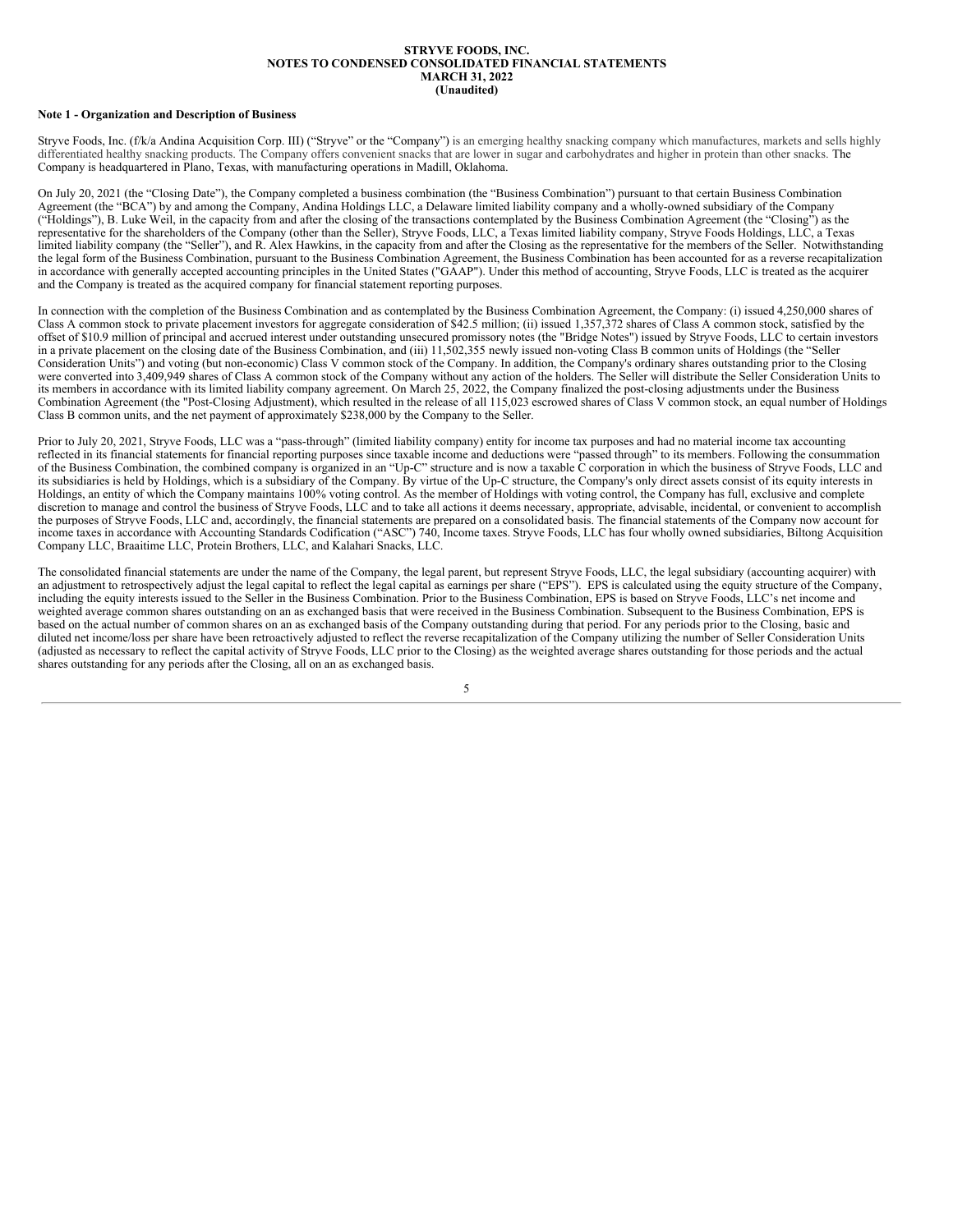## **Note 2 - Liquidity**

The Company incurred net losses of approximately \$7.3 million during the three months ended March 31, 2022. Cash used in operating activities was approximately \$14.1 million for the three months ended March 31, 2022. The Company has historically funded its operations with cash flow from operations, equity capital raises, and note payable agreements from shareholders and private investors, in addition to bank loans. Its principal uses of cash have been debt service, capital expenditures, and investment in working capital to fund operations.

At March 31, 2022, the Company had total current assets of \$32.1 million and current liabilities of \$4.1 million resulting in working capital of \$28 million.

The Company's operating plans are primarily focused on expanding its distribution base and increasing awareness of its products and brands while improving and expanding its manufacturing and distribution capabilities. Debt financing may require the Company to pledge assets and enter into covenants that could restrict certain business activities or its ability to incur further indebtedness; and may contain other terms that are not favorable to the Company or its stockholders.

On January 6, 2022, the Company entered into a Securities Purchase Agreement (the "Purchase Agreement") with select accredited investors (the "2022 PIPE Investors"), relating to the issuance and sale of 2,496,934 shares of the Company's Class A common stock and, in lieu of Class A Common Stock, pre-funded warrants to purchase 7,797,184 shares of Class A common stock (the "PIPE Pre-Funded Warrants"), and accompanying warrants (the "PIPE Warrants") to purchase up to 10,294,118 shares of Class A common stock with an exercise price equal to \$3.60 and a term of five years (the "Offering"). The Offering closed on January 11, 2022. The Class A common stock and PIPE Warrants were sold at a combined purchase price of \$3.40 per share (less \$0.0001 per share for PIPE Pre-Funded Warrants). The Company received net proceeds from the Offering of approximately \$32.3 million.

On January 28, 2022, the Company repaid approximately \$6,841,000 of principal and interest to Origin Bank (the "Origin") under the Line of Credit and the outstanding notes, which represented all of the outstanding indebtedness to Origin.

While Stryve has materially improved its liquidity position through the Business Combination and the Offering, the unpredictable nature of the current COVID-19 pandemic may put the current manufacturing facility at risk, as it may relate to the supply chain and the welfare of the Company's labor. Additionally, the uncertainty of current market conditions could also adversely impact capital markets, with the risk of significant contraction occurring. This risk still is apparent and constantly considered by management, as it relates to external capital availability.

Based on the Company's cash balance of approximately \$12.6 million as of March 31, 2022, its significantly deleveraged balance sheet, and its expected cash flows, the Company believes that its available cash and working capital should be sufficient to fund its operations for at least the next 12 months from the issuance date of these financials as management has greater latitude over expenses with its improved cash position.

#### **Note 3 - Significant Accounting Policies**

#### *Basis of Presentation*

The accompanying unaudited condensed consolidated financial statements have been prepared in accordance with accounting principles generally accepted in the United States ("GAAP") for interim financial information and in accordance with the rules and regulations of the Securities and Exchange Commission ("SEC"). Accordingly, these interim financial statements do not include all information and footnotes required under GAAP for complete financial statements. In the opinion of management, the accompanying unaudited condensed consolidated financial statements contain all adjustments, consisting of only normal recurring adjustments, necessary for a fair statement of results of operations, balance sheet, cash flows, and shareholders' equity for the periods presented. The unaudited condensed consolidated results of operations for the interim periods presented are not necessarily indicative of results for the full year. These condensed consolidated financial statements should be read in conjunction with the consolidated financial statements and notes included in the Company's Annual Report filed on Form 10-K for the year ended December 31, 2021. The Company's condensed consolidated financial statements include the accounts of the Company and its subsidiaries. All significant intercompany accounts and transactions have been eliminated in consolidation. Certain information and footnote disclosures normally included in the annual consolidated financial statements prepared in accordance with GAAP have been condensed or omitted.

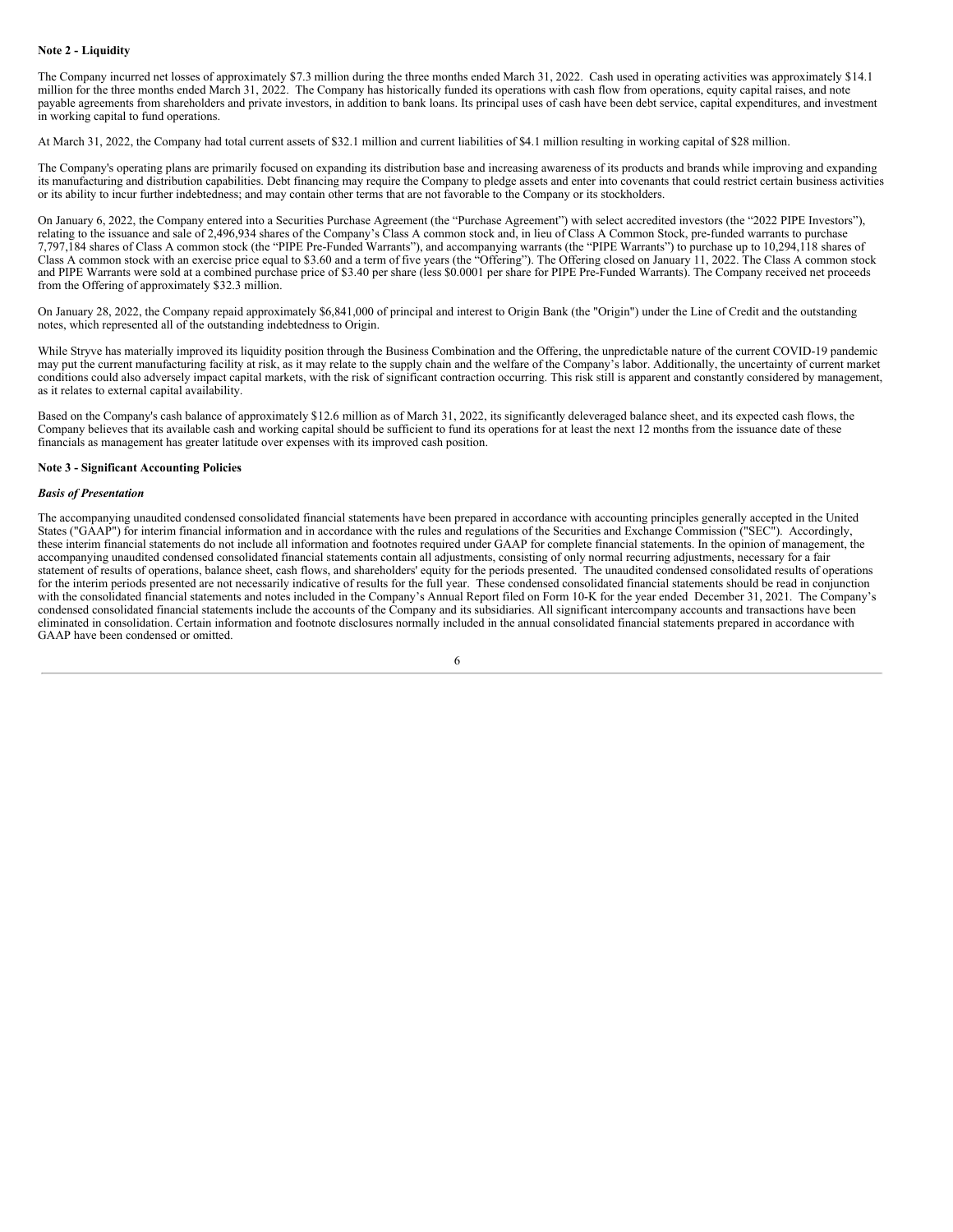## *Use of Estimates*

The preparation of the condensed consolidated financial statements in accordance with GAAP requires management to make estimates and assumptions that affect the amounts reported in the condensed consolidated financial statements and the accompanying notes. Accounting estimates and assumptions discussed herein are those that management considers to be the most critical to an understanding of the condensed consolidated financial statements because they inherently involve significant judgements and uncertainties. Estimates are used for, but not limited to revenue recognition, allowance for doubtful accounts and customer allowances, useful lives for depreciation and amortization, standard costs of inventory, provisions for inventory obsolescence, impairments of goodwill and long-lived assets, warrant liabilities and valuation allowances for deferred tax assets. All of these estimates reflect management's judgment about current economic and market conditions and their effects based on information available as of the date of these consolidated financial statements. If such conditions persist longer or deteriorate further than expected, it is reasonably possible that the judgements and estimates could change, which may result in future impairments of assets among other effects.

## *Accounts Receivable and Allowance for Doubtful Accounts, Returns, and Deductions*

Accounts receivable are customer obligations due under normal trade terms. The Company records accounts receivable at their net realizable value, which requires management to estimate the collectability of the Company's receivables. Judgment is required in assessing the realization of these receivables, including the credit worthiness of each counterparty and the related aging of past due balances. Management provides for an allowance for doubtful accounts equal to the estimated uncollectable amounts, in addition to a general provision based on historical experience. As of March 31, 2022 and December 31, 2021, the allowance for doubtful accounts and returns and deductions totaled \$1,191,552 and \$1,236,497, respectively. Total bad debt expense for the three months ended March 31, 2022 and 2021 was \$55,309 and \$85,598 respectively.

#### *Revenue Recognition Policy*

The Company manufactures and markets a broad range of protein snack products through multiple distribution channels. The products are offered through branded and private label items. Generally, the Company considers all revenues as arising from contracts with customers. Revenue is recognized based on the five-step process outlined in the Accounting Standards Codification ("ASC") 606:

- (1)Identification of the contract with a customer
- (2)Identification of the performance obligations in the contract
- (3)Determination of the transaction price
- $\hat{A}$ )Allocation of the transaction price to the performance obligations in the contract
- (5)Recognition of revenue when, or as, the Company satisfies a performance obligation

The Company's revenue derived from the sale of branded and private label products is considered variable consideration as the contract includes discounts, rebates, incentives and other similar items. Generally, revenue is recognized at the point in time when the customer obtains control of the product, which may occur upon either shipment or delivery of the product. The payment terms of the Company's contracts are generally net thirty to sixty days, although early pay discounts are offered to customers.

The Company regularly experiences customer deductions from amounts invoiced due to product returns, product shortages, and delivery nonperformance penalty fees. This variable consideration is estimated using the expected value approach based on the Company's historical experience, and it is recognized as a reduction to the transaction price in the same period that the related product sale is recognized.

Revenue is measured as the amount of consideration the Company expects to receive in exchange for transferring products to customers. Revenue is recognized when the Company satisfies its performance obligations under the contract by transferring the promised product to its customer.

The Company's contracts generally do not include any material significant financing components.

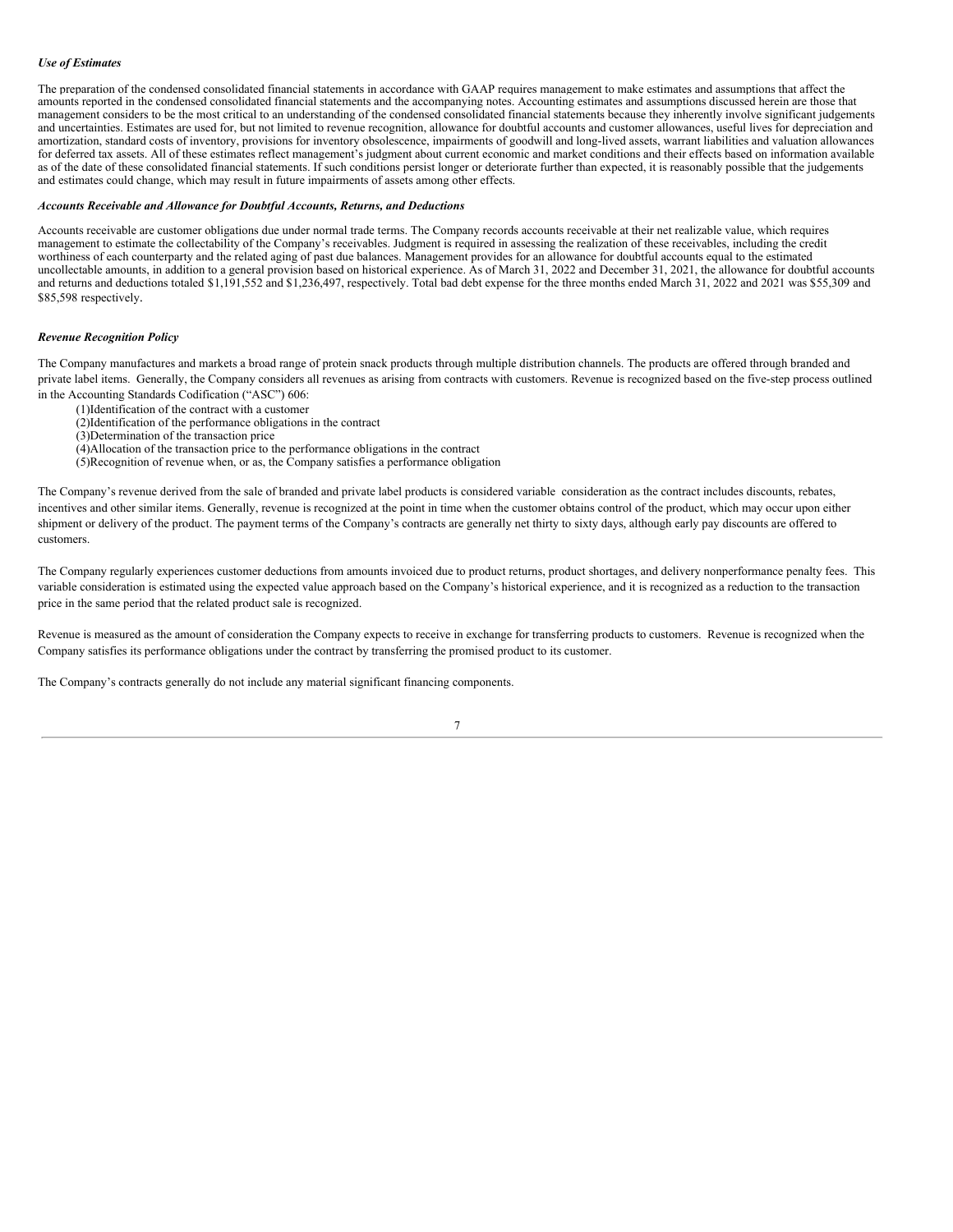## *Performance Obligations*

The Company has elected the following practical expedients provided for in Topic 606, *Revenue from Contracts with Customers:*

(1)The Company has excluded from its transaction price all sales and similar taxes collected from its customers.

(2)The Company has elected to recognize the incremental costs of obtaining a contract as an expense when incurred if the amortization period of the asset that the entity otherwise would have recognized is one year or less.

(3)The Company has elected to account for shipping and handling activities that occur after control of the related good transfers as fulfillment activities instead of assessing such activities as performance obligations.

(4)The portfolio approach has been elected by the Company as it expects any effects would not be materially different in application at the portfolio level compared with the application at an individual contract level.

(5)The Company has elected not to disclose information about its remaining performance obligations for any contract that has an original expected duration of one year or less.

Neither the type of good sold nor the location of sale significantly impacts the nature, amount, timing, or uncertainty of revenue and cash flows.

## *Disaggregation of Net Sales*

The following table shows the net sales of the Company disaggregated by channel for the three months ended March 31, 2022 and 2021:

|                       | For the Three Months<br>ended March 31, |  |           |  |  |
|-----------------------|-----------------------------------------|--|-----------|--|--|
|                       | 2022                                    |  | 2021      |  |  |
| e-Commerce            | 1,445,809                               |  | 2,946,393 |  |  |
| Wholesale             | 4,936,343                               |  | 2,661,560 |  |  |
| Private label         | 1,038,402                               |  | 1,226,522 |  |  |
| <b>Ending balance</b> | 7,420,554                               |  | 6,834,475 |  |  |

## *Inventory*

Inventories consist of raw materials, work in process, and finished goods, are stated at lower of cost or net realizable value determined using the standard cost method. The Company reviews the value of items in inventory and provides write-downs and write-offs of inventory for obsolete, damaged, or expired inventory. Write-downs and writeoffs are included in cost of goods sold.

## *Stock Based Compensation*

Stock-based compensation awards are accounted for in accordance with ASC Topic 718, *Compensation –Stock Compensation* (ASC 718). The Company expenses the fair value of stock awards granted to employees and members of the board of directors over the requisite service period, which is typically the vesting period. Compensation cost for stock-based awards issued to employees is measured using the estimated fair value at the grant date and is adjusted to reflect actual forfeitures.

Stock-based awards issued to non-employees, including directors for non-board-related services, are accounted for based on the fair value of such services received or the fair value of the awards granted on the grant date, whichever is more reliably measured. Stock-based awards subject to service-based vesting conditions are expensed on a straight-line basis over the vesting period.

## *Warrant Liability*

The Company accounts for warrants as either equity-classified or liability-classified instruments based on an assessment of the warrant's specific terms and applicable authoritative guidance in Financial Accounting Standards Board ("FASB") Accounting Standards Codification ("ASC") 480, Distinguishing Liabilities from Equity ("ASC 480") and ASC 815, Derivatives and Hedging ("ASC 815"). The assessment considers whether the warrants are freestanding financial instruments pursuant to ASC 480, meet the definition of a liability pursuant to ASC 480, and whether the warrants meet all of the requirements for equity classification under ASC 815, including whether the warrants are indexed to the Company's own common stock and whether the warrant holders could potentially require "net cash settlement" in a circumstance outside of the Company's control, among other conditions for equity classification. This assessment, which requires the use of professional judgment, is conducted at the time of warrant issuance and as of each subsequent quarterly period end date while the warrants are outstanding.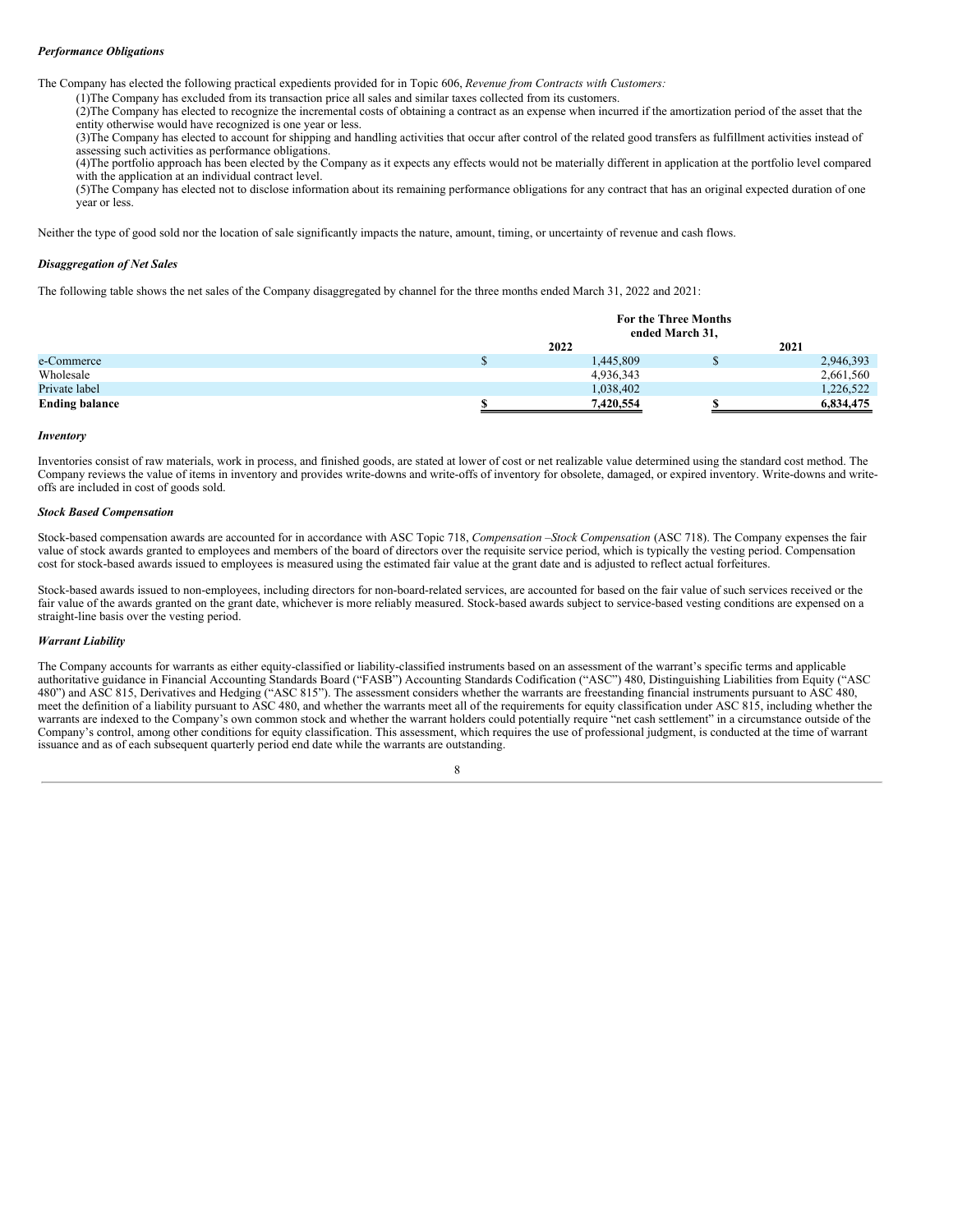For issued or modified warrants that meet all of the criteria for equity classification, the warrants are required to be recorded as a component of additional paid-in capital at the time of issuance. For issued or modified warrants that do not meet all the criteria for equity classification, the warrants are required to be recorded at their initial fair value on the date of issuance, and each balance sheet date thereafter.

Accordingly, the Company classifies the private warrants issued to Andina's original stockholders (the "Private Warrants") as liabilities at their fair value and adjusts the warrants to fair value at each reporting period. This liability is subject to re-measurement at each balance sheet date until exercised, and any change in fair value is recognized in the Company's statement of operations.

#### *Net Income (Loss) per Share*

The Company reports both basic and diluted earnings per share. Basic earnings per share is calculated based on the weighted average number of shares of common stock outstanding and excludes the dilutive effect of warrants, stock options, and other types of convertible securities. However, certain pre-funded warrants are included in the calculation of basic earnings per share as the pre-funded warrants can be exercised for nominal value. Diluted earnings per share is calculated based on the weighted average number of shares of common stock outstanding and the dilutive effect of stock options, warrants and other types of convertible securities are included in the calculation. Dilutive securities are excluded from the diluted earnings per share calculation if their effect is anti-dilutive, such as in periods where the Company would report a net loss. For any periods prior to the closing of the Business Combination (the "Closing"), basic and diluted net income/loss per share have been retroactively adjusted to reflect the reverse recapitalization of the Company utilizing the Seller Consideration Units (adjusted as necessary to reflect the capital activity of the Company prior to the Closing) as the weighted average shares outstanding for those periods and the actual shares outstanding for any periods after the Closing all on an as exchanged basis. As of March 31, 2022 there were 21,291,618 dilutive common stock equivalents, consisting of warrants, which were anti-dilutive.

#### *Income Taxes*

The Company accounts for income taxes pursuant to the asset and liability method of ASC 740, Income Taxes, which requires the Company to recognize current tax liabilities or receivables for the amount of taxes as estimated are payable or refundable for the current year, and deferred tax assets and liabilities for the expected future tax consequences attributable to temporary differences between the financial statement carrying amounts and their respective tax bases of assets and liabilities and the expected benefits of net operating loss and credit carryforwards. Deferred tax assets and liabilities are measured using enacted tax rates expected to apply to taxable income in the years in which those temporary differences are expected to be recovered or settled. The effect on deferred tax assets and liabilities of a change in tax rates is recognized in operations in the period enacted. A valuation allowance is provided when it is more likely than not that a portion or all of a deferred tax asset will not be realized. The ultimate realization of deferred tax assets is dependent upon the generation of future taxable income and the reversal of deferred tax liabilities during the period in which related temporary differences become deductible.

Under the terms of a Tax Receivable Agreement (the "TRA") as part of the Business Combination Agreement, the Company generally will be required to pay to the Seller 85% of the applicable cash savings, if any, in U.S. federal and state income tax based on its ownership in Andina Holdings, LLC that the Company is deemed to realize in certain circumstances as a result of the increases in tax basis and certain tax attributes resulting from the Business Combination as described below. This is accounted for in conjunction with the methods used to record income tax described above.

The Company follows the provisions of ASC 740-10 related to the accounting for uncertainty in income taxes recognized in an enterprise's financial statements. ASC 740- 10 prescribes a comprehensive model for the financial statement recognition, measurement, presentation and disclosure of uncertain tax positions taken or expected to be taken in income tax returns.

The benefit of tax positions taken or expected to be taken in the Company income tax returns is recognized in the financial statements if such positions are more likely than not of being sustained upon examination by taxing authorities. Differences between tax positions taken or expected to be taken in a tax return and the benefit recognized and measured pursuant to the interpretation are referred to as "unrecognized benefits". A liability is recognized (or amount of net operating loss carryover or amount of tax refundable is reduced) for an unrecognized tax benefit because it represents an enterprise's potential future obligation to the taxing authority for a tax position that was not recognized as a result of applying the provisions of ASC 740-10. Interest costs and related penalties related to unrecognized tax benefits are required to be calculated, if applicable. The Company's policy is to classify assessments, if any, for tax related interest and penalties as a component of income tax expense. As of March 31, 2022, no liability for unrecognized tax benefits was required to be reported. We do not expect any significant changes in our unrecognized tax benefits in the next year.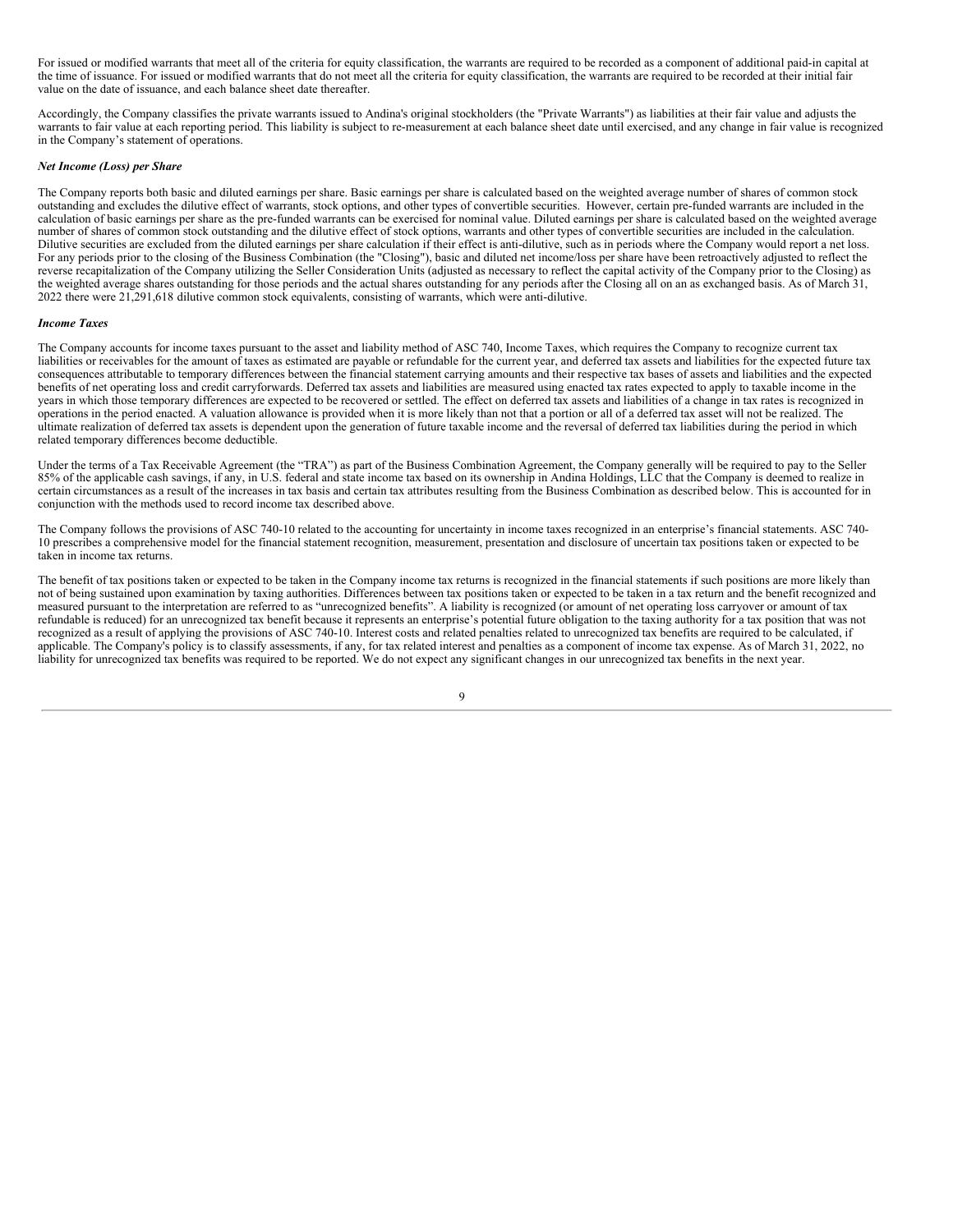## *Tax Receivable Agreement*

In conjunction with the Business Combination, the Company entered into the TRA with Seller and Holdings. Pursuant to the TRA, the Company is required to pay Seller 85% of the amount of savings, if any, in U.S. federal, state, local and foreign income tax that the Company actually realizes as a result of (A) tax basis adjustments resulting from taxable exchanges of Class B common units of Holdings and Class V common stock of the Company acquired by the Company in exchange for Class A common stock of the Company and (B) tax deductions in respect of portions of certain payments made under the TRA. All such payments to the Seller are the obligations of the Company. As of March 31, 2022, there have been no exchanges of Class B common units of Holdings and Class V common stock of the Company for Class A common stock of the Company and, accordingly, no TRA liabilities currently exist.

#### *Fair Value of Financial Instruments*

The Company's financial instruments consist primarily of cash, accounts receivable, accounts payable, and vehicle notes payable. The carrying amounts of cash, accounts receivable, and accounts payable approximate their respective fair values because of the short-term maturities or expected settlement date of these instruments. The vehicle notes payable have fixed interest rates the Company believes reflect current market rates for notes of this nature. The Company believes the current carrying value of longterm debt approximates its fair value because the terms are comparable to similar lending arrangements in the marketplace.

#### *Derivative Financial Instruments*

The Company evaluates its financial instruments to determine if such instruments are derivatives or contain features that qualify as embedded derivatives in accordance with ASC Topic 815, "Derivatives and Hedging". For derivative financial instruments that are accounted for as liabilities, the derivative instrument is initially recorded at its fair value on the grant date and is then re-valued at each reporting date, with changes in the fair value reported in the statements of operations. The classification of derivative instruments, including whether such instruments should be recorded as liabilities or as equity, is evaluated at the end of each reporting period. Derivative liabilities are classified in the balance sheet as current or non-current based on whether or not net-cash settlement or conversion of the instrument could be required within 12 months of the balance sheet date.

#### **Note 4 - Inventory**

As of March 31, 2022 and December 31, 2021, inventory consisted of the following:

|                        | As of<br>March 31,<br>2022 | As of<br>December 31,<br>2021 |           |  |
|------------------------|----------------------------|-------------------------------|-----------|--|
| Raw materials          | 4,883,127                  |                               | 2,188,284 |  |
| Work in process        | 2,596,430                  |                               | 2,128,894 |  |
| Finished goods         | 5,767,135                  |                               | 2,898,803 |  |
| <b>Total Inventory</b> | 13,246,692                 |                               | 7,215,981 |  |

## **Note 5 - Line of Credit**

The Company's prior line of credit (the "Line of Credit") was for \$3,500,000 and was paid off and terminated in January 2022.

$$
10\quad
$$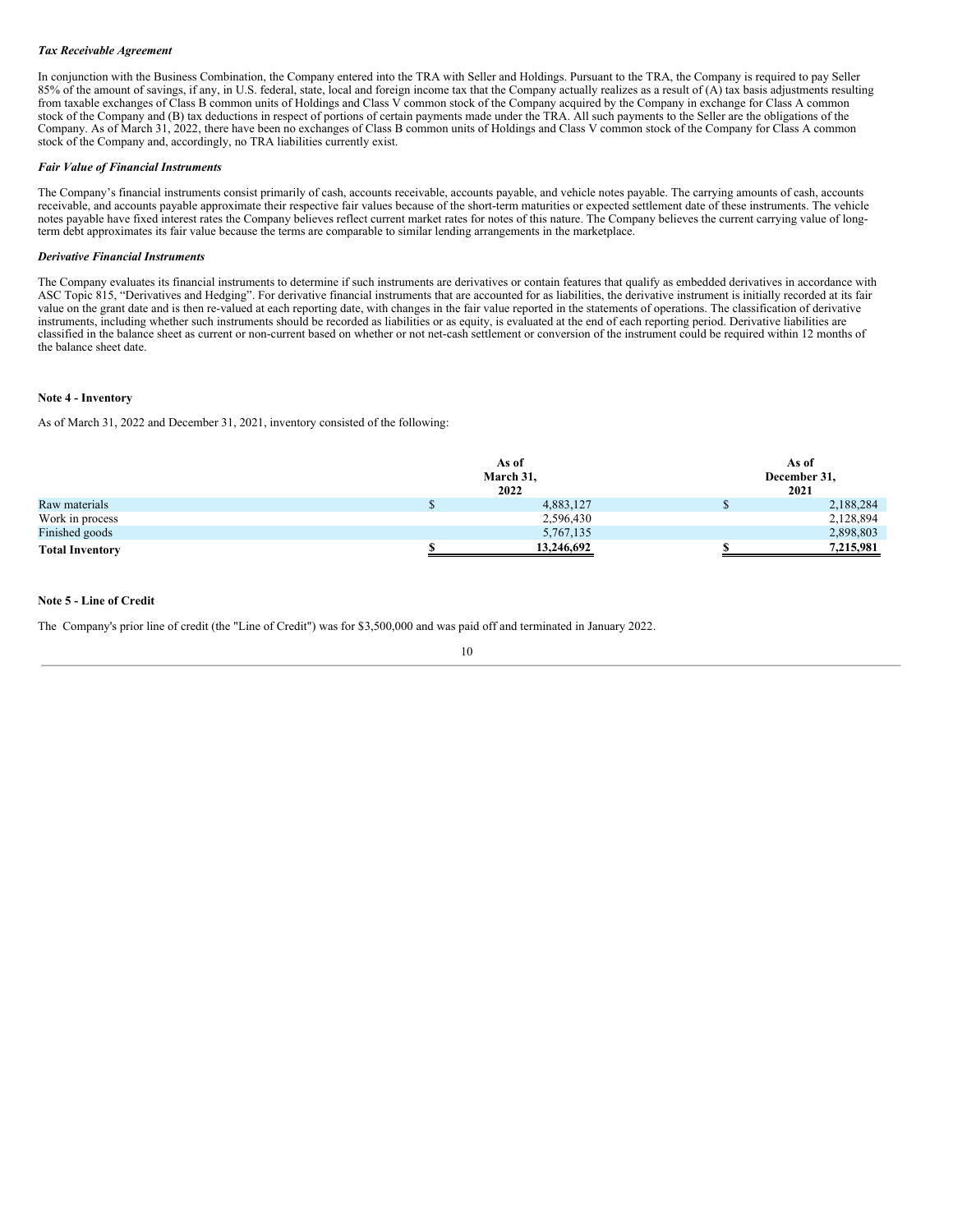## **Note 6 - Debt**

As of March 31, 2022 and December 31, 2021, debt consisted of the following:

|                                             | As of<br>March 31<br>2022 | As of<br>December 31<br>2021 |
|---------------------------------------------|---------------------------|------------------------------|
| Long-term debt                              | 223,195                   | \$<br>1,566,598              |
| Short-term debt                             | $\overline{\phantom{a}}$  | 2,000,000                    |
| Line of credit                              | $\overline{\phantom{a}}$  | 3,500,000                    |
| Total notes payable                         | 223,195                   | 7,066,598                    |
| Less: current portion                       | (139, 534)                | (3,447,056)                  |
| Less: line of credit                        |                           | (3,500,000)                  |
| Total notes payable, net of current portion | 83,661                    | 119,542                      |

#### **Long-Term Debt**

#### *Outstanding as of March 31, 2022*

On December 3, 2018, the Company entered into a business loan agreement with First United Bank and Trust Co. ("Loan Agreement"), for a principal balance of \$89,001. The Loan Agreement calls for monthly principal and interest payments of \$1,664, at an interest rate of 4.49% per annum, and matures on December 15, 2023. The principal amount due on the Loan Agreement was \$33,597 as of March 31, 2022. The Loan Agreement is secured by the vehicles acquired with the loan having a carrying value which approximates the outstanding loan balance.

On March 12, 2021, the Company entered into a note payable agreement ("Broken Stone Agreement") with Broken Stone Investments, LLC. for the principal amount of \$200,000, bearing interest at 5% per annum, with all principal and accrued interest thereon due and payable at maturity of June 1, 2023. The Broken Stone Agreement calls for monthly principal and interest payments of \$8,774 to commence on July 1, 2021 through maturity on June 1, 2023. As of March 31, 2022, the balance on this loan was \$129,563.

## *Retired during the three months ended March 31, 2022*

Effective December 15, 2021, the maturity date on all notes outstanding with Origin were extended to January 31, 2022 under similar terms, and the waiver for debt covenants was extended to January 31, 2022. The debt covenants were released upon the repayment of the notes and line of credit in the aggregate amount of \$6,841,533 with Origin on January 28, 2022.

#### **Short-Term Debt**

#### *Retired during the three months ended March 31, 2022*

On June 23, 2020, the Company entered into a promissory note agreement with Origin ("Security Agreement 3") for the principal amount of \$2,000,000. The Security Agreement 3 called for interest only payments beginning August 5, 2020 through September 5, 2020, at an interest rate of 5% per annum, with the entire balance maturing on October 5, 2020. The maturity date was extended to January 31, 2022. The Security Agreement 3 was secured by the assets of the Company and guaranteed by certain directors of the Company. As of December 31, 2021, the principal amount due on Security Agreement 3 was \$2,000,000. This note was repaid in full on January 28, 2022.

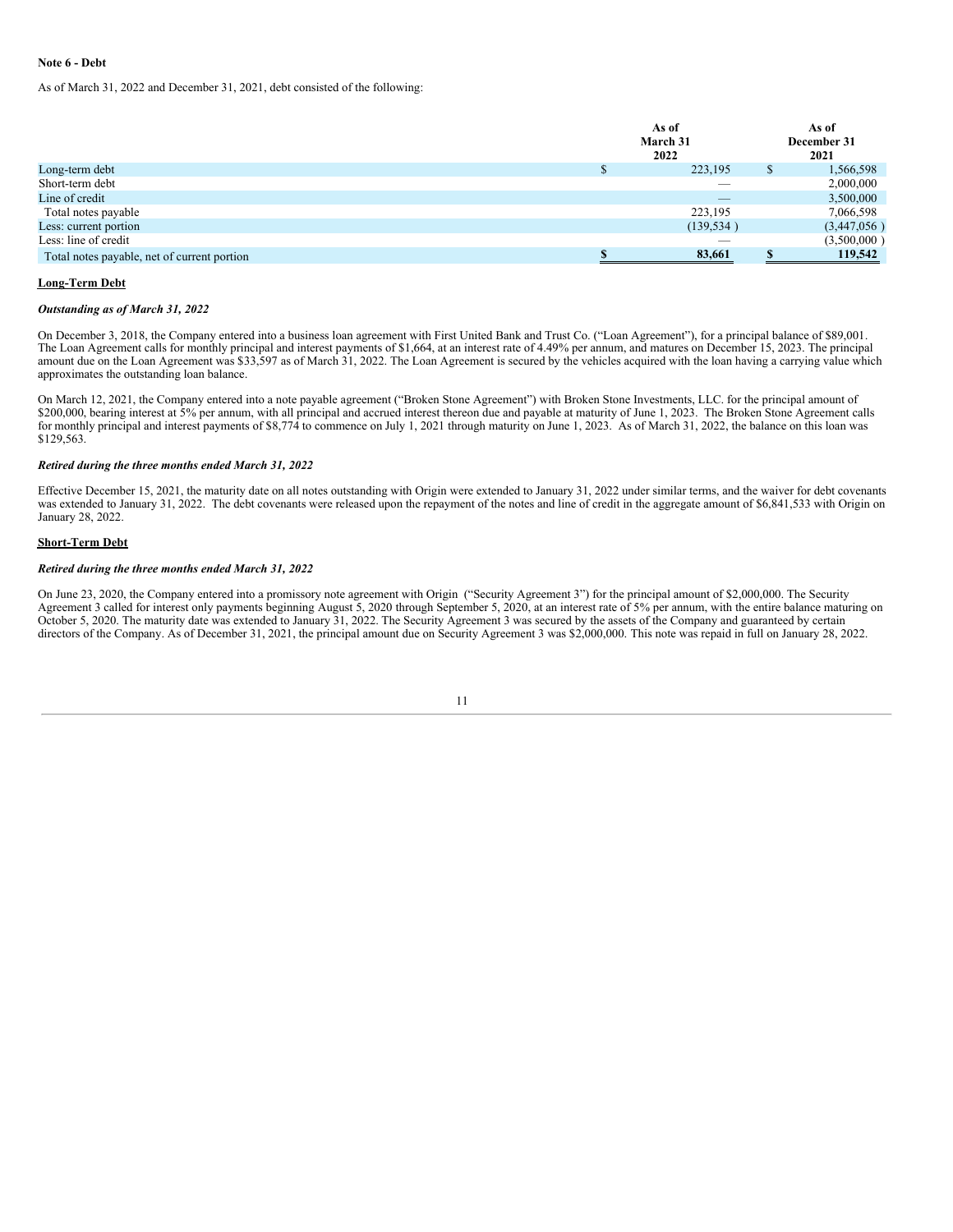## **Other Notes Payable - included in long-term debt**

The Company holds various vehicle financing and lease agreements with original principal balances ranging from \$20,000 through \$50,000 for the three months ended March 31, 2022. The vehicle financing agreements call for monthly principal and interest payments ranging from \$368 through \$585 and bear interest at fixed rates ranging from 3.89% through 6.81% per annum. Outstanding principal and accrued interest are due at maturity, ranging from October 12, 2022 through September 13, 2024. The principal amount due on the agreements was \$93,632 as of March 31, 2022. The financing agreements are secured by vehicles with a net book value of \$59,124 as of March 31, 2022.

Future minimum principal payments on the notes payable are as of March 31, 2022:

| 2022 (for the remainder of) | رں | 103,627                  |
|-----------------------------|----|--------------------------|
| 2023                        |    | 93,980                   |
| 2024                        |    | 18,255                   |
| 2025                        |    | 7,333                    |
| 2026                        |    | $\overline{\phantom{a}}$ |
|                             |    | 223,195                  |

#### **Note 7 - Income Taxes**

#### **Tax Receivable Agreement Liability**

In conjunction with the BCA, the Company also entered into a TRA with Seller and Holdings. Pursuant to the TRA, the Company is required to pay the Seller 85% of the amount of savings, if any, in United States federal, state, local and foreign income tax that the Company actually realizes as a result of (A) tax basis adjustments resulting from taxable exchanges of Class B common units of Holdings and Class V common stock of the Company acquired by the Company in exchange for Class A common stock of the Company and (B) tax deductions in respect of portions of certain payments made under the TRA. All such payments to the Seller are the obligations of the Company. As of March 31, 2022, there have been no exchanges of Class B common units of Holdings and Class V common stock

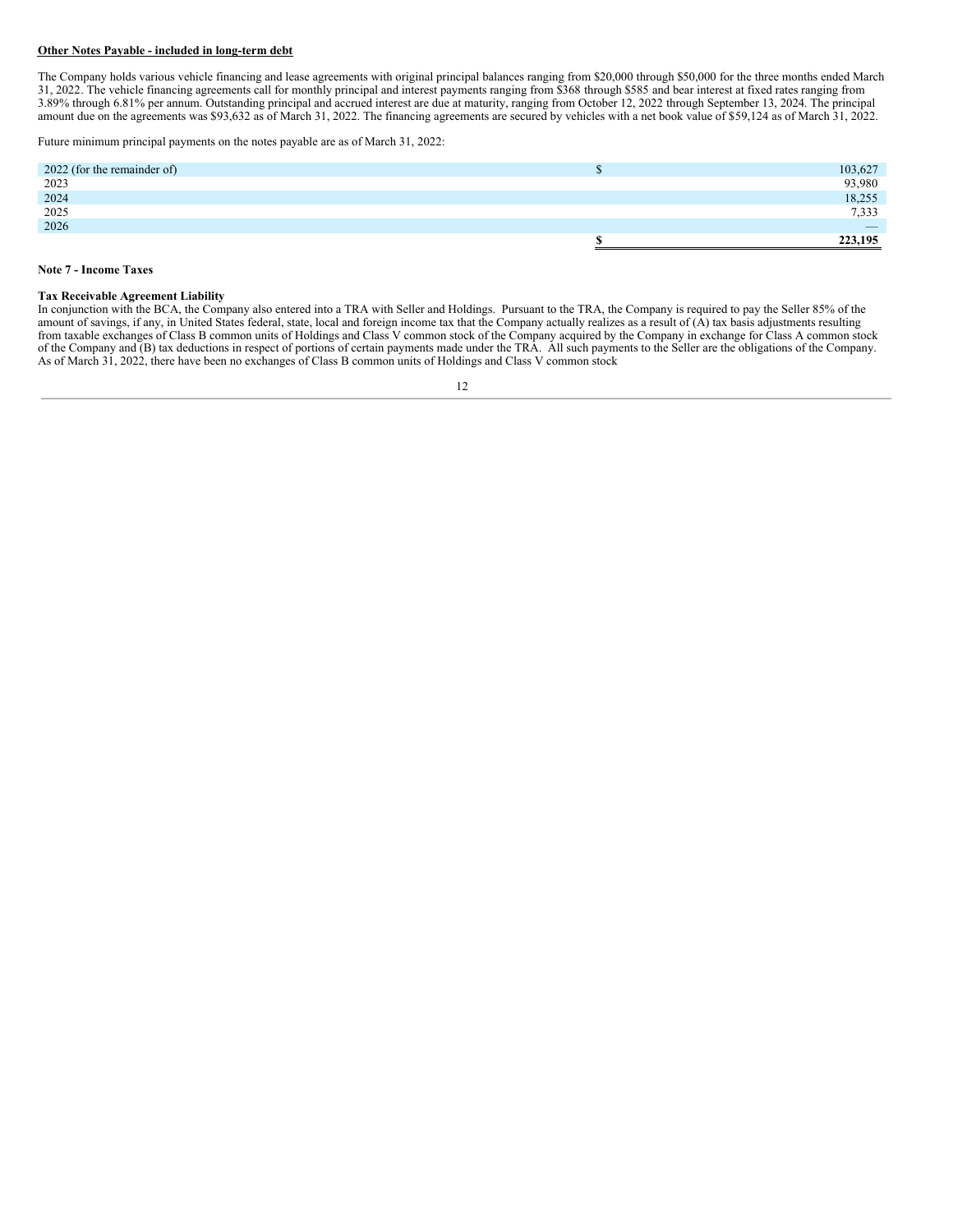of the Company for Class A common stock of the Company. The estimation of liability under the TRA is by its nature imprecise and subject to significant assumptions regarding the amount and timing of future taxable income.

As of March 31, 2022, the Company has recorded a full valuation allowance against its net deferred tax assets as the realizability of the tax benefit is not at the more likely than not threshold. Since the benefit has not been recorded, the Company has determined that the TRA liability is not probable and therefore no TRA liability exists as of March 31, 2022.

#### **Note 8 - Shareholders' Equity**

The Company's Amended and Restated Certificate of Incorporation ("Charter") authorizes the issuance of 610,000,000 shares, of which 400,000,000 shares are Class A common stock, par value \$0.0001 per share, 200,000,000 shares of Class V common stock, par value \$0.0001 per share, and 10,000,000 shares of preferred stock, par value \$0.0001 per share.

## **Warrants**

*Public Warrants*

The Company has outstanding 10,997,500 warrants that were issued prior to the Business Combination, of which 10,800,000 are referred to as public warrants and 197,500 are Private Warrants. Each warrant represents the right to purchase an equal number of shares of the Company's Class A common stock. Each warrant entitles the registered holder to purchase one share of Class A common stock at a price of \$11.50, subject to adjustment on or after July 20, 2021. The warrants expire on July 20, 2026.

The Company may call the public warrants for redemption (but not the Private Warrants), in whole and not in part, at a price of \$.01 per Public Warrant:

- at any time while the public warrants are exercisable,
- upon not less than 30 days' prior written notice of redemption to each public warrant holder,
- if, and only if, the reported last sale price of shares of Class A common stock equals or exceeds \$18.00 per share, for any 20 trading days within a 30 trading day period ending on the third business day prior to the notice of redemption to public warrant holders, and
- if, and only if, there is a current registration statement in effect with respect to shares of Class A common stock underlying such public warrants at the time of redemption and for the entire 30-day trading period referred to above and continuing each day thereafter until the date of redemption.

The right to exercise will be forfeited unless the warrants are exercised prior to the date specified in the notice of redemption.

#### *Private Warrants*

The Company has agreed that so long as the Private Warrants are still held by our initial shareholders or their affiliates, it will not redeem such Private Warrants and will allow the holders to exercise such Private Warrants on a cashless basis (even if a registration statement covering shares of Class A common stock issuable upon exercise of such warrants is not effective). As of March 31, 2022, there were 197,500 Private Warrants outstanding.

#### *September 2021 Pre-Funded Warrants*

On September 15, 2021, the Company entered into a Share Repurchase Agreement with various entities (collectively, the "Investors") whereby the Company repurchased an aggregate of 800,000 shares of Class A common stock (the "Repurchase Shares") from the Investors. The purchase price for the Repurchase Shares was the issuance of an aggregate of 800,000 pre-funded warrants to acquire an equal number of shares of Class A common stock (the "Pre-Funded Warrants"). The Pre-Funded Warrants do not expire and are exercisable at any time after their original issuance.

During May 2022, the Pre-Funded Warrants were exercised in full.

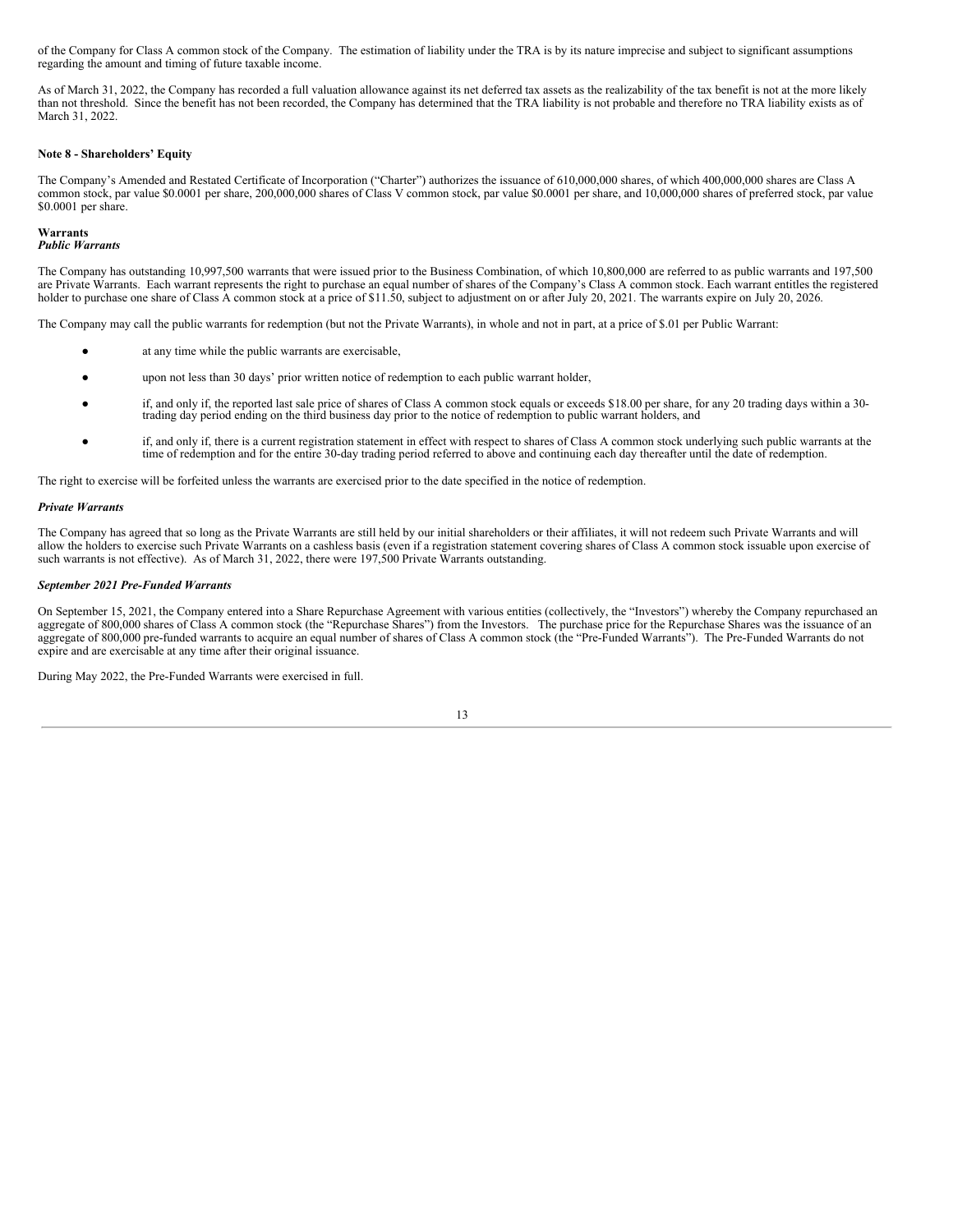### *January 2022 Warrants*

On January 6, 2022, the Company sold 2,496,934 shares of the Company's Class A common stock, and, in lieu of common stock, pre-funded warrants to purchase 7,797,184 shares of common stock and accompanying warrants to purchase up to 10,294,118 shares of common stock (the "January Offering"). The common stock and warrants were sold at a combined purchase price of \$3.40 per share (less \$0.0001 per share for pre-funded warrants). Each warrant has an exercise price per share of common stock equal to \$3.60 and will expire five years from the date of issuance and may be exercised on a cashless basis if a registration statement registering the shares issuable upon exercise is not effective. The Company received gross proceeds from the offering of approximately \$35 million before deducting estimated offering expenses.

During March 2022, 1,443,584 of the pre-funded warrants issued in the January Offering were exercised for an aggregate of 1,443,557 shares of Class A common stock by virtue of a portion of the pre-funded warrants being exercised on a cashless basis. During April 2022, 163,600 of the pre-funded warrants issued in the January Offering were exercised for an aggregate of 163,589 shares of Class A common stock by virtue of a portion of the pre-funded warrants being exercised on a cashless basis. The exercised pre-funded warrants do not affect the EPS calculation as pre-funded warrants are included in the weighted EPS calculation.

#### *Stryve Foods, Inc. 2021 Omnibus Incentive Plan (the "Incentive Plan")*

The Incentive Plan allows the Company to grant stock options, restricted stock unit awards and other awards at levels determined appropriate by its board of directors and/or compensation committee. The Incentive Plan also allows the Company to use a broad array of equity incentives and performance cash incentives in order to secure and retain the services of its employees, directors and consultants, and to provide long-term incentives that align the interests of its employees, directors and consultants with the interests of its stockholders. The Incentive Plan is administered by the Company's board of directors or its compensation committee, or any other committee or subcommittee or one or more of its officers to whom authority has been delegated (collectively, the "Administrator"). The Administrator has the authority to interpret the Incentive Plan and award agreements entered into with respect to the Incentive Plan; to make, change and rescind rules and regulations relating to the Incentive Plan; to make changes to, or reconcile any inconsistency in, the Incentive Plan or any award agreement covering an award; and to take any other actions needed to administer the Incentive Plan.

The Incentive Plan permits the Administrator to grant stock options, stock appreciation rights ("SARs"), performance shares, performance units, shares of Class A common stock, restricted stock, restricted stock units ("RSUs"), cash incentive awards, dividend equivalent units, or any other type of award permitted under the Incentive Plan. The Administrator may grant any type of award to any participant it selects, but only employees of the Company or its subsidiaries may receive grants of incentive stock options within the meaning of Section 422 of the Internal Revenue Code. Awards may be granted alone or in addition to, in tandem with, or (subject to the repricing prohibition described below) in substitution for any other award (or any other award granted under another plan of the Company or any affiliate, including the plan of an acquired entity).

The Company has reserved a total of 2,564,960 shares of Class A common stock for issuance pursuant to the Incentive Plan. The number of shares reserved for issuance under the Incentive Plan will be reduced on the date of the grant of any award by the maximum number of shares, if any, with respect to which such award is granted. However, an award that may be settled solely in cash will not deplete the Incentive Plan's share reserve at the time the award is granted. If (a) an award expires, is canceled, or terminates without issuance of shares or is settled in cash, (b) the Administrator determines that the shares granted under an award will not be issuable because the conditions for issuance will not be satisfied, (c) shares are forfeited under an award, (d) shares are issued under any award and the Company reacquires them pursuant to its reserved rights upon the issuance of the shares, (e) shares are tendered or withheld in payment of the exercise price of an option or as a result of the net settlement of outstanding stock appreciation rights or (f) shares are tendered or withheld to satisfy federal, state or local tax withholding obligations, then those shares are added back to the reserve and may again be used for new awards under the Incentive Plan. However, shares added back to the reserve pursuant to clauses (d), (e) or (f) in the preceding sentence may not be issued pursuant to incentive stock options.

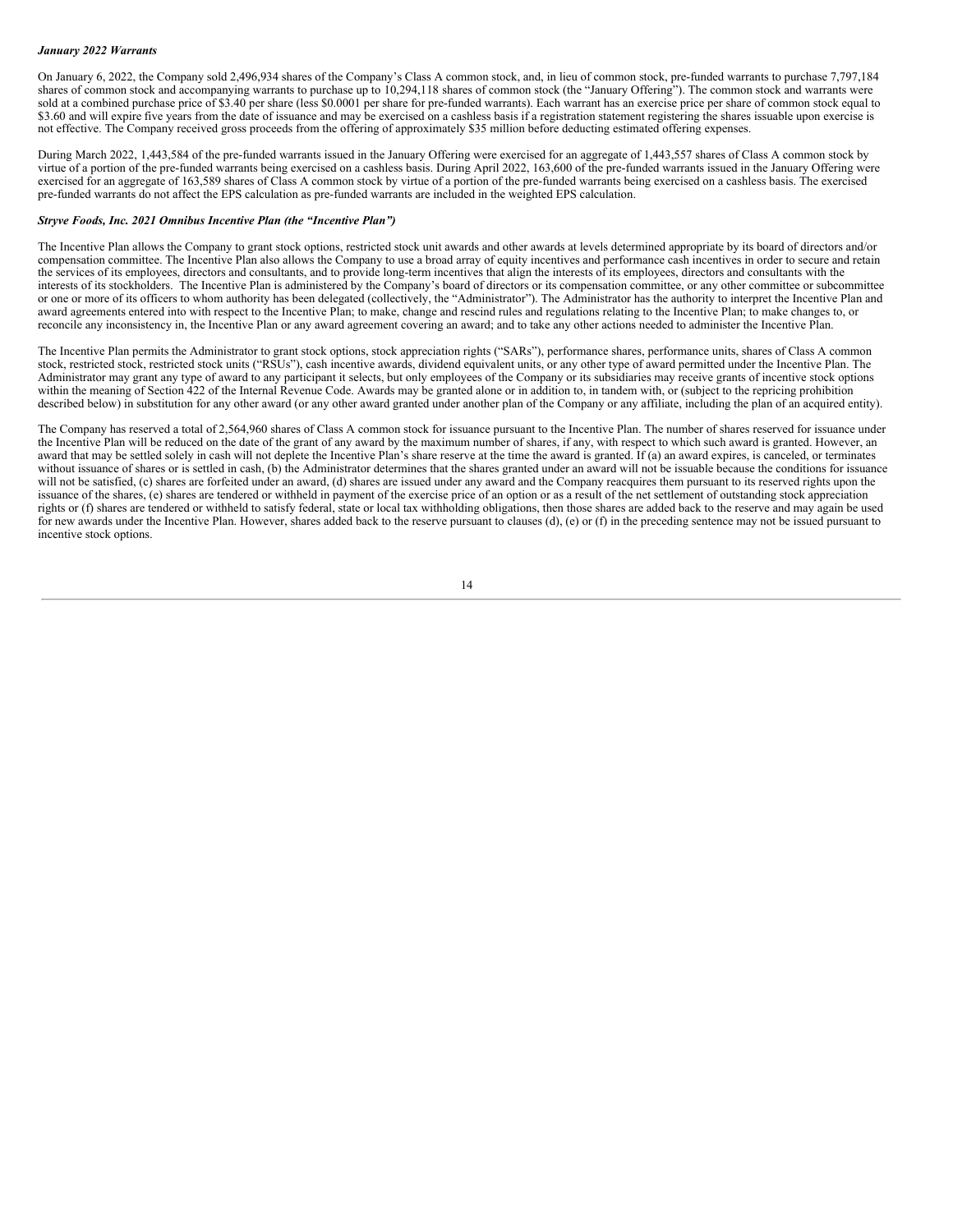## **Note 9 - Stock Based Compensation**

The Company's stock-based awards that result in compensation expense consist of restricted stock units (RSUs) and restricted stock awards (RSAs). As of March 31, 2022, the Company had 1,645,526 shares available for grant under its stock plans. As of March 31, 2022, the total unrecognized compensation cost related to all unvested stockbased compensation awards was \$4.1 million is expected to be recognized over the next four years. RSUs generally vest over three years and RSAs generally vest from one to four years.

# **Restricted Stock Units (RSUs)**

The following table summarizes the Company's RSU activity:

## **Nonvested Restricted Stock Units**

|                                     | <b>Restricted Stock</b>  | <b>Weighted Average</b><br><b>Award Date Fair Value</b> |                          |
|-------------------------------------|--------------------------|---------------------------------------------------------|--------------------------|
|                                     | <b>Units</b>             | Per Share                                               |                          |
| Restricted Stock at January 1, 2022 | 399,000                  |                                                         | 5.20                     |
| Added                               | -                        |                                                         | $\overline{\phantom{a}}$ |
| Forfeiture                          | (4,500)                  |                                                         | 5.16                     |
| Vested                              | $\overline{\phantom{0}}$ |                                                         |                          |
| Restricted Stock at March 31, 2022  | 394.500                  |                                                         | 5.20                     |

The fair value of RSUs is determined based on the closing market price of the Company's stock on the grant date.

## **Restricted Stock Awards (RSAs)**

The following table summarizes the Company's RSA activity:

## **Nonvested Restricted Stock Awards**

|                                     | <b>Weighted Average</b><br><b>Award Date Fair Value</b><br><b>Restricted Stock</b><br><b>Director</b> |           |      |                                           | <b>Weighted Average</b><br><b>Award Date Fair Value</b> |
|-------------------------------------|-------------------------------------------------------------------------------------------------------|-----------|------|-------------------------------------------|---------------------------------------------------------|
|                                     | Awards                                                                                                | Per Share |      | <b>Stock Awards</b>                       | Per Share                                               |
| Restricted Stock at January 1, 2022 | 328,500                                                                                               |           | 5.31 | $\overline{\phantom{a}}$                  |                                                         |
| Added                               | 50,000                                                                                                |           | 2.31 | 58,500                                    | 2.51                                                    |
| Forfeiture                          |                                                                                                       |           | _    | $\qquad \qquad \overline{\qquad \qquad }$ |                                                         |
| Vested                              | (21, 875)                                                                                             |           | 5.43 | (14,625)                                  | 2.51                                                    |
| Restricted Stock at March 31, 2022  | 356,625                                                                                               |           | 4.89 | 43,875                                    | 2.51                                                    |

The fair value of RSAs is determined based on the closing market price of the Company's stock on the grant date.

## **Stock Based Compensation Expense**

Share based compensation costs associated with RSUs and RSAs grants are recorded as a separate component of Selling Expenses on the consolidated statements of income. Share-based compensation expense for service-based awards that contain a graded vesting schedule is recognized net of estimated forfeitures for plan participants on a straight-line basis.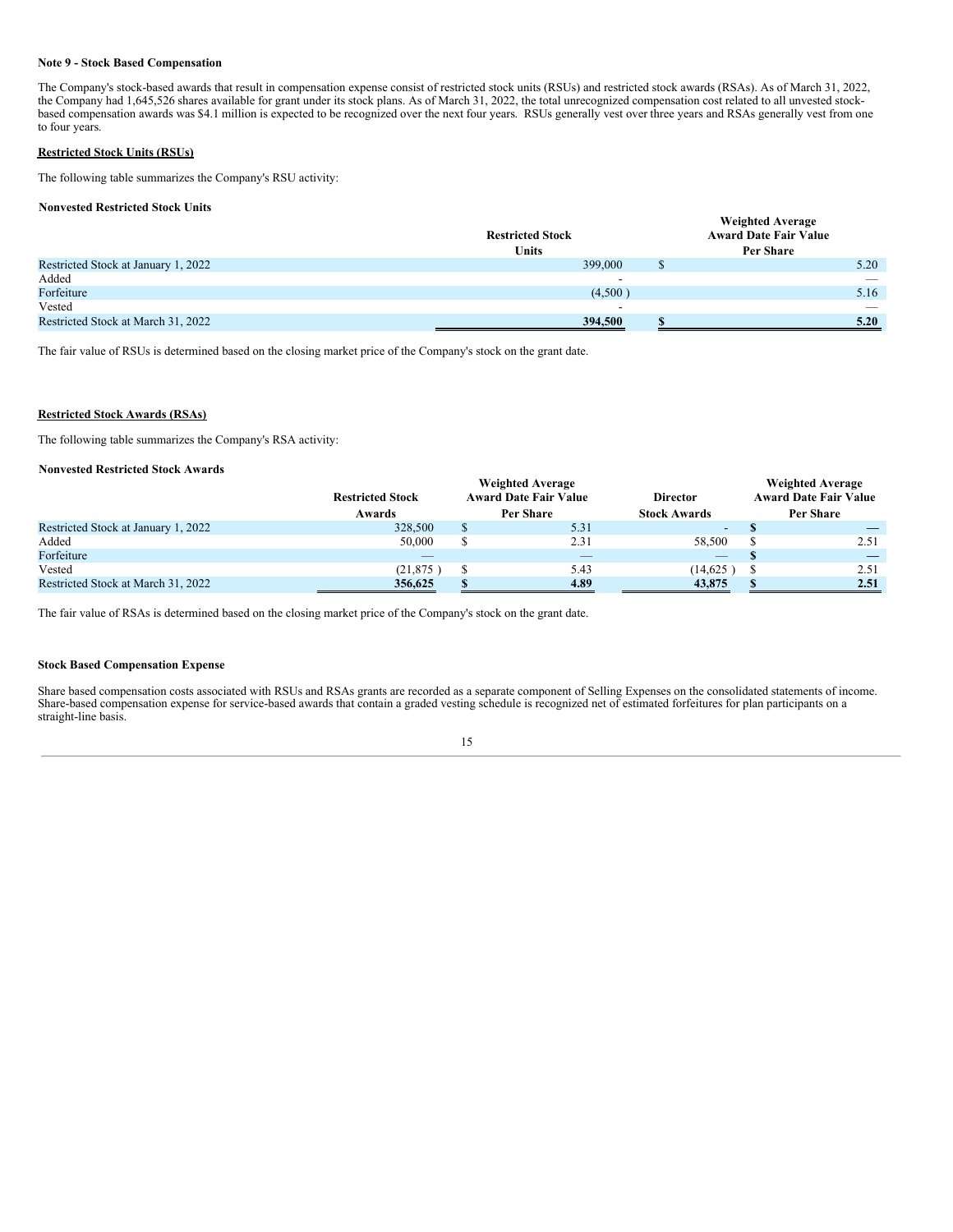## **Note 10 - Fair Value Measurements**

The Company follows the guidance in ASC 820 for its financial assets and liabilities that are re-measured and reported at fair value at each reporting period, and nonfinancial assets and liabilities that are re-measured and reported at fair value at least annually.

The fair value of the Company's financial assets and liabilities reflects management's estimate of amounts that the Company would have received in connection with the sale of the assets or paid in connection with the transfer of the liabilities in an orderly transaction between market participants at the measurement date. In connection with measuring the fair value of its assets and liabilities, the Company seeks to maximize the use of observable inputs (market data obtained from independent sources) and to minimize the use of unobservable inputs (internal assumptions about how market participants would price assets and liabilities). The following fair value hierarchy is used to classify assets and liabilities based on the observable inputs and unobservable inputs used in order to value the assets and liabilities:

- Level 1: Observable inputs such as quoted prices (unadjusted), for identical instruments in active markets.<br>Level 2: Observable inputs other than Level 1 inputs. Examples of Level 2 inputs include quoted prices in
- Level 2: Observable inputs other than Level 1 inputs. Examples of Level 2 inputs include quoted prices in active markets for similar assets or liabilities and quoted prices for identical assets or liabilities in markets that are not active.
- Level 3: Unobservable inputs in which little or no market data exists, therefore requiring an entity to develop its own assumptions, such as valuations derived from valuation techniques in which one or more significant inputs or significant value drivers are unobservable. In some circumstances, the inputs used to measure fair value might be categorized within different levels of the fair value hierarchy. In those instances, the fair value measurement is categorized in its entirety in the fair value hierarchy based on the lowest level input that is significant to the fair value measurement.

The following table presents information about the Company's liability measured at fair value on a recurring basis at March 31, 2022 and December 31, 2021 and indicates the fair value hierarchy of the valuation inputs the Company utilized to determine such fair value:

| Description                          | Level | <b>March 31, 2022</b> |           | <b>December 31, 2021</b> |         |
|--------------------------------------|-------|-----------------------|-----------|--------------------------|---------|
| Liabilities:                         |       |                       |           |                          |         |
| Warrant liability - Private Warrants |       |                       | 83.061 \$ |                          | 128.375 |

## *Private Warrants*

The Private Warrants were accounted for as liabilities in accordance with ASC 815-40 and are presented within warrant liabilities on the Company's consolidated balance sheet. The warrant liabilities are measured at fair value at inception and on a recurring basis, with changes in fair value presented within change in fair value of warrant liabilities in the consolidated statement of operations.

The Private Warrants were valued using a binomial lattice model incorporating the Cox-Ross-Rubenstein methodology, which is considered to be a Level 3 fair value measurement. The Private Warrants were classified as Level 3 at the initial measurement date due to the use of unobservable inputs.

The key inputs into the binomial lattice model incorporating the Cox-Ross-Rubenstein methodology for the Private Warrants were as follows as at March 31, 2022:

| Input                   | <b>March 31, 2022</b> |          |
|-------------------------|-----------------------|----------|
| Risk-free interest rate |                       | $2.4\%$  |
| Dividend yield          |                       | $0.0\%$  |
| Selected volatility     |                       | $77.2\%$ |
| Exercise price          |                       | 11.50    |
| Market stock price      |                       | 1.25     |

On March 31, 2022, the Private Warrants were determined to have a fair value of \$0.20 per warrant for an aggregate fair value of \$83,061.

The following table presents the change in the fair value of warrant liabilities for the period:

| <b>Warrant Fair Values</b>         | Private  |
|------------------------------------|----------|
| Fair value as of December 31, 2021 | 128,375  |
| Change in fair value               | (45.314) |
| Fair value as of March 31, 2022    | 83,061   |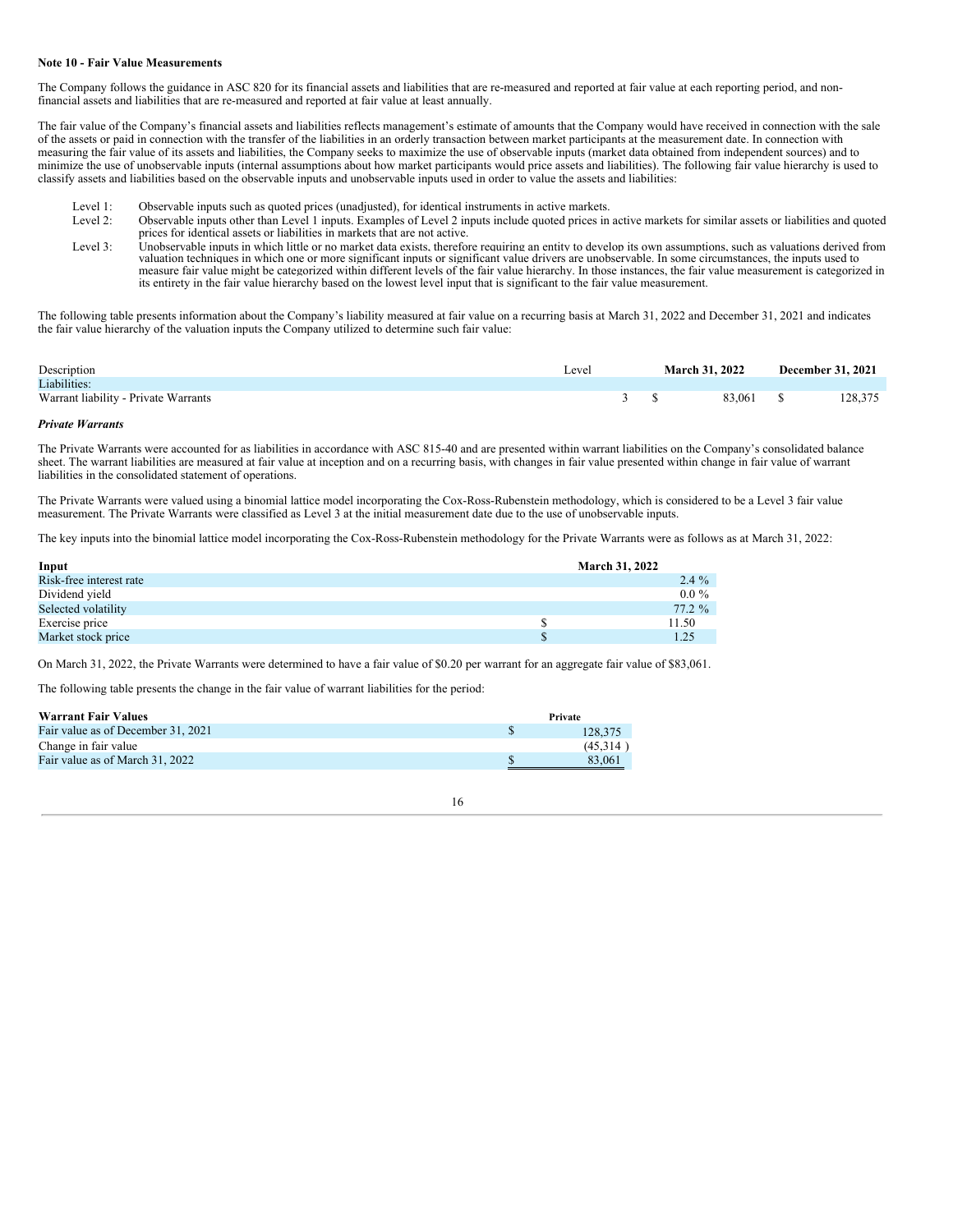## **Note 11 - Related Party Transactions**

*Sale and Leaseback*. On May 26, 2021, the Company entered into a Purchase and Sale Agreement with OK Biltong Facility, LLC ("Buyer"), an entity controlled by a member of the Company's board of directors, pursuant to which the parties consummated a sale and leaseback transaction (the "Sale and Leaseback Transaction") of the Company's manufacturing facility and the surrounding property in Madill, Oklahoma (the "Real Property") for a total purchase price of \$7,500 thousand.

In connection with the consummation of the Sale and Leaseback Transaction, the Company entered into a lease agreement (the "Lease Agreement") with Buyer pursuant to which the Company leased back the Real Property from Buyer for an initial term of twelve (12) years unless earlier terminated or extended in accordance with the terms of the Lease Agreement. Under the Lease Agreement, the Company's financial obligations include base rent of approximately \$60,000 per month, which rent will increase on an annual basis at two percent  $(2%)$  over the initial term and two-and-a-half percent  $(2.5%)$  during any extension term. The Company is also responsible for all monthly expenses related to the leased facility, including insurance premiums, taxes and other expenses, such as utilities. Under the Lease Agreement, the Company has three (3) options to extend the term of the lease by five (5) years for each such option and a one-time right and option to purchase the Real Property at a price that escalates over time and, if Buyer decides to sell the Real Property, the Company has a right of first refusal to purchase the Real Property on the same terms offered to any third party.

Management determined that the sale and leaseback transaction contained continuing involvement and thus used the financing method consistent with ASC 842. The transfer did not qualify as a sale, hence it is considered a "failed" sale and both parties account for it as a financing transaction. Accordingly, a financing obligation related to the operating lease in the amount of the sale price (\$7,500 thousand) has been booked and the corresponding assets on the balance sheet are maintained. Under the finance method, rental payments are applied as amortization and/or interest expense on the financing obligation as appropriate using an assumed interest rate. The Company is accounting for these as interest only payments because the Company's incremental cost to borrow when applied to the financing obligation is greater than the rental payments under the Lease Agreement. The Company recognized interest expense of \$179,993 during the three months ended March 31, 2022.

*Other*. During the three months ended March 31, 2022, the Company purchased approximately \$133,800 in goods from an entity controlled by a member of the Company's Board of Directors (the "Related Party Manufacturer"). There was no balance due to the Related Party Manufacturer at March 31, 2022. **Note 12 - Commitments and Contingencies**

## **Litigation**

The Company may be a party to routine claims brought against it in the ordinary course of business. After consulting with legal counsel, the Company does not believe that the outcome of any such pending or threatened litigation will have a material adverse effect on its financial condition or results of operations. However, as is inherent in legal proceedings, there is a risk that an unpredictable decision adverse to the Company could be reached. The Company records legal costs associated with loss contingencies as incurred. Settlements are accrued when, and if, they become probable and estimable.

#### Registration Rights Agreements

The Company is a party to various registration rights agreements with certain stockholders where it may be required to register securities for such stockholders in certain circumstances.

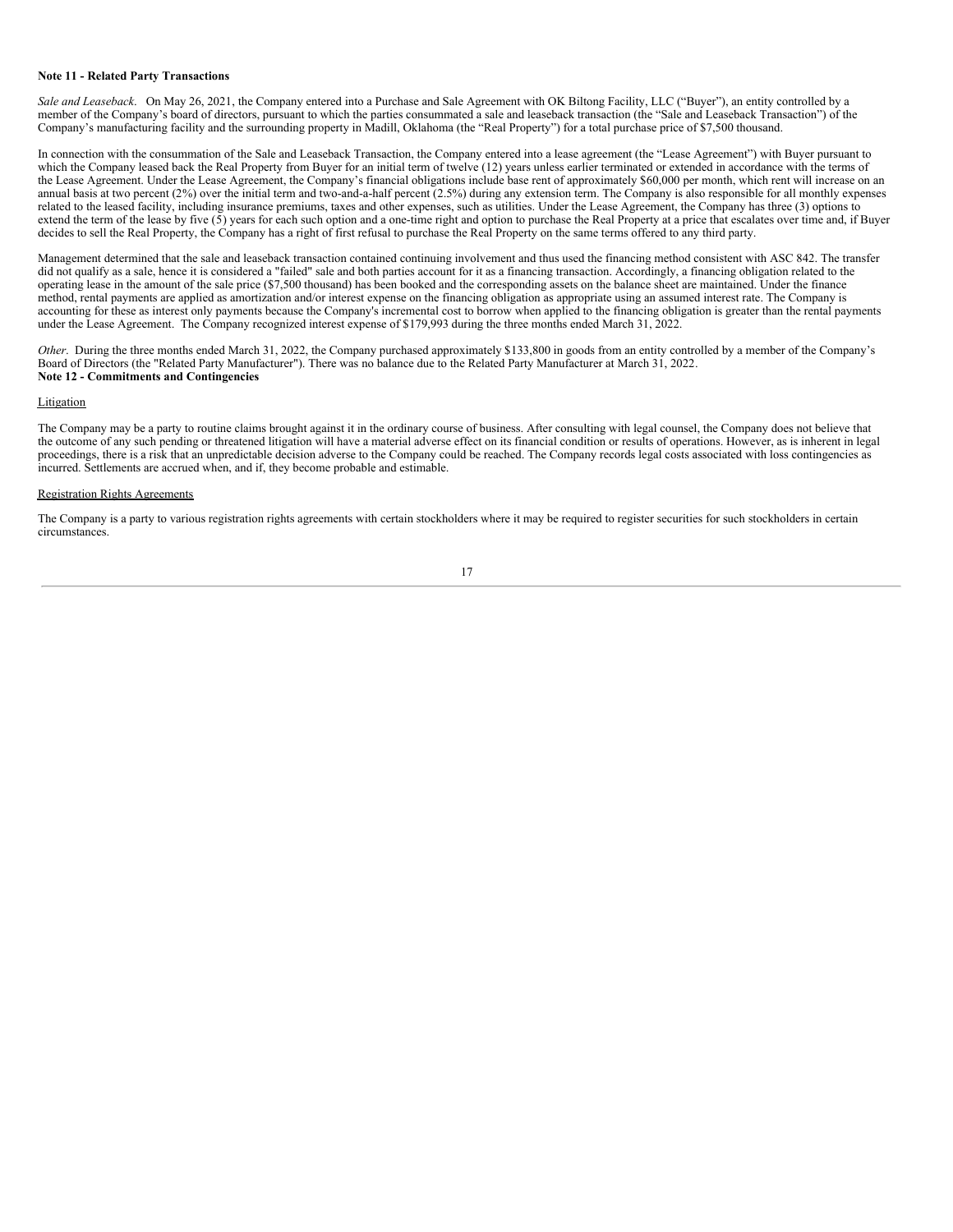# **Note 13 - Subsequent Events**

The Company evaluated subsequent events and transactions that occurred after the balance sheet date up to the date that the condensed financial statements were issued. Based upon this review, other than as described below, the Company did not identify any subsequent events that would have required adjustment or disclosure in the condensed financial statements.

During May 2022, all 800,000 Pre-Funded Warrants issued in September 2021 were exercised for an aggregate of 800,000 shares of Class A common stock.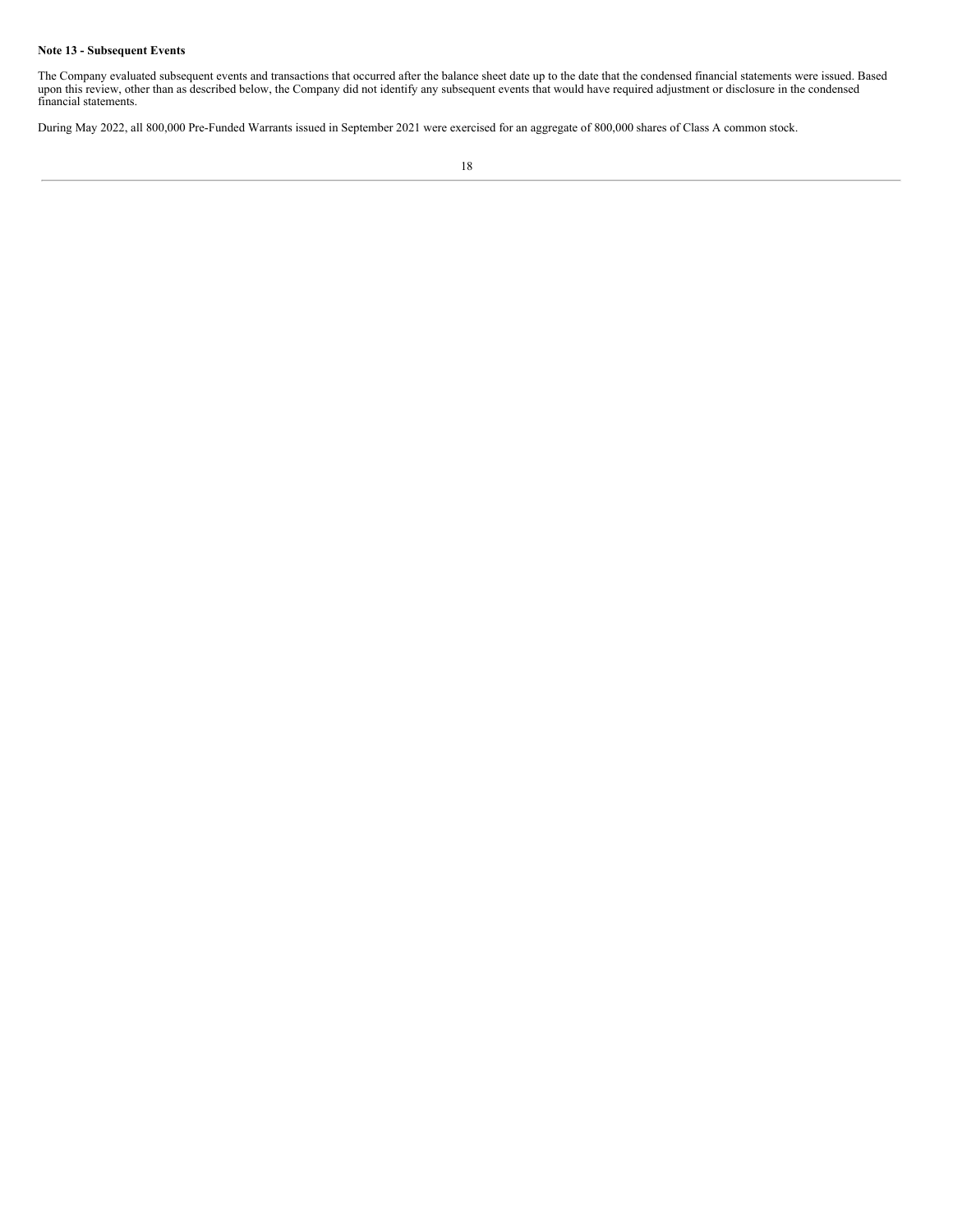#### <span id="page-20-0"></span>**Item 2. Management's Discussion and Analysis of Financial Condition and Results of Operations**

#### **Forward-Looking Statements**

This Quarterly Report on Form 10-Q includes forward-looking statements within the meaning of Section 27A of the Securities Act of 1933, as amended, and Section 21E of the Securities Exchange Act of 1934, as amended (the "Exchange Act"). The Company has based these forward-looking statements on the Company's current expectations and projections about future events. These forward-looking statements are subject to known and unknown risks, uncertainties and assumptions about us that may cause our actual results, levels of activity, performance or achievements to be materially different from any future results, levels of activity, performance or achievements expressed or implied by such forward-looking statements. In some cases, you can identify forward-looking statements by terminology such as "may," "should," "could," "would," "expect," "plan," "anticipate," "believe," "estimate," "continue," or the negative of such terms or other similar expressions. These risks, uncertainties, assumptions and other important factors, which could cause actual results to differ materially from those described in these forward-looking statements, include: (i) the inability to achieve profitability due to commodity prices, inflation, supply chain interruption, transportation costs and/or labor shortages; (ii) the ability to recognize the anticipated benefits of the .<br>Business Combination or meet financial and strategic goals, which may be affected by, among other things, competition, supply chain interruptions, the ability to pursue a growth strategy and manage growth profitability, maintain relationships with customers, suppliers and retailers and retain its management and key emplovees: (iii) the risk that retailers will choose to limit or decrease the number of retail locations in which Stryve's products are carried or will choose not to carry or not to continue to carry Stryve's products; (iv) the possibility that Stryve may be adversely affected by other economic, business, and/or competitive factors; (v) the effect of the COVID-19 pandemic on Stryve; (vi) the possibility that Stryve may not achieve its financial outlook and (vii) other risks and uncertainties described herein and in other filings with the Securities and Exchange *Commission ("SEC") filings.*

Unless the context otherwise requires, all references in this report to "Stryve," the "Company," "we," "us" and "our" herein refer to the parent entity formerly named Andina Acquisition Corp. III, after giving effect to the Business Combination, and as renamed Stryve Foods, Inc., and where appropriate, our consolidated subsidiaries, and references in this report to "Andina" refer to Andina Acquisition Corp. III before giving effect to the Business Combination.

The following discussion should be read in conjunction with our condensed consolidated financial statements and related notes thereto included elsewhere in this report. Due *to rounding, certain totals and subtotals may not foot and certain percentages may not reconcile.*

#### **Overview**

Stryve is an emerging healthy snacking company which manufactures, markets and sells highly differentiated healthy snacking products that Stryve believes can disrupt traditional snacking categories. Stryve's mission is "to help Americans snack better and live happier, better lives." Stryve offers convenient snacks that are lower in sugar and carbohydrates and higher in protein than other snacks. Stryve offers all-natural, delicious snacks which it believes are nutritious and offer consumers a convenient healthy snacking option for their on-the-go lives.

Stryve's current product portfolio consists primarily of air-dried meat snack products marketed under the Stryve®, Kalahari®, Braaitime®, and Vacadillos® brand names. Biltong is a process for preserving meat through air drying that originated centuries ago in South Africa. Unlike beef jerky, Stryve's all-natural air-dried meat snack products are made of beef and spices, are never cooked, most contain zero grams of sugar, and are free of monosodium glutamate (MSG), gluten, nitrates, nitrites, and preservatives. As a result, Stryve's products are Keto and Paleo diet friendly. Further, based on protein density and sugar content, Stryve believes that its air-dried meat snack products are some of the healthiest shelf-stable snacks available today.

Stryve distributes its products in major retail channels, primarily in North America, including grocery, club stores and other retail outlets, as well as directly to consumers through its e-commerce websites, which officially launched in 2020, as well as direct to consumer through the Amazon platform.

Stryve believes increased consumer focus in the U.S. on health and wellness will continue to drive growth of the healthy snacking category and increase demand for Stryve's products. Stryve has shown strong sales growth since its inception in 2017. Stryve has made substantial investments since its inception in product development, establishing its manufacturing facility, and building its marketing, sales and operations infrastructure to grow its business. As a result, Stryve has reported net losses since its inception. Stryve intends to continue to invest in product innovation, improving its supply chain, enhancing and expanding its manufacturing capabilities, and expanding its marketing and sales initiatives to drive continued growth. Additionally, moving forward management anticipates additional expenses not previously experienced related to internal controls, regulatory compliance, and other expenses relating to its go-forward operations as a public company.

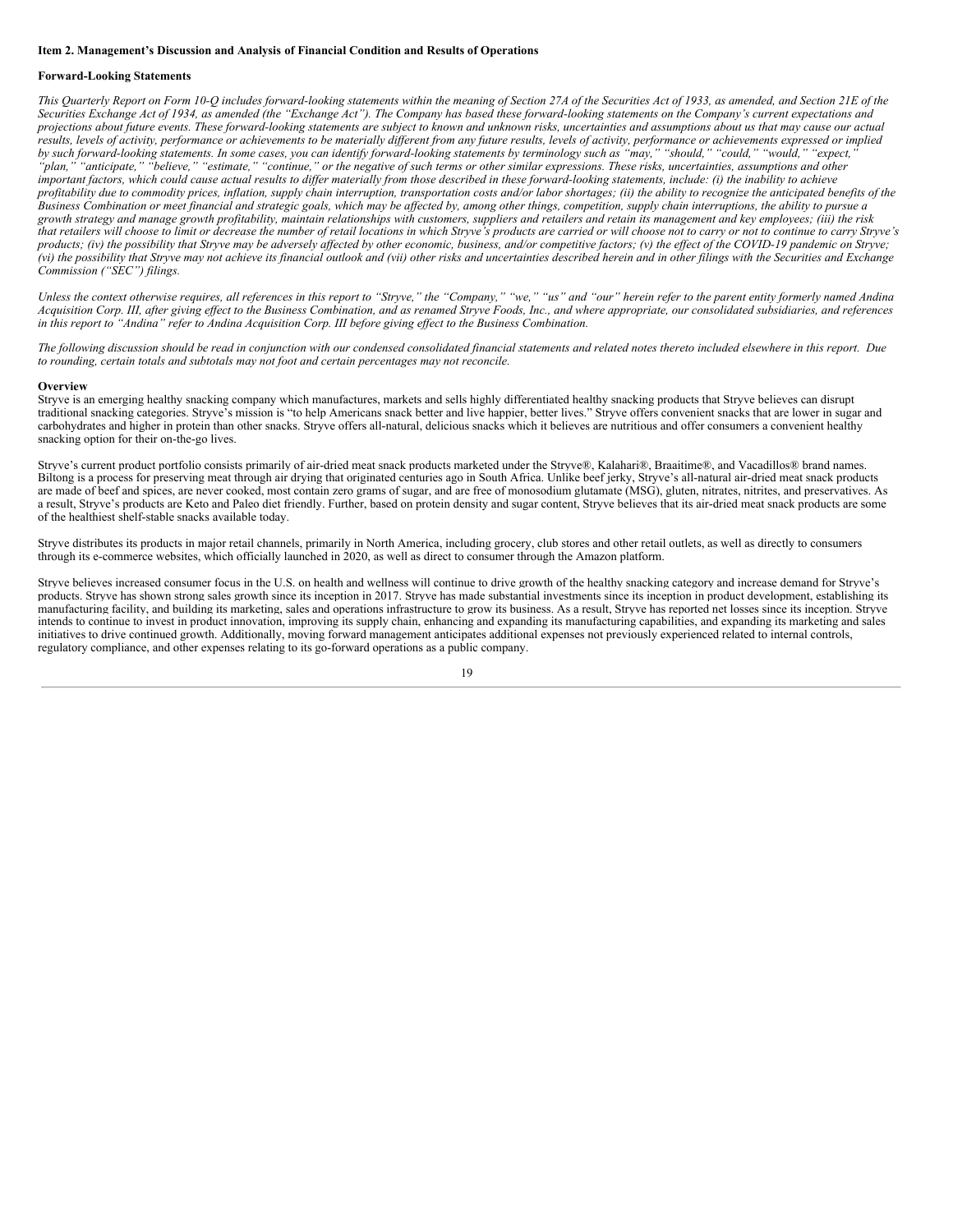## **Comparability of Financial Information**

The Company's results of operations and statements of assets and liabilities may not be comparable between periods as a result of the Business Combination and becoming a public company.

## **January 2022 PIPE Transaction**

On January 6, 2022, the Company entered into a Securities Purchase Agreement (the "Purchase Agreement") with select accredited investors (the "2022 PIPE Investors"), relating to the issuance and sale of 2,496,934 shares of the Company's Class A common stock and, in lieu of Class A Common Stock, pre-funded warrants to purchase 7,797,184 shares of Class A common stock (the "PIPE Pre-Funded Warrants"), and accompanying warrants (the "PIPE Warrants") to purchase up to 10,294,118 shares of Class A common stock with an exercise price equal to \$3.60 and a term of five years (the "Offering"). The Offering closed on January 11, 2022. The Class A common stock and PIPE Warrants were sold at a combined purchase price of \$3.40 per share (less \$0.0001 per share for PIPE Pre-Funded Warrants). The Company received net proceeds from the Offering of \$32.3 million. The securities were issued in reliance on the exemption from registration provided by Section 4(a)(2) under the Securities Act of 1933, as amended, and/or Regulation D promulgated thereunder.

#### **Business Combination**

On July 20, 2021 (the "Closing Date"), Andina completed the business combination (the "Business Combination") pursuant to that certain Business Combination Agreement (the "Business Combination Agreement") by and among the Company, Andina Holdings LLC, a Delaware limited liability company and a wholly-owned subsidiary of the Company ("Holdings"), B. Luke Weil, in the capacity from and after the closing of the transactions contemplated by the Business Combination Agreement (the "Closing") as the representative for the shareholders of the Company (other than the Seller), Stryve Foods, LLC, a Texas limited liability company, Stryve Foods Holdings, LLC, a Texas limited liability company (the "Seller"), and R. Alex Hawkins, in the capacity from and after the Closing as the representative for the members of the Seller.

As contemplated by the Business Combination Agreement, on or before the Closing Date, the following occurred: (i) the Seller and Stryve Foods, LLC ("Stryve LLC") conducted a reorganization via a merger pursuant to which the Seller became a holding company for Stryve LLC, the former owners of Stryve LLC became the owners of the Seller, and the former holders of convertible notes of Stryve LLC became holders of convertible notes of the Seller, and pursuant to which Stryve LLC retained all of its subsidiaries, business, assets and liabilities, and became a wholly-owned subsidiary of the Seller (the "Merger"), (ii) the Company was transferred by way of continuation out of the Cayman Islands and domesticated as a corporation in the State of Delaware, (iii) the Seller contributed to Holdings all of the issued and outstanding equity interests of Stryve LLC in exchange for 11,502,355 newly issued non-voting Class B common units of Holdings (the "Seller Consideration Units") and voting (but non-economic) Class V common stock of the Company (that was previously subject to a post-Closing working capital true-up), (iv) the Company contributed all of its cash and cash equivalents to Holdings, approximately \$37.9 million, after the payment of approximately \$7.8 million to the Company's shareholders that elected to have their shares redeemed in connection with the Closing (the "Redemption") and the payment of approximately \$10.4 million of the Company's expenses and other liabilities due at the Closing, in exchange for newly issued voting Class A common units of Holdings and (v) the Company issued \$10.9 million of Class A common stock, satisfied by the offset of principal and accrued interest under \$10.6 million of outstanding unsecured promissory notes (the "Bridge Notes") issued by Stryve LLC to certain investors in a private placement on the Closing Date (the "Bridge Investors"); and (vi) the Company changed its name to "Stryve Foods, Inc." In addition, the Company's ordinary shares converted into shares of Class A common stock, par value of \$0.0001 per share, without any action of the holder. On March 25, 2022, the Company finalized the post-closing adjustments under the Business Combination Agreement (the "Post-Closing Adjustment"), which resulted in the release of all 115,023 escrowed shares of Class V common stock, an equal number of Holdings Class B common units, and the net payment of approximately \$238,000 by the Company to the Seller. As a result, no additional Post-Closing Adjustment remains outstanding.

Following the consummation of the Business Combination, the combined company is organized in an "Up-C" structure in which the business of Stryve LLC and its subsidiaries is held by Holdings, which is a subsidiary of the Company. By virtue of the "Up-C" structure, the Company's only direct assets consist of its equity interests in Holdings, an entity of which the Company maintains 100% voting control. As the sole voting member of Holdings, the Company has full, exclusive and complete discretion to manage and control the business of Stryve LLC and to take all action it deems necessary, appropriate, advisable, incidental, or convenient to accomplish the purposes of Stryve LLC and, accordingly, the financial statements are prepared on a consolidated basis.

On July 20, 2021, in connection with the completion of the Business Combination and as contemplated by the Business Combination Agreement, the Company: (i) issued 4,250,000 shares of Class A common stock to private placement investors for aggregate consideration of \$42.5 million; and (ii) the Company issued 1,357,372 shares of Class A common stock to the Bridge Investors satisfied by the offset of \$10.9 million of principal and accrued interest under outstanding Bridge Notes issued by Stryve LLC, as part of the Business Combination.

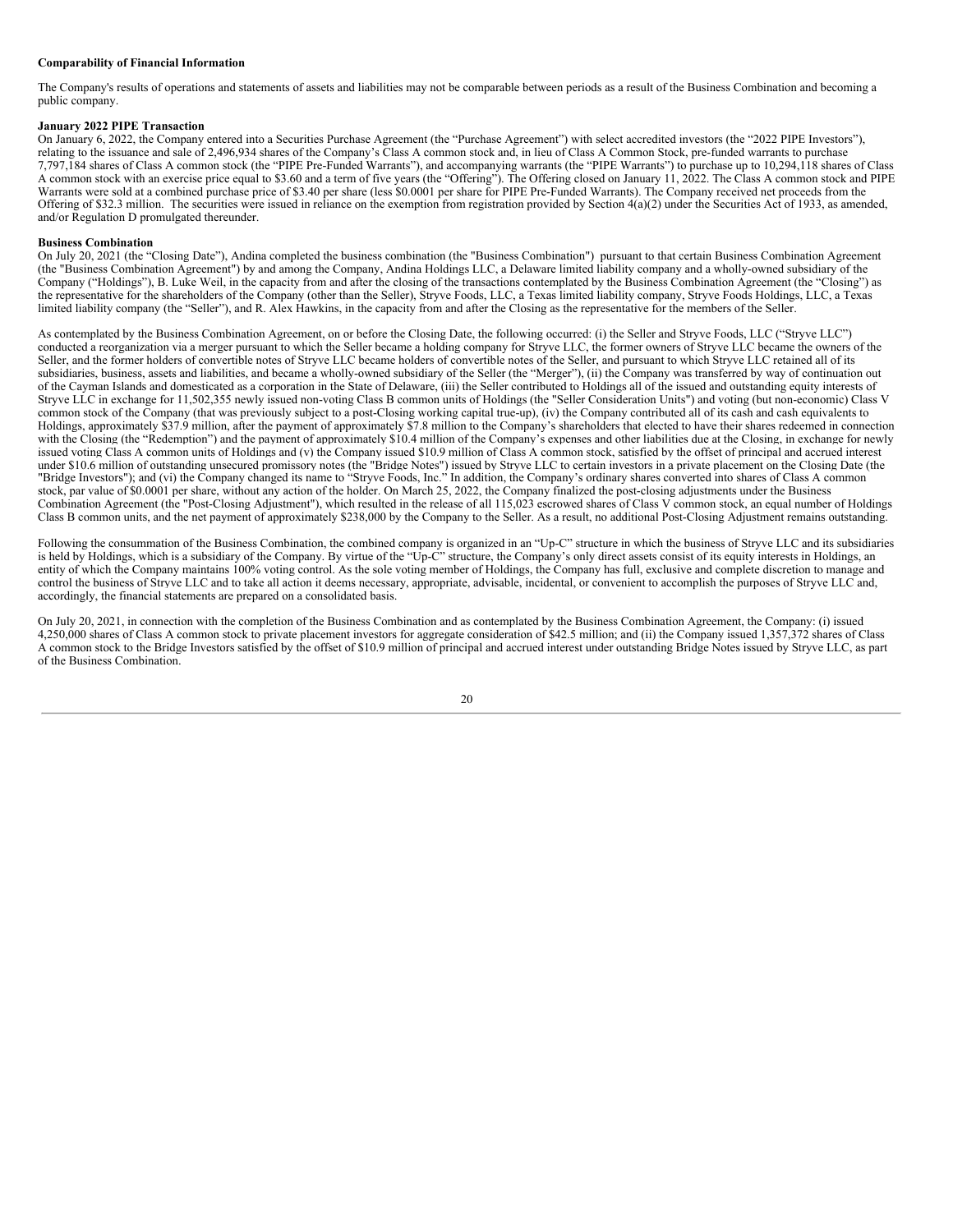The Business Combination is accounted for as a reverse capitalization in accordance with generally accepted accounting principles in the United States ("GAAP"). Under this method of accounting, Stryve LLC is treated as the acquirer and Andina is treated as the acquired company for financial statement reporting purposes. Because Stryve LLC was deemed the accounting acquirer, the historical financial statements of Stryve LLC became the historical financial statements of the combined company, upon the consummation of the Business Combination.

### **COVID-19**

As the COVID-19 pandemic continues and new variants emerge, we continue to prioritize the safety of our employees while navigating the evolving operating environment. Despite facing increased commodity costs, supply chain and transportation constraints, and labor challenges through the pandemic, throughout the pandemic we have capitalized on our competitive advantages in manufacturing to drive significant growth in consumer adoption of our products leading to an increased retail footprint and ultimately growth in net sales.

The COVID-19 pandemic has presented certain challenges and opportunities for us. The unpredictable nature of the COVID-19 pandemic, creates continued uncertainty around vaccination mandates, economic recovery, labor and other inflationary pressures. The COVID-19 pandemic also creates uncertainty around customer demand within retail distribution as some retail partners' willingness to reset distribution (which involves refreshing and reorganizing their product mix) and bring on new products may be affected. As distribution resets are an important way for us to secure new retail distribution for our products, this dynamic delayed our entry into many retail locations over the course of the pandemic. We anticipate that, although there is still a risk that distribution resets of certain retailers may be affected by the pandemic, we believe that many of the retailers will conduct resets as scheduled.

Through the majority of the pandemic, we have been successful at avoiding disruptions to our supply chain and operations through these measures and have been able to maintain continuity of supply for its customers. However, in the second half of 2021, we experienced certain supply chain challenges that negatively affected our ability to supply the demands to all of our channels of trade and negatively impacted our gross margins. While our efforts to mitigate these challenges are beginning to show positive signs, these challenges nonetheless continued to have an impact on the first quarter of 2022.

We believe that many of the supply chain disruptions we experienced in our operations due to the pandemic are temporary but may persist in the near term. In the first quarter of 2022, we experienced a more expensive operating environment throughout the business, including higher prices for raw materials, beef, transportation, labor, and advertising than we typically experienced in 2021. We expect these inflationary pressures to continue throughout 2022. We continue to track new developments and ongoing impacts from the pandemic as we execute on our mitigating strategies to lessen the impact of these challenges and cost increases including but not limited to, price increases, improving our manufacturing yields through capacity enhancements, investing in further automation, and rationalizing and optimizing marketing spend to drive greater returns and retail velocities.

## **Investments to Grow Asset Base and Strengthen Balance Sheet**

Since the consummation of the Business Combination in July 2021, we have made considerable investments to strengthen our balance sheet in light of the uncertain macroeconomic environment. Meaningful investments made to reduce debt, grow working capital, acquire capital equipment, and expand facilities throughout the first quarter of 2022 were a continuation of this trend. In the first quarter, we retired approximately \$6.84 million of debt and separately announced the completion of our first major expansion to our manufacturing facility in Madill, Oklahoma. This expansion has allowed us to augment our capacities so that we can more efficiently flex our run rate production levels, if needed, to satisfy outsized new distribution lay-in orders and/or national programs without materially straining our ordinary course day-to-day production. Additionally, we have made considerable investments in our inventory and current assets to help service our expanded distribution base moving forward.

#### **Optimizing Spend and Reducing Losses**

We materially reduced our net loss by \$4.6 million in the first quarter of 2022 as compared to the fourth quarter of 2021 despite similar macroeconomic headwinds. While we saw some improvements in our gross margins, it was more efficient spending that was the primary driver of the reduction in net loss. We have examined every area of spending throughout our business and identified ways to drive efficiencies, eliminate unnecessary expense, and focus on the highest and best use of each dollar. Moving forward, our optimized spending plan will begin to materially benefit from portfolio-wide price increases that will begin to take effect in the second quarter of 2022. While we intend to continue to invest to drive meaningful growth in net sales, we are doing so in a more disciplined manner that acknowledges the fundamental changes in direct-to-consumer advertising markets. By monitoring our unit economics closely, maintaining an optimized spending profile, and seeking to meaningfully grow net sales, we believe we will be able to drive further reductions in our net losses moving forward.

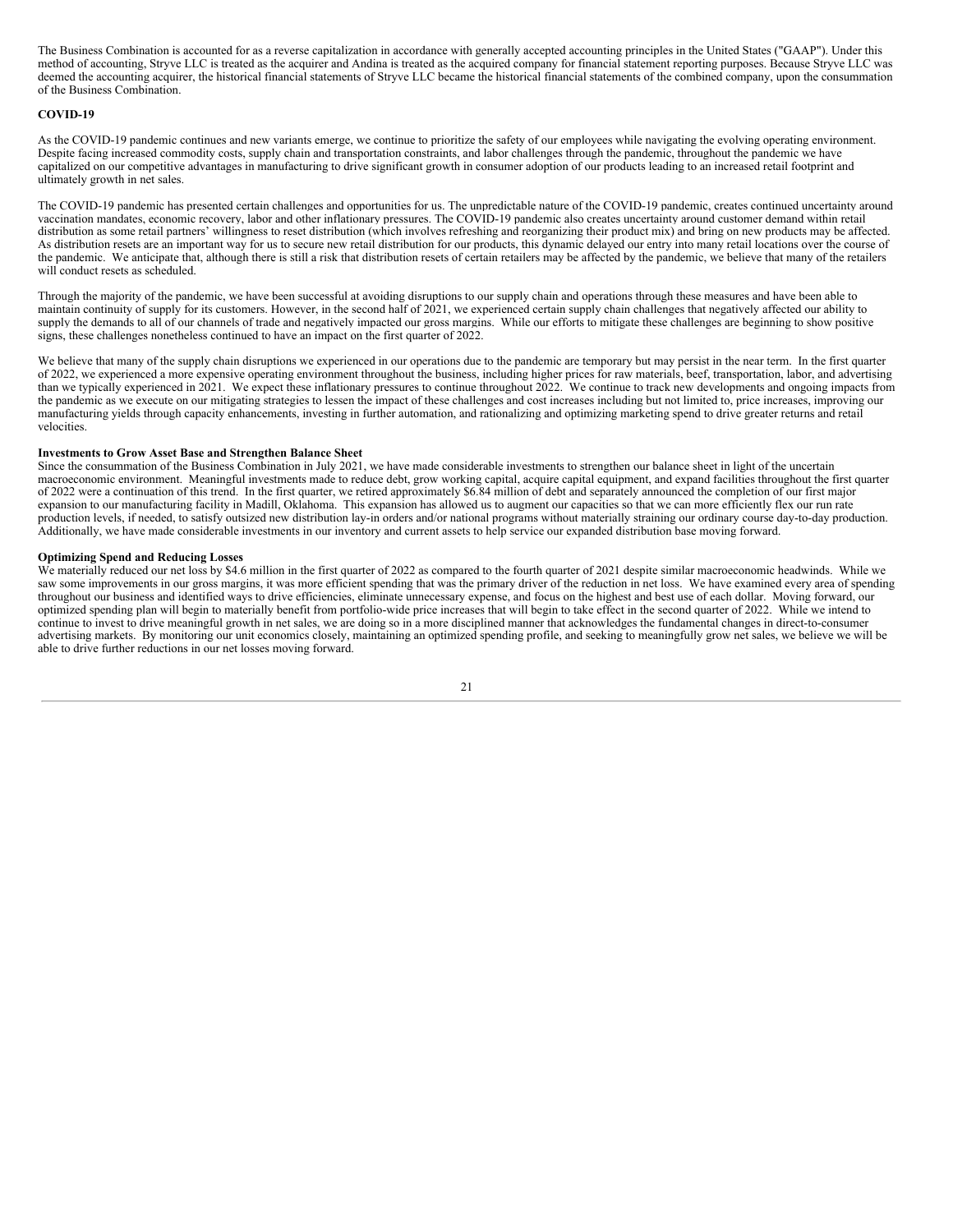## **Results of Operations –Three Months Ended March 31, 2022 Compared to Three Months Ended March 31, 2021**

The following table sets forth selected items in our consolidated financial data in dollar amounts and as a percentage of net sales for the three months ended March 31, 2022 compared to the three months ended March 31, 2021.

|                                                                       |              | <b>Three Months Ended</b><br>March 31, 2022<br>(unaudited) |            |              | <b>Three Months Ended</b><br>March 31, 2021<br>(unaudited) |            |  |  |
|-----------------------------------------------------------------------|--------------|------------------------------------------------------------|------------|--------------|------------------------------------------------------------|------------|--|--|
| (In thousands)                                                        |              |                                                            | % of sales |              |                                                            | % of sales |  |  |
| Net sales                                                             | \$           | 7,421                                                      | 100.0%     |              | 6,835                                                      | 100.0%     |  |  |
| Cost of goods sold (exclusive of depreciation shown separately below) |              | 6,297                                                      | 84.9%      |              | 4,157                                                      | 60.8%      |  |  |
| Gross profit                                                          | $\mathbb{S}$ | 1,124                                                      | $15.1\%$   | \$           | 2,678                                                      | 39.2 %     |  |  |
| Operating expenses                                                    |              |                                                            |            |              |                                                            |            |  |  |
| Selling and marketing expenses                                        | $\mathbb{S}$ | 4,026                                                      | 54.3 %     | $\mathbb{S}$ | 6,453                                                      | 94.4 %     |  |  |
| Operations expense                                                    |              | 1,231                                                      | $16.6\%$   |              | 1,060                                                      | $15.5\%$   |  |  |
| Salaries and wages                                                    |              | 2,586                                                      | 34.8%      |              | 1,402                                                      | $20.5\%$   |  |  |
| Depreciation and amortization expense                                 |              | 444                                                        | $6.0\%$    |              | 395                                                        | 5.8%       |  |  |
| Gain on disposal of fixed assets                                      |              |                                                            |            |              |                                                            | $0.0\%$    |  |  |
| Total operating expenses                                              |              | 8,287                                                      | 111.7%     |              | 9,311                                                      | 136.2%     |  |  |
| Operating loss                                                        |              | (7, 163)                                                   | $(96.5)\%$ |              | (6, 633)                                                   | $(97.0)\%$ |  |  |
| Other income (expense):                                               |              |                                                            |            |              |                                                            |            |  |  |
| Interest expense                                                      |              | (188)                                                      | $(2.5) \%$ |              | (810)                                                      | $(11.9)$ % |  |  |
| PPP loan forgiveness                                                  |              |                                                            |            |              | 1,670                                                      | 24.4 %     |  |  |
| Change in fair value of Private Warrants                              |              | 45                                                         | $0.6\%$    |              |                                                            |            |  |  |
| Other income                                                          |              | -                                                          | $0.0\%$    |              | 12                                                         | $0.2\%$    |  |  |
| Total other income (expense)                                          |              | (143)                                                      | (1.9)%     |              | 872                                                        | 12.8%      |  |  |
| Net loss before income taxes                                          |              | (7,306)                                                    | $(98.5)\%$ |              | (5,761)                                                    | $(84.3)\%$ |  |  |

*Net sales.* Net sales increased by \$0.6 million from \$6.8 million during the three months ended March 31, 2021 to \$7.4 million during the three months ended March 31, 2022 representing growth of 8.6% for the comparable periods. The primary driver of the increase in net sales are increased sales of our products to existing wholesale and net new sales related to additional distribution secured for 2022 at a number of key retailers.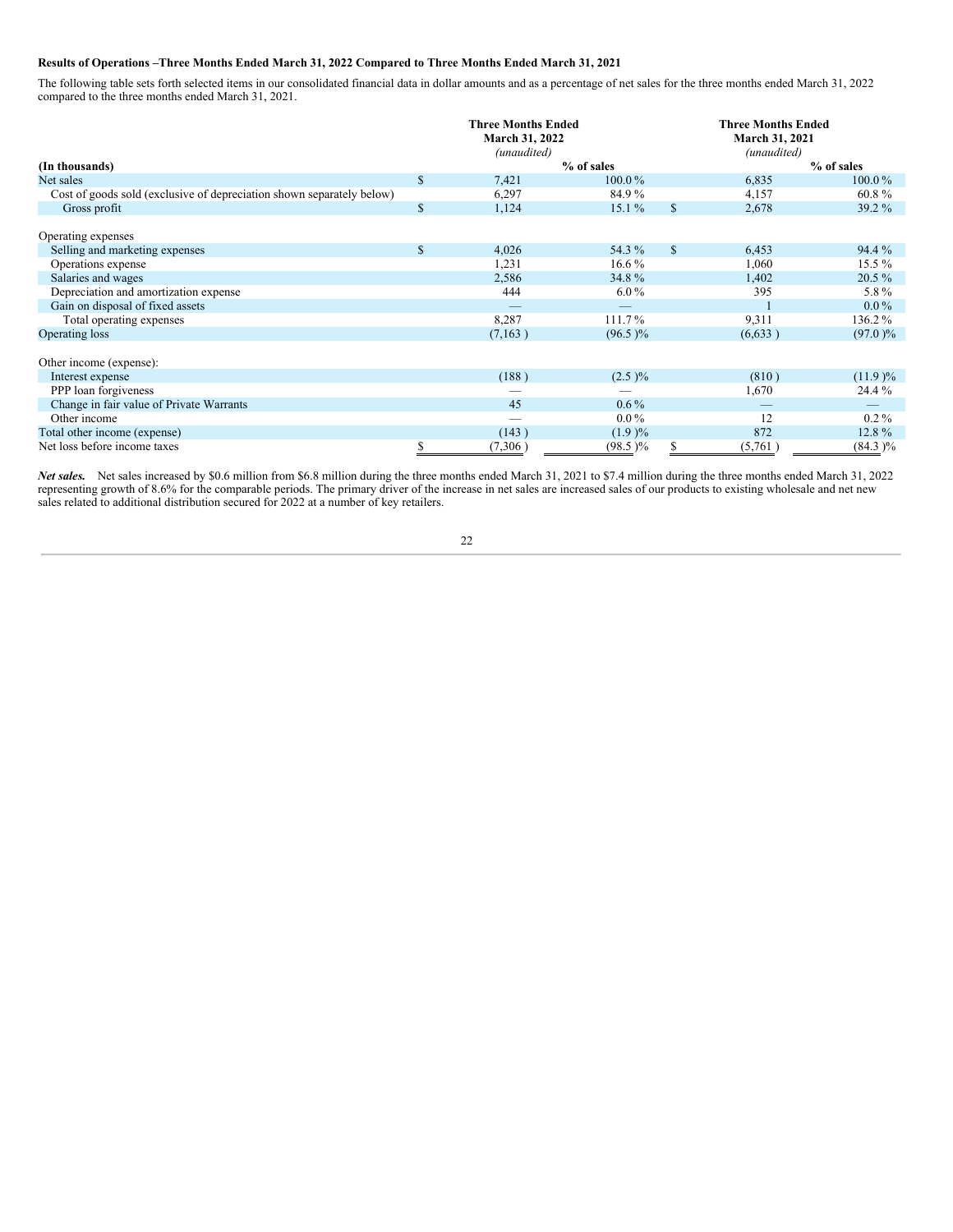However, these gains were offset by a \$1.5 million decline in our DTC e-commerce revenue. Our DTC e-commerce business generated \$1.4 million in net sales for the three months ended March 31, 2022 compared to \$2.9 million for the three months ended March 31, 2021. In the latter part of 2021, the digital advertising behind our DTC business became significantly more expensive and less effective due to industry wide changes related to data privacy and app tracking that affected nearly all DTC advertisers. As a result, we elected to significantly scale back digital advertising midway through the fourth quarter of 2021 and throughout the first quarter of 2022. We anticipate that these trends in digital advertising will continue for the foreseeable future, and as such, plan to proceed with what we believe to be a more prudent approach to DTC digital advertising spending in 2022. Additionally, the performance of our DTC e-commerce business in the first quarter of 2022 was partially impacted by fulfillment supply chain challenges that hindered our ability to maintain in stock percentages of our products for a period of time. As a result, many DTC orders were not fulfilled or were delayed.

Net sales to wholesale customers were \$4.9 million in the three months ended March 31, 2022 representing an increase of 85% when compared to \$2.7 million in the three months ended March 31, 2021. We added a significant number of new doors of distribution in the year ended December 31, 2021 across most of our brands, which contributed meaningfully to our growth. Throughout 2021 we secured new distribution with several marquee customers in the club, mass, grocery, and convenience channels. Further, we garnered expanded distribution with a number of its existing retail relationships. We believe that outside of the new and expanded distribution, the growth in the wholesale channel is, in part, attributable to increased sell-through velocities of our products at retailers supported by increased foot traffic in retail stores following an easing of pandemic related restrictions and associated consumer behavior.

Private label continues to be an important component in order to provide incremental volumes and help deepen our relationships with our retailers. And, with limited need for marketing support, its cash conversion can be attractive. The performance of our private label business in the fourth quarter of 2021 was negatively impacted by packaging supply chain challenges that hindered our ability to deliver orders for our customers. Some of these challenges bled over into the first quarter of 2022 and had an effect on net sales attributable to the channel. Net sales to private label customers for the three months ended March 31, 2022 were \$1.0 million which represents a \$0.2 million decline from the prior year comparable period.

The following table shows the net sales of the Company disaggregated by channel for the three months ended March 31, 2022 and 2021:

|                | <b>Three Month Period Ended</b><br><b>March 31, 2022</b><br>(unaudited) |       |             | <b>Three Month Period Ended</b><br>March 31, 2021<br>(unaudited) |       |            |
|----------------|-------------------------------------------------------------------------|-------|-------------|------------------------------------------------------------------|-------|------------|
| (In thousands) |                                                                         |       | % of sales  |                                                                  |       | % of sales |
| e-Commerce     |                                                                         | 1,446 | $19.5\%$    |                                                                  | 2,946 | 43.1 $\%$  |
| Wholesale      |                                                                         | 4,936 | 66.5 %      |                                                                  | 2,662 | 38.9%      |
| Private label  |                                                                         | 1,039 | 14.0%       |                                                                  | 1,227 | 18.0 %     |
| Net Sales      |                                                                         | 7.421 | $100.0\,\%$ |                                                                  | 6,835 | $100.0\%$  |

Cost of Goods Sold. Cost of goods sold increased by \$2.1 million from \$4.2 million in the three months ended March 31, 2021 to \$6.3 million in the three months ended March 31, 2022, which was primarily driven by increased sales volume followed by significant increases in direct labor and commodity input costs, including beef, packaging, and other ingredients. Overall commodity beef prices have increased significantly year-over-year due to what we believe are the direct and indirect effects of the COVID-19 pandemic, specifically labor shortages and inefficiencies in the meat processing supply chain resulting in inflationary pressures, which may persist for the foreseeable future.

*Gross Profit.* Gross profit decreased \$1.6 million from \$2.7 million in the three months ended March 31, 2021 to \$1.1 million in the three months ended March 31, 2022. As a percent of net sales, gross profit was 15.1% in the first quarter of 2022, compared to 39.2% in the first quarter of 2021. A few primary factors contribute to this performance:

•As described above, overall net sales increased by \$0.6 million in the three months ended March 31, 2022 compared to the same period in 2021 while gross profit decreased by approximately \$1.6 million over the same time period, which decrease was primarily attributable to the increase in cost of goods sold as described above.

•In the third quarter of 2021, Stryve closed its Business Combination with Andina. In doing so, it secured capital to support its growth initiatives. Some of these initiatives have an impact on gross profit margin in the three months ended March 31, 2022 including, but not limited to, trade discounts and promotional spending to support increased velocity and distribution.

•Stryve's wholesale customer mix of business shifted from the first quarter of 2021 to the first quarter of 2022 with the higher margin DTC e-commerce and private label sales representing a smaller percentage of our net sales during the first quarter of 2022. The pull back in DTC e-commerce paired with greater volume from club and mass channels than in the prior year has resulted in a mix shift. While we acknowledge the growth prospects of the wholesale channel, we recognize that any mix shift away from DTC e-commerce will likely negatively influence our gross margin profile.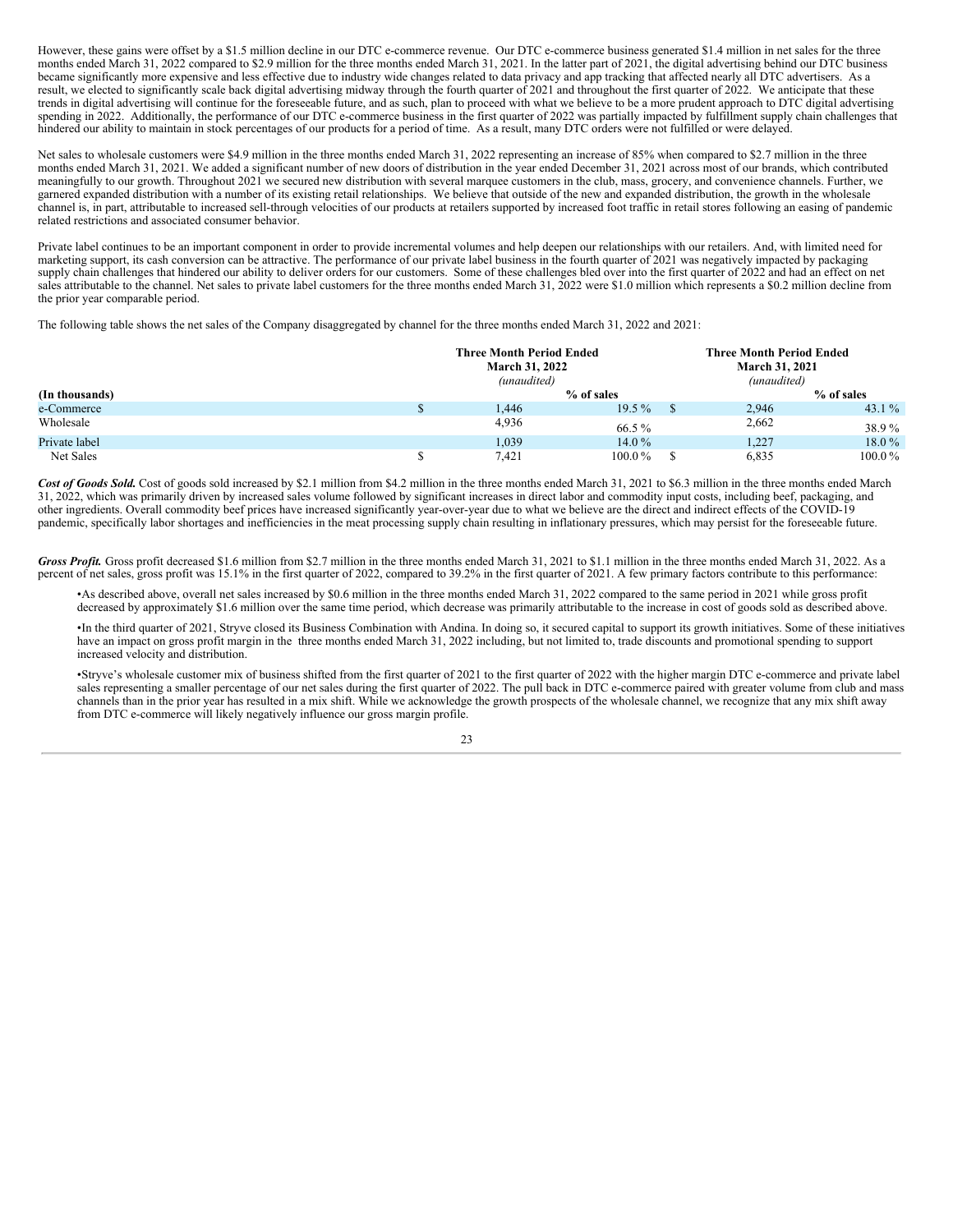•As 2021 progressed, we experienced increasing pressure on direct labor wage rates. These inflationary pressures necessitated several increases to our direct labor rates throughout 2021 and again during three months ended March 31, 2022. We are hopeful that our investments in automation and process improvements will help to offset some of these pressures moving forward.

•Aside from the effects of mix and increases in trade promotions, the net prices in place for our products during the year ending December 31, 2021 were materially the same as those in place for the prior year period. In late 2021 and early 2022, we initiated several strategies to increase the average net price of our products sold but the impact on the three months ended March 31, 2022 was minor as based by our estimate, as most of the strategies will begin to take effect throughout 2022.

#### *Operating Expenses.*

•*Selling and marketing expenses*. Selling and marketing expenses decreased by \$2.5 million from \$6.5 million in the three months ended March 31, 2021 to \$4.0 million in the three months ended March 31, 2022. Stryve decreased its spend with respect to its marketing efforts primarily digital media advertising and paid search in the first quarter of 2022 compared to the same period in 2021. While digital media will continue to be a key piece of our marketing strategy, we intend to temper this spending for the foreseeable future and increase our focus on strategies to support retail velocities. Further, management anticipates experiencing operating leverage on these expenses as the Company continues to add points of retail distribution, which has the potential to facilitate more efficient marketing spend. Other expenses contributing to the decrease relate to legal and consulting fees incurred in the three months ended March 31, 2021 related to the Business Combination which did not reoccur in the most recent period.

•*Operations expenses*. Operations expenses increased by \$0.1 million for the three months ended March 31, 2022 as compared to the three months ended March 31, 2021. Increases in rates across most modes of transportation have contributed to the increase. Additionally, expenses related to supplies, maintenance, training, and warehousing increased from the first quarter of 2022 compared to the first quarter of 2021.

•*Salaries and wages*. Salaries and wages increased \$1.2 million for the three months ended March 31, 2022 compared to the three months ended March 31, 2021, increasing from \$1.4 million to \$2.6 million. This increase is in part attributable to retention bonus compensation related to a prior acquisition as well as to key contributors within the organization. We anticipate some growth in administrative headcount to accommodate the increased reporting and compliance responsibilities of being a public company going forward.

•*Depreciation and amortization*. Depreciation and amortization remained unchanged at \$0.4 million for the three months ended March 31, 2022 and 2021.

*Operating Loss*, Operating loss increased by \$0.6 million from \$6.6 million in the three months ended March 31, 2021 to \$7.2 million in the three months ended March 31 2022 and is primarily attributable to the Company's increase in expenses related to increased selling and marketing expenses as well as increased operations expense, all of which is partially offset by growth in net sales.

*Interest Expense.* Interest expense decreased by \$0.6 million from \$0.8 million in the three months ended March 31, 2021 to \$0.2 million in the three months ended March 31, 2022. While we relied, in part, on debt capital to support the business throughout 2021, we significantly deleveraged the business in the first quarter of 2022 as well as upon the consummation of the Business Combination in the third quarter of 2021 thus reducing the overall interest expense of the business year-over-year.

*Net Loss.* Net loss increased \$1.5 million from \$5.8 million in three months ended March 31, 2021 to \$7.3 million in the three months ended March 31, 2022, with the increase primarily attributable to a one-time benefit of \$1.7 million received in the first quarter of 2021 related to the forgiveness of a Paycheck Protection Program loan that did not occur in 2022.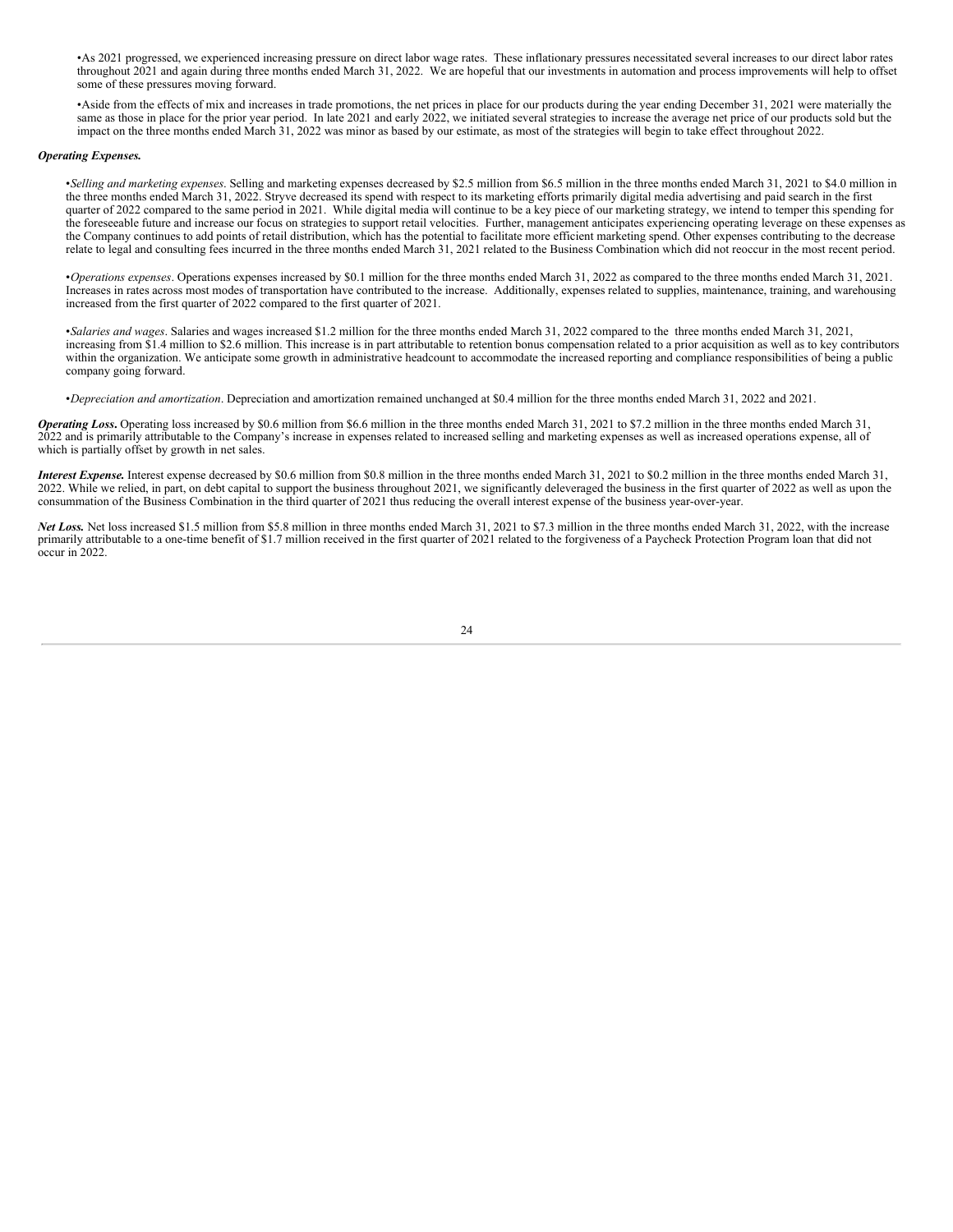## **Non-GAAP Financial Measures**

We use non-GAAP financial measures and believe it is useful to investors as it provides additional information to facilitate comparisons of historical operating results, identify trends in operating results, and provide additional insight on how the management team evaluates the business. Our management team uses EBITDA and Adjusted EBITDA to make operating and strategic decisions, evaluate performance and comply with indebtedness related reporting requirements. Below are details on this non-GAAP measure and the non-GAAP adjustments that the management team makes in the definition of EBITDA and Adjusted EBITDA. We believe this non-GAAP measure should be considered along with net income (loss), the most closely related GAAP financial measure. Reconciliations between EBITDA, Adjusted EBITDA, and net income are below, and discussion regarding underlying GAAP results throughout this Management's Discussion and Analysis of Financial Condition and Results of Operations. The presentation of non-GAAP financial information should not be considered in isolation or as a substitute for, or superior to, the financial information prepared and presented in accordance with GAAP.

*EBITDA.* Stryve defines EBITDA as net income (loss) before interest expense, income tax expense (benefit), and depreciation and amortization*.*

*Adjusted EBITDA.* Stryve defines Adjusted EBITDA as EBITDA adjusted as necessary for certain items listed below in the table.

The table below provides a reconciliation of EBITDA and Adjusted EBITDA to their most directly comparable GAAP measure, which is net income (loss) before taxes, for the three months ended March 31, 2022 and 2021.

| (In thousands)                                |    | <b>Three Month</b><br><b>Period Ended</b><br>March 31, 2022<br>(unaudited) | <b>Three Month</b><br><b>Period Ended</b><br>March 31, 2021<br>(unaudited) |
|-----------------------------------------------|----|----------------------------------------------------------------------------|----------------------------------------------------------------------------|
| Net income (loss) before income taxes         | S. | (7,306)<br><sup>\$</sup>                                                   | (5,761)                                                                    |
| Interest expense                              |    | 188                                                                        | 810                                                                        |
| Depreciation and amortization                 |    | 444                                                                        | 395                                                                        |
| <b>EBITDA</b>                                 |    | \$<br>(6,674)                                                              | (4,556)                                                                    |
| Additional Adjustments*:                      |    |                                                                            |                                                                            |
| PPP loan forgiveness                          |    | $\overline{\phantom{a}}$                                                   | (1,670)                                                                    |
| Business combination expenses                 |    | $-$                                                                        | 884                                                                        |
| Stock based compensation expense              |    | 328                                                                        |                                                                            |
| Comparability adjustment - Public vs. Private |    | $-$                                                                        | (522)                                                                      |
| <b>Adjusted EBITDA</b>                        |    | (6,346)                                                                    | (5,864)                                                                    |

*Adjusted EBITDA.* Stryve achieved negative Adjusted EBITDA of \$(6.3) million during the three months ended March 31, 2022 compared to \$(5.9) million in three months ended March 31, 2021. The presentation of non-GAAP financial information should not be considered in isolation or as a substitute for, or superior to, the financial information prepared and presented in accordance with GAAP.

#### *\*Additional Adjustments to EBITDA*:

**PPP Loan Forgiveness**: The Company secured a Paycheck Protection Program loan in April of 2020 which was ultimately fully forgiven in the first quarter of 2021. The forgiveness of \$1.6 million of principal and interest resulted in a gain during the three months ended March 31, 2021. This item is one-time and has been adjusted out to provide better comparability of results.

**Business Combination Expenses**: The Company signed the Business Combination Agreement on January 28, 2021 and prepared an S-4 and S-1 filing in furtherance of the Business Combination. In doing so, the Company incurred significant legal and professional services fees in the three months ended March 31, 2021. The Business Combination was ultimately consummated on July 20, 2021. This one-time item has been adjusted out to provide better comparability of results.

**Comparability Adjustment - Public vs Private**: For the duration of the three month period ended March 31, 2021, Stryve was a private company. The Company consummated the Business Combination on July 20, 2021. As a public company, the Company incurs significant expenses by virtue of being public. These public company expenses affect the comparability of results between the comparable periods shown. Accordingly, these public company expenses have been added to the three months ended March 31, 2021 to adjust the comparative quarter for comparative purposes. These expenses include public filing fees and preparation services, the extra cost of directors & officers insurance for public companies, and board fees.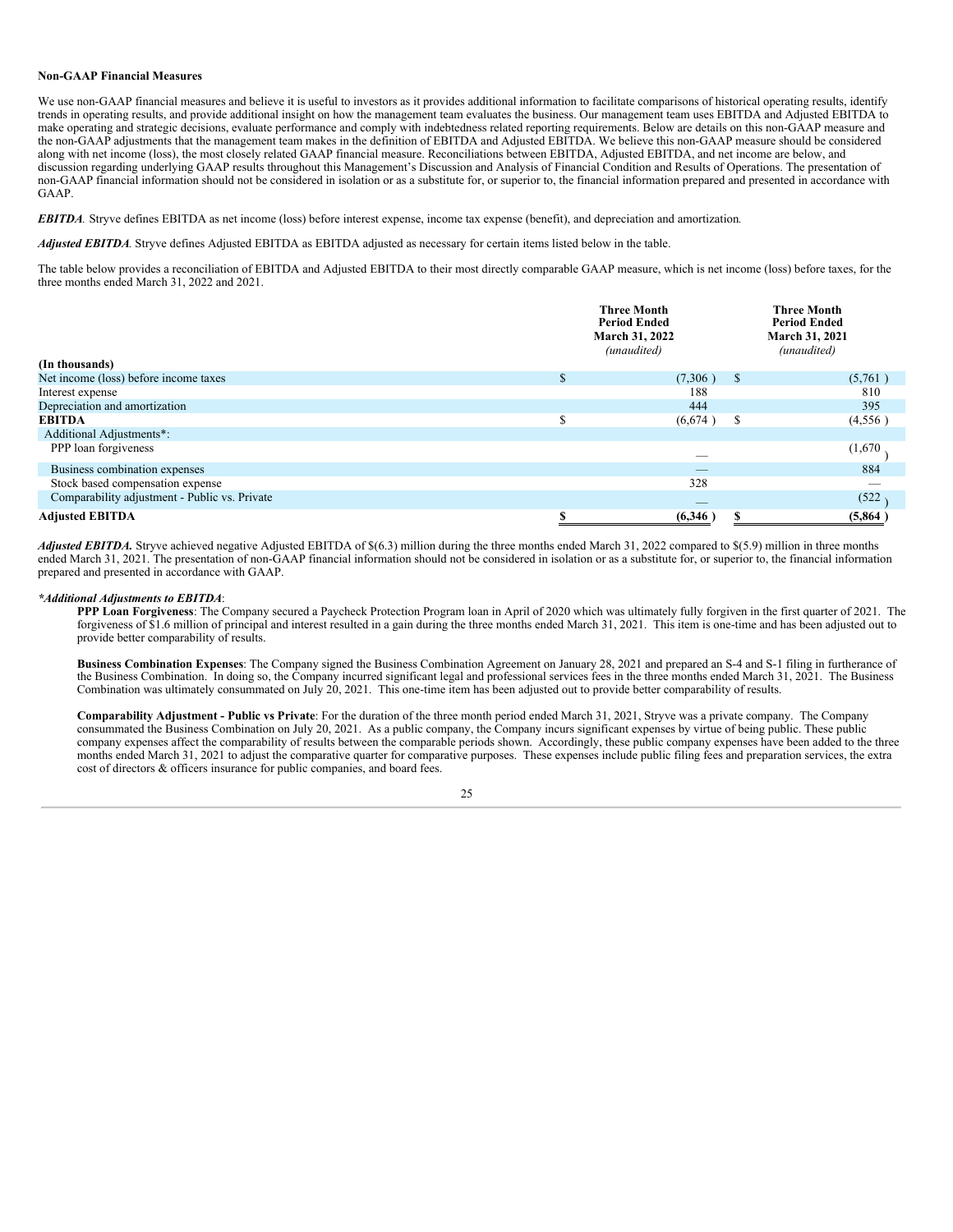## **Liquidity and Capital Resources**

*Overview.* We have historically funded our operations with cash flow from operations, equity capital raises, and note payable agreements from shareholders and private investors, in addition to bank loans. Our principal uses of cash have been debt service, capital expenditures, and investment in working capital to fund operations. For the three months ended March 31, 2022, we incurred an operating loss of \$7.2 million and used cash in operations of \$14.1 million. As of March 31, 2022, we have working capital of \$28.0 million which compares favorably to the \$3.2 million working capital we maintained as of December 31, 2021 and have only approximately \$0.2 million of indebtedness. On January 11, 2022, we closed a private placement offering in which we raised \$35.0 million of gross proceeds to significantly strengthen our liquidity position. We have used a portion of the funds raised for working capital to support near term growth, capital expansion projects, including increasing manufacturing capacity and adding manufacturing capabilities, and general corporate purposes, including marketing and sales initiatives and repaying \$6.8 million of debt.

On May 26, 2021, the Company entered into a Purchase and Sale Agreement with OK Biltong Facility, LLC (the "Buyer"), an entity controlled by Ted Casey, a member of the Company's Board of Directors, pursuant to which the parties consummated a sale and leaseback transaction (the "Sale and Leaseback Transaction). Under the terms of the Sale and Leaseback Transaction, the Company agreed to sell its manufacturing facility and the surrounding property in Madill, Oklahoma (the "Real Property"). The Sale and Leaseback Transaction was consummated on June 4, 2021 for a total purchase price of \$7.5 million. The consummation of the Sale and Leaseback Transaction provided the Company with net proceeds (after transaction related costs) of approximately \$7.3 million. The net proceeds were used for general corporate purposes and to retire debt facilities in an aggregate amount of \$6.5 million.

In connection with the consummation of the Business Combination, on July 20, 2021, the Company raised proceeds of \$37.9 million (net of Andina's transaction costs and expenses). Following the Closing, Stryve retired various debt facilities for an aggregate amount of approximately \$11.1 million including principal and interest.

The Company believes that cash from operations as well as the cash proceeds from the Business Combination, net of the \$11.1 million of debt reduction described above, combined with the proceeds from the private offering in January 2022 described above, net of the \$6.8 million of debt reduction, will be sufficient to fund the Company's cash requirements for at least the next twelve months from the date these financial statements are made available.

*Cash Flows.* The following tables show summary cash flows information for the nine months ended March 31, 2022 and 2021.

| (In thousands)                            | <b>Three Months</b><br>Ending<br>March 31, 2022<br>(unaudited) |  | <b>Three Months</b><br>Ending<br><b>March 31, 2021</b><br>(unaudited) |
|-------------------------------------------|----------------------------------------------------------------|--|-----------------------------------------------------------------------|
| Net cash used in operating activities     | (14,127)                                                       |  | (8,301)                                                               |
| Net cash used in investing activities     | (693)                                                          |  | (127)                                                                 |
| Net cash provided by financing activities | 25,230                                                         |  | 9.716                                                                 |
| Net increase in cash and cash equivalents | 10,409                                                         |  | 1,289                                                                 |

*Net Cash used in Operating Activities.* Net cash used in operating activities increased \$5.8 million from \$8.3 million through the three months ended March 31, 2021 compared to \$14.1 million through the three months ended March 31, 2022. This increase is primarily attributable to the considerable investment in net working capital during the three months ended March 31, 2022, with the balance of the increase stemming from the increase in net loss in the three months ended March 31, 2022 as compared to the three months ended March 31, 2021.

*Net Cash used in Investing Activities***.** Net cash used in investing activities increased from \$0.1 million in the three months ended March 31, 2021 to \$0.7 million in the three months ended March 31, 2022, representing a \$0.6 million increase when comparing the same period year over year. We anticipate increased investment in manufacturing and fulfillment assets moving forward, in order to ensure we have adequate run rate capacities to meet the potential demand for our products.

*Net Cash provided by Financing Activities***.** Net cash provided by financing activities generated \$15.5 million more cash for the Company in the three months ended March 31, 2022 compared to the three months ended March 31, 2021. In the three months ended March 31, 2022 we generated cash from financing activities of \$25.2 million which included approximately \$32.3 million in net proceeds from the January Offering offset by approximately \$6.8 million of cash used to retire debt in the period.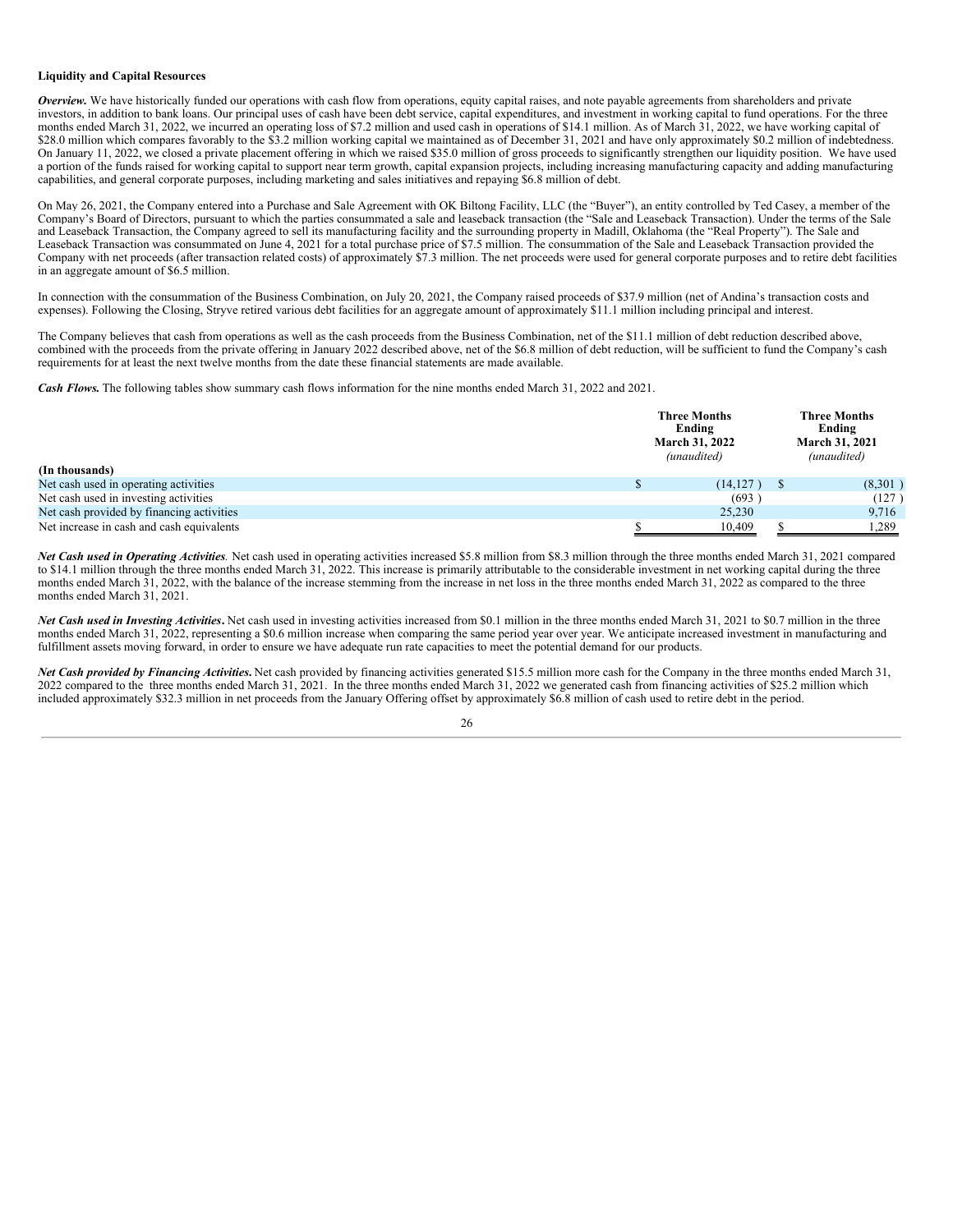*Debt and credit facilities.* The information below represents an overview of the Company's debt and prior credit facilities. The Company's outstanding indebtedness as of March 31, 2022 and December 31, 2021 is as follows:

|                                             | As of<br>March 31,<br>2022 | As of<br>December 31,<br>2021 |
|---------------------------------------------|----------------------------|-------------------------------|
| Long term debt                              | 223                        | 1,567                         |
| Short term debt                             |                            | 2,000                         |
| Line of credit (Note 5)                     | $\overline{\phantom{a}}$   | 3,500                         |
| Total notes payable                         | 223                        | 7,067                         |
| Less: current portion                       | (140)                      | (3,447)                       |
| Less: line of credit                        | _                          | (3,500)                       |
| Total notes payable, net of current portion | 84                         | 120                           |

Future minimum principal payments on the notes payable as of March 31, 2022, are as follows:

| 2022 (for the remainder of) | 103,627 |
|-----------------------------|---------|
| 2023                        | 93,980  |
| 2024                        | 18,255  |
| 2025                        | 7,333   |
| 2026                        |         |
|                             | 223,195 |

On January 28, 2022, we paid off approximately \$6.8 million of outstanding principal and interest owed to Origin.

## **Certain Factors Affecting Our Performance**

Stryve's management believes that the Company's future performance will depend on many factors, including the following:

Ability to Expand Distribution in both Online and Traditional Retail Channels. Stryve is currently growing its consumer base through paid and organic means both online as well as by expanding its presence in a variety of physical retail distribution channels. Online consumer acquisitions typically occur through the Company's portfolio of DTC ecommerce websites and Amazon.com. The Company's online consumer acquisition program includes paid and unpaid social media, search, and display media. Stryve's products are also sold through a growing number of traditional retail channels where the Company has an opportunity to acquire new consumers. Traditional retail channels include grocery chains, natural food outlets, club stores, convenience stores, and drug stores, all either direct or through distribution partners.

Ability to Acquire and Retain Consumers at a Reasonable Cost. Stryve's management believes an ability to consistently acquire and retain consumers at a reasonable cost relative to projected life-time value will be a key factor affecting future performance. To accomplish this goal, Stryve intends to strategically allocate advertising spend between online and offline channels favoring digital media, as well as emphasizing more targeted and measurable "direct response" digital marketing spend with advertising focused on increasing consumer awareness and driving trial. Further, we acknowledge that changes to third-party algorithms that may be utilized directly, or indirectly, by Stryve in its advertising efforts may impact the effectiveness of Stryve's advertising which may increase its overall cost to acquire and retain consumers.

Ability to Drive Repeat Usage of Our Products. Stryve accrues substantial economic value from repeat consumers who consistently purchase its products either online or in traditional retail. The pace of Stryve's growth rate will be affected by the repeat usage dynamics of existing and newly acquired customers. The Company utilizes a number of methods to drive repeat behavior including intelligent e-mail and text campaigns, targeted digital media, and subscribe and save incentives.

*Ability to Expand Gross Margins.* Stryve's overall profitability will be impacted by its ability to expand gross margins through effective sourcing of raw materials, managing production yields and drying times, controlling labor and shipping costs, as well as spreading other production-related costs over greater manufacturing volumes. Additionally, Stryve's ability to expand gross margins will be influenced by its revenue channel and customer mix as well as by Stryve's ability to pass price increases to its customers.

*Ability to Expand Operating Margins.* The Company's ability to expand operating margins will be impacted by its ability to effectively manage its fixed and variable operating expenses as net sales increase.

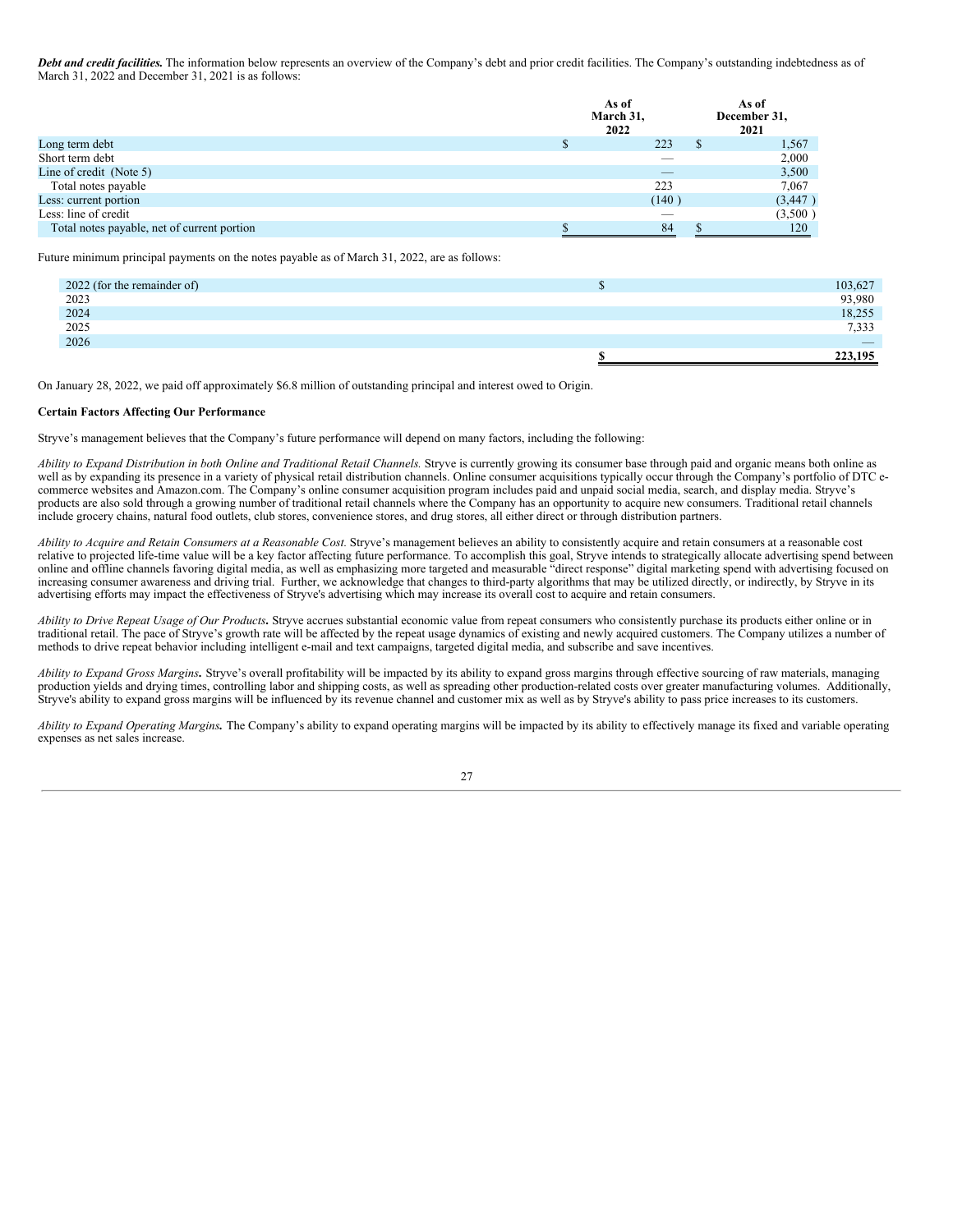Ability to Manage Supply Chain and Expand Production In-line with Demand. Stryve's ability to grow and meet future demand will be affected by its ability to effectively plan for and source inventory from a variety of suppliers located inside and outside the United States. Additionally, efficiently scaling production capacity ahead of growth in net sales will be critical to the Company's ability to meet future demand without disruption.

Ability to Optimize Key Components of Working Capital. Stryve's ability to reduce cash burn in the near-term and eventually generate positive cash flow will be partially impacted by the Company's ability to effectively manage the key components of working capital which have a direct impact on the cash conversion cycle.

Seasonality. Because Stryve is so early in its lifecycle of growth, it is difficult to discern the exact magnitude of seasonality affecting its business. Any evidence of seasonality is not clearly discernable from the Company's historical growth. However, understanding potential trends in seasonality will be key in Stryve's management of its expenses, liquidity, and working capital.

#### **Off-Balance Sheet Arrangements**

We have no obligations, assets or liabilities which would be considered off-balance sheet arrangements as of March 31, 2022. We do not participate in transactions that create relationships with unconsolidated entities or financial partnerships, often referred to as variable interest entities, which would have been established for the purpose of facilitating off-balance sheet arrangements. We have not entered into any off-balance sheet financing arrangements, established any special purpose entities, guaranteed any debt or commitments of other entities, or purchased any non-financial assets.

#### **Critical Accounting Estimates**

Our management's discussion and analysis of financial condition and results of operations is based on our consolidated financial statements which have been prepared in accordance with GAAP. In preparing our financial statements, we make estimates, assumptions, and judgments that can have a significant impact on our reported revenue, results of operations, and comprehensive net income or loss, as well as on the value of certain assets and liabilities on our balance sheet during, and as of, the reporting periods. These estimates, assumptions, and judgments are necessary and are made based on our historical experience, market trends and on other assumptions and factors that we believe to be reasonable under the circumstances because future events and their effects on our results of operations and value of our assets cannot be determined with certainty. These estimates may change as new events occur or additional information is obtained. We may periodically be faced with uncertainties, the outcomes of which are not within our control and may not be known for a prolonged period of time. Because the use of estimates is inherent in the financial reporting process, actual results could differ from those estimates or assumptions.

The critical accounting estimates, assumptions, and judgments that we believe have the most significant impact on our consolidated financial statements are described below. Our significant accounting policies are more fully described in Note 3 to our consolidated financial statements.

Accounts Receivable and Allowance for Doubtful Accounts, Returns, and Deductions. Accounts receivable are customer obligations due under normal trade terms. The Company records accounts receivable at their net realizable value, which requires management to estimate the collectability of the Company's receivables. Judgment is required in assessing the realization of these receivables, including the credit worthiness of each counterparty and the related aging of past due balances. Management provides for an allowance for doubtful accounts equal to the estimated uncollectable amounts, in addition to a general provision based on historical experience. Management provides for the customer accommodations based upon a general provision of 11% percentage of sales in addition to known deductions. The estimates are based on collection experience and a review of trade accounts. As of March 31, 2022 and December 31, 2021, the allowance for doubtful accounts and returns and deductions totaled \$1,191,552 and \$1,236,497, respectively. Total bad debt expense for the three months ended three months ended March 31, 2022 and 2021 was \$55,309 and \$85,598, respectively.

|                       | As of March 31, |       | As of December 31, |                          |
|-----------------------|-----------------|-------|--------------------|--------------------------|
| (In thousands)        | 2022            | 2021  | 2021               | 2020                     |
| Beginning balance     | 1,236           | 1,603 | 1,603              | 688                      |
| Provisions            |                 |       |                    |                          |
|                       | 215             | 109   | 1.154              | 915                      |
| Write-offs/reversals  | (260)           | (136) | (1, 521)           | $\overline{\phantom{a}}$ |
| <b>Ending balance</b> | 1.192           | 1.575 | 1,236              | 1,603                    |
|                       |                 |       |                    |                          |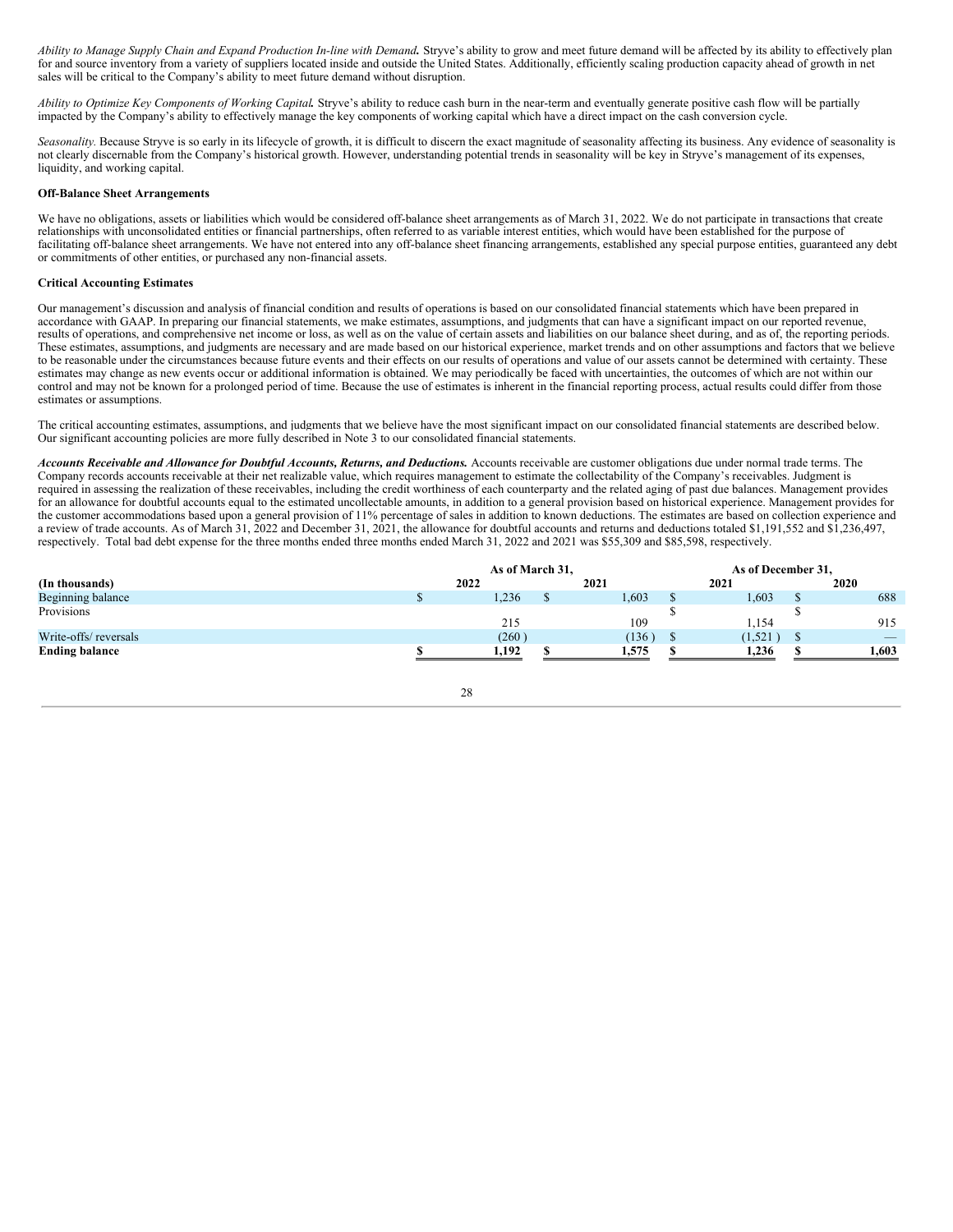## *Reporting Unit Analysis*

The Company presents a single segment for purposes of financial reporting and prepared its consolidated financial statements upon that basis. The Company considered ASC 350-20-35-35 related to reporting unit determination and the aggregation of components into one reporting unit.

The economic characteristics considered were whether:

- 1) The nature of the products and services are similar
- 2) The type of class of customer for products and services are similar
- 3) The methods used to distribute the products or provide the services are similar
- 4) The manner in which an entity operates and the nature of those operations is similar

Currently, the Company has one reporting unit due to the similarity of its components when evaluated against the aforementioned economic characteristics.

#### <span id="page-30-0"></span>**Item 3. Quantitative and Qualitative Disclosures About Market Risk**

Stryve's future income, cash flows and fair values relevant to financial instruments are dependent upon prevalent market interest rates. Market risk refers to the risk of loss from adverse changes in market prices and interest rates.

*Concentration of credit risk.* The balance sheet items that potentially subject the Company to concentrations of credit risk are primarily cash, accounts receivable, and accounts payable. The Company continuously evaluates the credit worthiness of its customers' financial condition and generally does not require collateral. The Company maintains cash balances in bank accounts that may, at times, exceed Federal Deposit Insurance Corporation ("FDIC") limits of \$250,000 per institution. The Company incurred no losses from such accounts and management considers the risk of loss to be minimal.

As of and for the three months ended March 31, 2022, customer and vendor concentrations in excess of 10% consolidated sales, purchases accounts receivable, and accounts payable are as follows:

|            |                                                                                                                                                                                                                                                                                                                                                                                                         |                                 | Accounts                 | <b>Accounts</b>                 |
|------------|---------------------------------------------------------------------------------------------------------------------------------------------------------------------------------------------------------------------------------------------------------------------------------------------------------------------------------------------------------------------------------------------------------|---------------------------------|--------------------------|---------------------------------|
|            | <b>Sales</b>                                                                                                                                                                                                                                                                                                                                                                                            | <b>Purchases</b>                | Receivable               | Payable                         |
| Customer A | 23%                                                                                                                                                                                                                                                                                                                                                                                                     | $\overline{\phantom{0}}$        | 25%                      | $\qquad \qquad$                 |
| Customer B | 12%                                                                                                                                                                                                                                                                                                                                                                                                     | $\hspace{0.1mm}-\hspace{0.1mm}$ | 18%                      | $\hspace{0.1mm}-\hspace{0.1mm}$ |
| Customer C | $11\%$                                                                                                                                                                                                                                                                                                                                                                                                  | $\overline{\phantom{m}}$        | 18%                      | $\overline{\phantom{a}}$        |
| Vendor A   | $\sim$                                                                                                                                                                                                                                                                                                                                                                                                  | 11%                             | $\overline{\phantom{a}}$ | 13%                             |
| Vendor B   | $\hspace{1.0cm} \overline{\hspace{1.0cm} \hspace{1.0cm} \hspace{1.0cm} } \hspace{1.0cm} \hspace{1.0cm} \overline{\hspace{1.0cm} \hspace{1.0cm} \hspace{1.0cm} } \hspace{1.0cm} \hspace{1.0cm} \overline{\hspace{1.0cm} \hspace{1.0cm} \hspace{1.0cm} } \hspace{1.0cm} \hspace{1.0cm} \overline{\hspace{1.0cm} \hspace{1.0cm} \hspace{1.0cm} } \hspace{1.0cm} \hspace{1.0cm} \hspace{1.0cm} } \hspace{1$ | $\qquad \qquad - \qquad$        | $\overline{\phantom{a}}$ | 13%                             |

*Interest rate risk.* Stryve is subject to interest rate risk in connection with borrowing based on a variable interest rate. Derivative financial instruments, such as interest rate swap agreements and interest rate cap agreements, are not currently but may be used for the purpose of managing fluctuating interest rate exposures that exist from Stryve's variable rate debt obligations that are expected to remain outstanding. Interest rate changes do not affect the market value of such debt, but could impact the amount of Stryve's interest payments, and accordingly, Stryve's future earnings and cash flows, assuming other factors are held constant. Additionally, changes in prevailing market interest rates may affect Stryve's ability to refinance existing debt or secure new debt financing. Notwithstanding the foregoing, management acknowledges that both foreign and domestic central bank actions as well as geopolitical uncertainty and conflict, such as Russia's recent invasion of Ukraine, may have unpredictable effects on the Company's exposure to interest rate risk either directly or indirectly.

*Foreign currency risk.* Stryve is exposed to changes in currency rates as a result of its revenue generated in currencies other than U.S. dollars. Revenue and profit generated by international operations will increase or decrease compared to prior periods as a result of changes in foreign currency exchange rates. However, the operations that are impacted by foreign currency risk are less than 5% of Stryve's net income (loss) for the three months ended March 31, 2022 and the 52-week period ended December 31, 2021 and therefore, the risk of this is insignificant. Notwithstanding the foregoing, management acknowledges that both foreign and domestic central bank actions as well as geopolitical uncertainty and conflict, such as Russia's recent invasion of Ukraine, may have unpredictable effects on the Company's exposure to foreign currency risk either directly or indirectly.

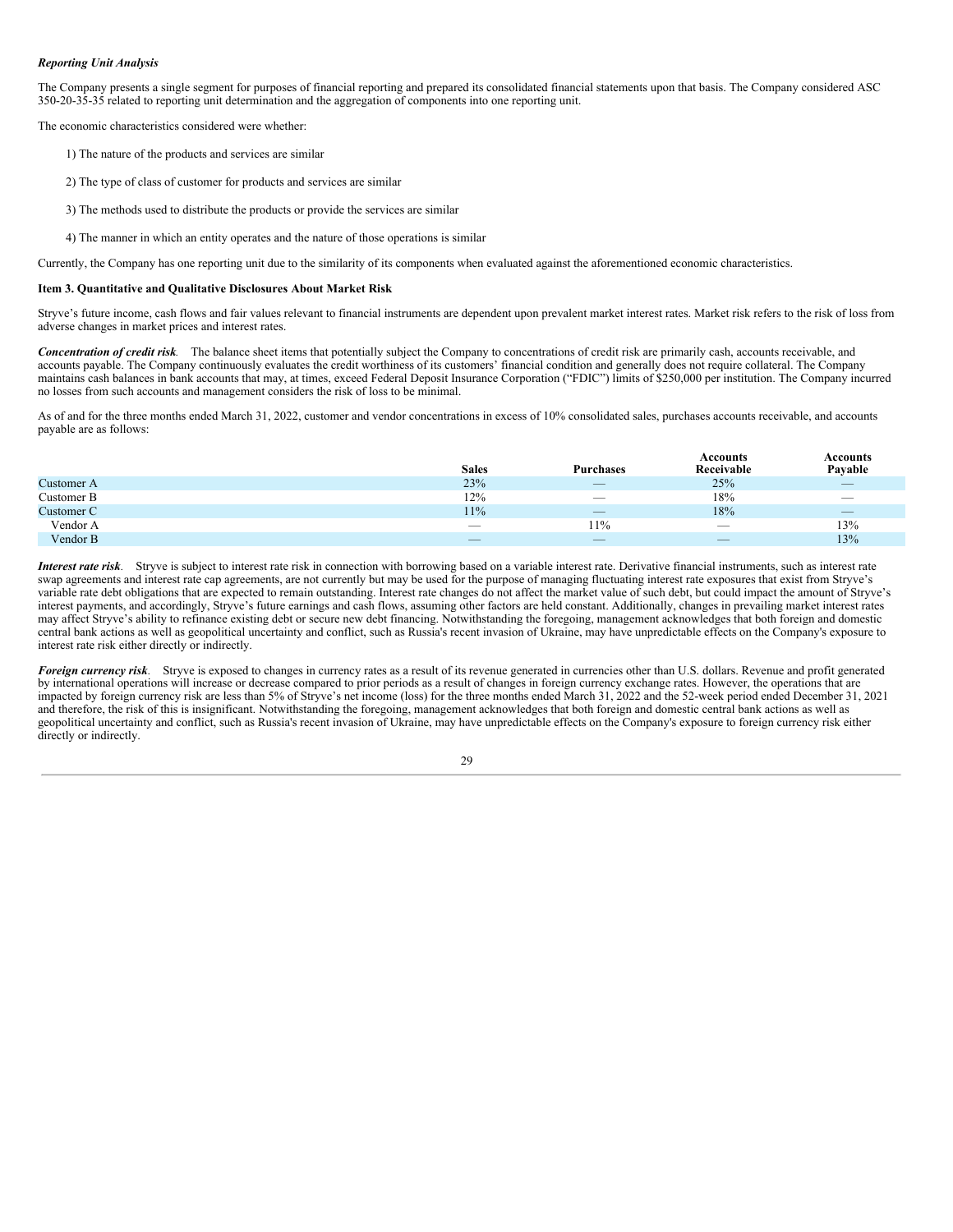**Raw material risk.** Stryve's profitability depends, among other things, on its ability to anticipate and react to raw material costs, primarily beef. The price of beef and other raw materials are subject to many factors beyond Stryve's control, including general economic conditions, inflation, processing labor shortages, cost of feed, demand, natural disasters, weather and other factors that may affect beef supply chain participants. Changes in the prices of beef and other raw materials have already negatively affected Stryve's results of operations, and any continued or further changes could have a material impact on Stryve's business, financial condition and results of operations. Notwithstanding the foregoing, management acknowledges that both foreign and domestic central bank actions as well as geopolitical uncertainty and conflict, such as Russia's recent invasion of Ukraine, may have unpredictable effects on the Company's exposure to raw material commodity risks.

*Inflation risk.* Inflation may impact Stryve's revenue and cost of services and products, Stryve believes the effects of inflation, if any, on its business, financial condition and results of operations have been material to date which management hopes to alleviate through mitigating strategies. However, there can be no assurance that any mitigation strategies management employs will be effective or that its business, financial condition and results of operations will not be materially impacted by continued inflation in the future. Notwithstanding the foregoing, management acknowledges that both foreign and domestic central bank actions as well as geopolitical uncertainty and conflict, such as Russia's recent invasion of Ukraine, may have unpredictable effects on the Company's exposure to inflation risk either directly or indirectly.

## **Item 4. Controls and Procedures**

## **Evaluation of Disclosure Controls and Procedures**

The Company maintains a system of disclosure controls and procedures (as defined in Rules 13a-15(e) and 15d-15(e) under the Securities Exchange Act of 1934 (the "Exchange Act") designed to ensure that the information required to be disclosed by the Company in the reports that are filed or submitted under the Exchange Act is recorded, processed, summarized and reported within the time periods specified in the rules and forms of the Securities and Exchange Commission, and is accumulated and communicated to our management, including our Chief Executive Officer (our principal executive officer) and Chief Financial Officer (our principal financial officer), as appropriate, to allow timely decisions regarding required disclosure.

The Company's management, with the participation of our Chief Executive Officer and our Chief Financial Officer, has evaluated the effectiveness of our disclosure controls and procedures under the Exchange Act as of March 31, 2022, the end of the period covered by this report on Form 10-Q. Based on such evaluation, our Chief Executive Officer and our Chief Financial Officer have concluded that, as of such date, our disclosure controls and procedures were effective.

#### **Changes in Internal Control over Financial Reporting**

There were no changes in our internal control over financial reporting, as identified in connection with the evaluation required by Rule 13a-15(d) and Rule 15d-15(d) of the Exchange Act, that occurred during the three months ended March 31, 2022 that have materially affected, or are reasonably likely to materially affect, our internal control over financial reporting.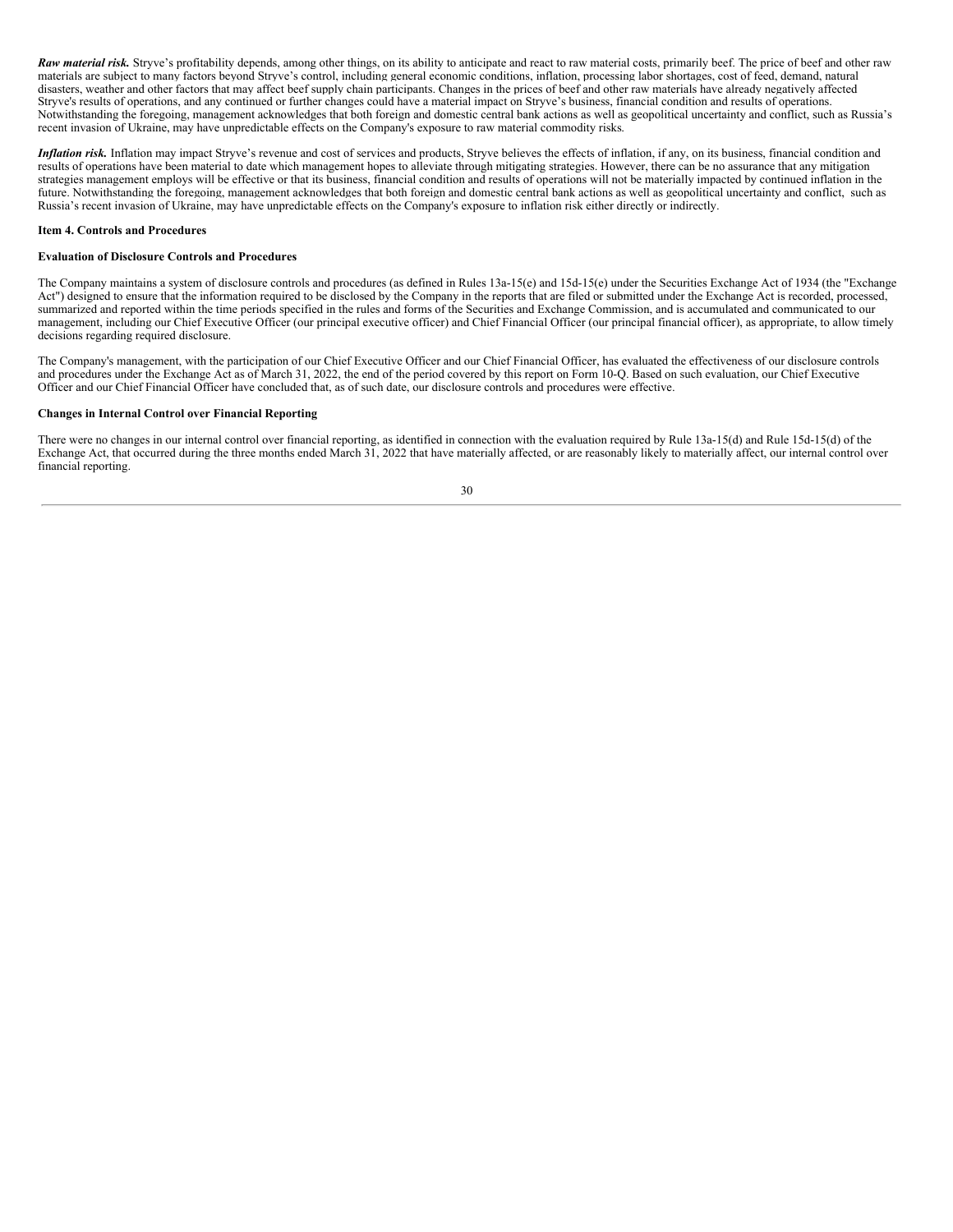## **PART II - OTHER INFORMATION**

#### <span id="page-32-1"></span><span id="page-32-0"></span>**Item 1. Legal Proceedings.**

From time to time, we may become involved in legal proceedings or be subject to claims arising in the ordinary course of its business. We are not currently a party to any material legal proceedings. Regardless of outcome, such proceedings or claims can have an adverse impact on us because of defense and settlement costs, diversion of resources and other factors and there can be no assurances that favorable outcomes will be obtained.

## <span id="page-32-2"></span>**Item 1A. Risk Factors**

There have been no material changes to the factors disclosed in Item 1A. Risk Factors in the Company's Annual Report on Form 10-K for the year ended December 31, 2021.

### <span id="page-32-3"></span>**Item 2. Unregistered Sales of Equity Securities and Use of Proceeds.**

On January 6, 2022, the Company entered into a Securities Purchase Agreement (the "Purchase Agreement") with select accredited investors (the "2022 PIPE Investors"), relating to the issuance and sale of 2,496,934 shares of the Company's Class A common stock and, in lieu of Class A common stock, pre-funded warrants to purchase 7,797,184 shares of Class A common stock (the "PIPE Pre-Funded Warrants"), and accompanying warrants (the "PIPE Warrants") to purchase up to 10,294,118 shares of Class A common stock with an exercise price equal to \$3.60 and a term of five years (the "Offering"). The Offering closed on January 11, 2022. The Class A common stock and PIPE Warrants were sold at a combined purchase price of \$3.40 per share (less \$0.0001 per share for PIPE Pre-Funded Warrants). The Company received gross proceeds from the Offering of approximately \$35 million before deducting offering expenses of \$2.7 million. The securities were issued in reliance on the exemption from registration provided by Section  $4(a)(2)$  under the Securities Act of 1933, as amended, and/or Regulation D promulgated thereunder.

During March 2022, 1,607,184 of the pre-funded warrants issued in the January Offering were exercised for an aggregate of 1,607,146 shares of Class A common stock by virtue of a portion of the pre-funded warrants being exercised on a cashless basis. The exercised pre-funded warrants do not affect the EPS calculation as pre-funded warrants are included in the weighted EPS calculation.

## <span id="page-32-4"></span>**Item 3. Defaults Upon Senior Securities**.

None.

## <span id="page-32-5"></span>**Item 4. Mine Safety Disclosures.**

Not applicable.

## <span id="page-32-6"></span>**Item 5. Other Information**.

None.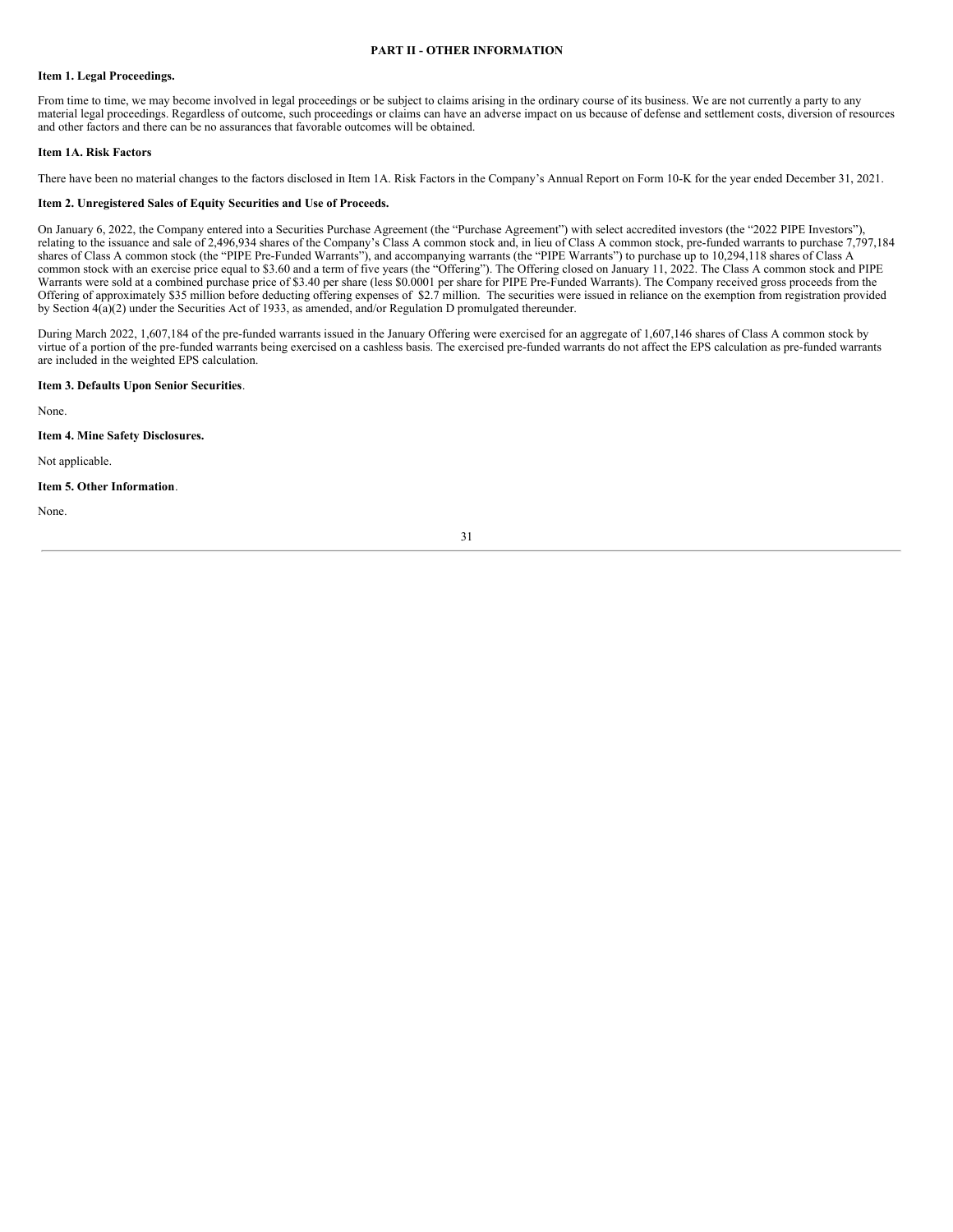# <span id="page-33-0"></span>**Item 6. Exhibits**

The following exhibits are filed as part of, or incorporated by reference into, this Quarterly Report on Form 10-Q.

| Exhibit No.  | <b>Document</b>                                                                                                                                                                              |
|--------------|----------------------------------------------------------------------------------------------------------------------------------------------------------------------------------------------|
| 4.1          | Form of Pre-Funded Warrant (Incorporated herein by reference to the Registrant's Current Report on Form 8-K filed on January 11, 2022.)                                                      |
| 4.2          | Form of Warrant (Incorporated herein by reference to the Registrant's Current Report on Form 8-K filed on January 11, 2022.)                                                                 |
| 10.1         | Form of Securities Purchase Agreement dated January 6, 2022. (Incorporated herein by reference to the Registrant's Current Report on Form 8-K filed<br>on January 11, 2022.)                 |
| 10.2         | Form of Registration Rights Agreement dated January 6, 2022. (Incorporated herein by reference to Exhibit 10.2 to the Registrant's Current Report on<br>Form 8-K filed on January 11, 2022.) |
| $31.1*$      | Certification of Principal Executive Officer Pursuant to Securities Exchange Act Rules 13a-14(a) and 15(d)-14(a), as adopted Pursuant to Section 302 of<br>the Sarbanes-Oxley Act of 2002    |
| $31.2*$      | Certification of Principal Financial Officer Pursuant to Securities Exchange Act Rules 13a-14(a) and 15(d)-14(a), as adopted Pursuant to Section 302 of<br>the Sarbanes-Oxley Act of 2002    |
| $32.1*$      | Certification of Principal Executive Officer and Principal Financial Officer Pursuant to 18 U.S.C. Section 1350, as adopted Pursuant to Section 906 of<br>the Sarbanes-Oxley Act of 2002     |
| $101$ . INS* | Inline XBRL Instance Document                                                                                                                                                                |
| $101.CAL*$   | Inline XBRL Taxonomy Extension Calculation Linkbase Document                                                                                                                                 |
| $101.SCH*$   | Inline XBRL Taxonomy Extension Schema Document                                                                                                                                               |
| $101.DEF*$   | Inline XBRL Taxonomy Extension Definition Linkbase Document                                                                                                                                  |
| $101.LAB*$   | Inline XBRL Taxonomy Extension Labels Linkbase Document                                                                                                                                      |
| 101.PRE*     | Inline XBRL Taxonomy Extension Presentation Linkbase Document                                                                                                                                |
| $104*$       | Cover Page Interactive Data File (formatted as inline XBRL and contained in Exhibit 101).                                                                                                    |

\* Furnished.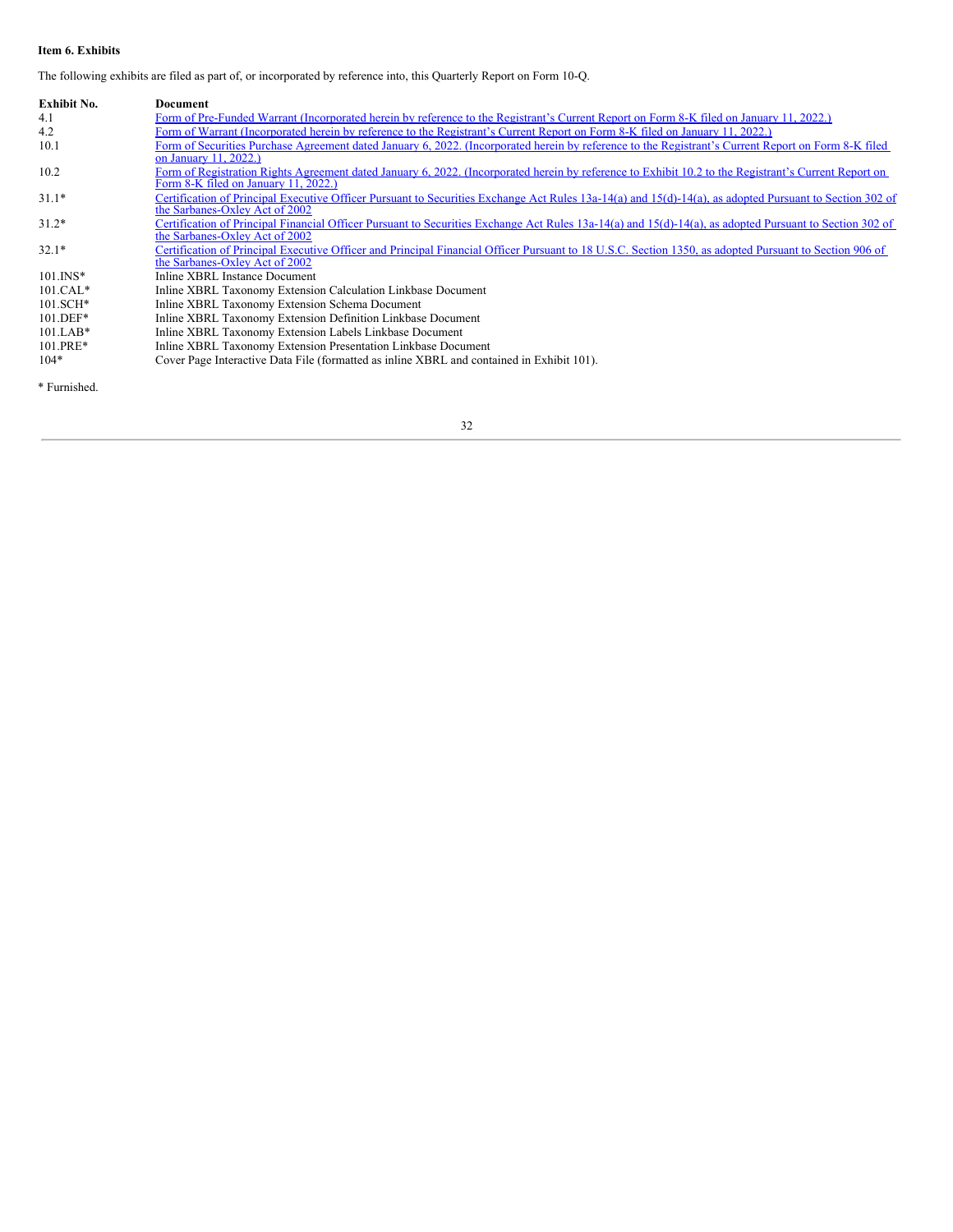# **SIGNATURES**

<span id="page-34-0"></span>In accordance with the requirements of the Exchange Act, the registrant caused this report to be signed on its behalf by the undersigned, thereunto duly authorized.

# **STRYVE FOODS, INC. (f/k/a ANDINA ACQUISITION CORP. III)**

| By:    | /s/ Joe Oblas                 |
|--------|-------------------------------|
| Name:  | Joe Oblas                     |
| Title: | Chief Executive Officer       |
|        | (Principal Executive Officer) |
| By:    | /s/ R. Alex Hawkins           |
| Name:  | R. Alex Hawkins               |
| Title: | Chief Financial Officer       |
|        | (Principal Financial Officer) |

Date: May 16, 2022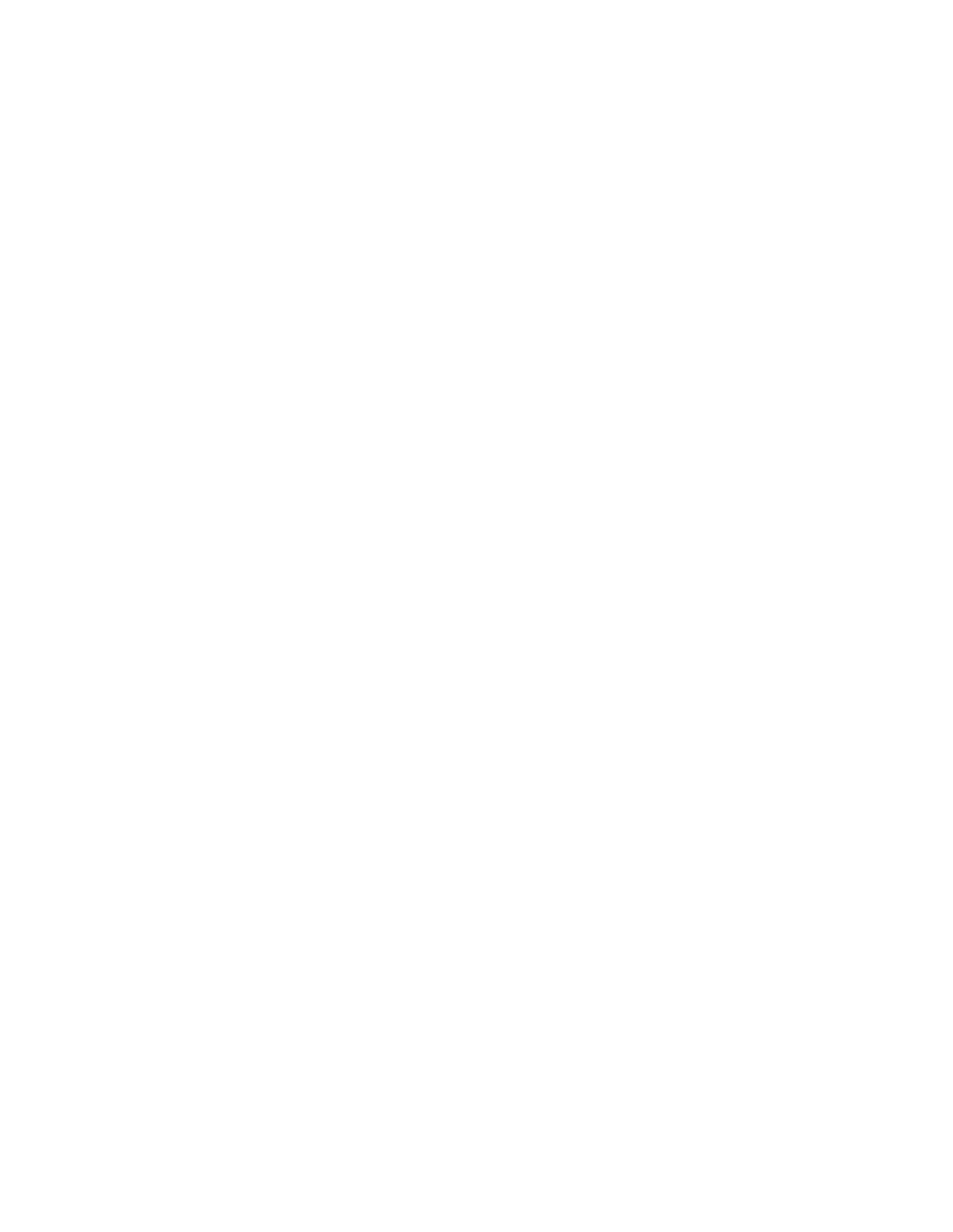## **CERTIFICATION OF CHIEF EXECUTIVE OFFICER PURSUANT TO SECTION 302 OF THE SARBANES-OXLEY ACT OF 2002**

<span id="page-36-0"></span>I, Joe Oblas, certify that:

1.I have reviewed this Quarterly Report on Form 10-Q of Stryve Foods, Inc. (f/k/a Andina Acquisition Corp. III);

2.Based on my knowledge, this report does not contain any untrue statement of a material fact or omit to state a material fact necessary to make the statements made, in light of the circumstances under which such statements were made, not misleading with respect to the period covered by this report;

3.Based on my knowledge, the financial statements, and other financial information included in this report, fairly present in all material respects the financial condition, results of operations and cash flows of the registrant as of, and for, the periods presented in this report;

4.The registrant's other certifying officer(s) and I are responsible for establishing and maintaining disclosure controls and procedures (as defined in Exchange Act Rules 13a-15(e) and 15d-15(e)) for the registrant and internal control over financial reporting (as defined in Exchange Act Rules 13a-15(f) and 15d-15(f)) for the registrant and have:

a)Designed such disclosure controls and procedures, or caused such disclosure controls and procedures to be designed under my supervision, to ensure that material information relating to the registrant, is made known to us by others within those entities, particularly during the period in which this report is being prepared; and

b)Designed such internal control over financial reporting, or caused such internal control over financial reporting to be designed under my supervision, to provide reasonable assurance regarding the reliability of financial reporting and the preparation of financial statements for external purposes in accordance with generally accepted accounting principles; and

c)Evaluated the effectiveness of the registrant's disclosure controls and procedures and presented in this report my conclusions about the effectiveness of the disclosure controls and procedures, as of the end of the period covered by this report based on such evaluation; and

d)Disclosed in this report any change in the registrant's internal control over financial reporting that occurred during the registrant's most recent fiscal quarter (the registrant's fourth fiscal quarter in the case of an annual report) that has materially affected, or is reasonably likely to materially affect, the registrant's internal control over financial reporting; and

5.The registrant's other certifying officer(s) and I have disclosed, based on our most recent evaluation of internal control over financial reporting, to the registrant's auditors and the audit committee of the registrant's board of directors (or persons performing the equivalent functions):

a)All significant deficiencies and material weaknesses in the design or operation of internal control over financial reporting which are reasonably likely to adversely affect the registrant's ability to record, process, summarize and report financial information; and

b)Any fraud, whether or not material, that involves management or other employees who have a significant role in the registrant's internal control over financial reporting.

Date: May 16, 2022

*/s/ Joe Oblas* Joe Oblas Chief Executive Officer (Principal Executive Officer)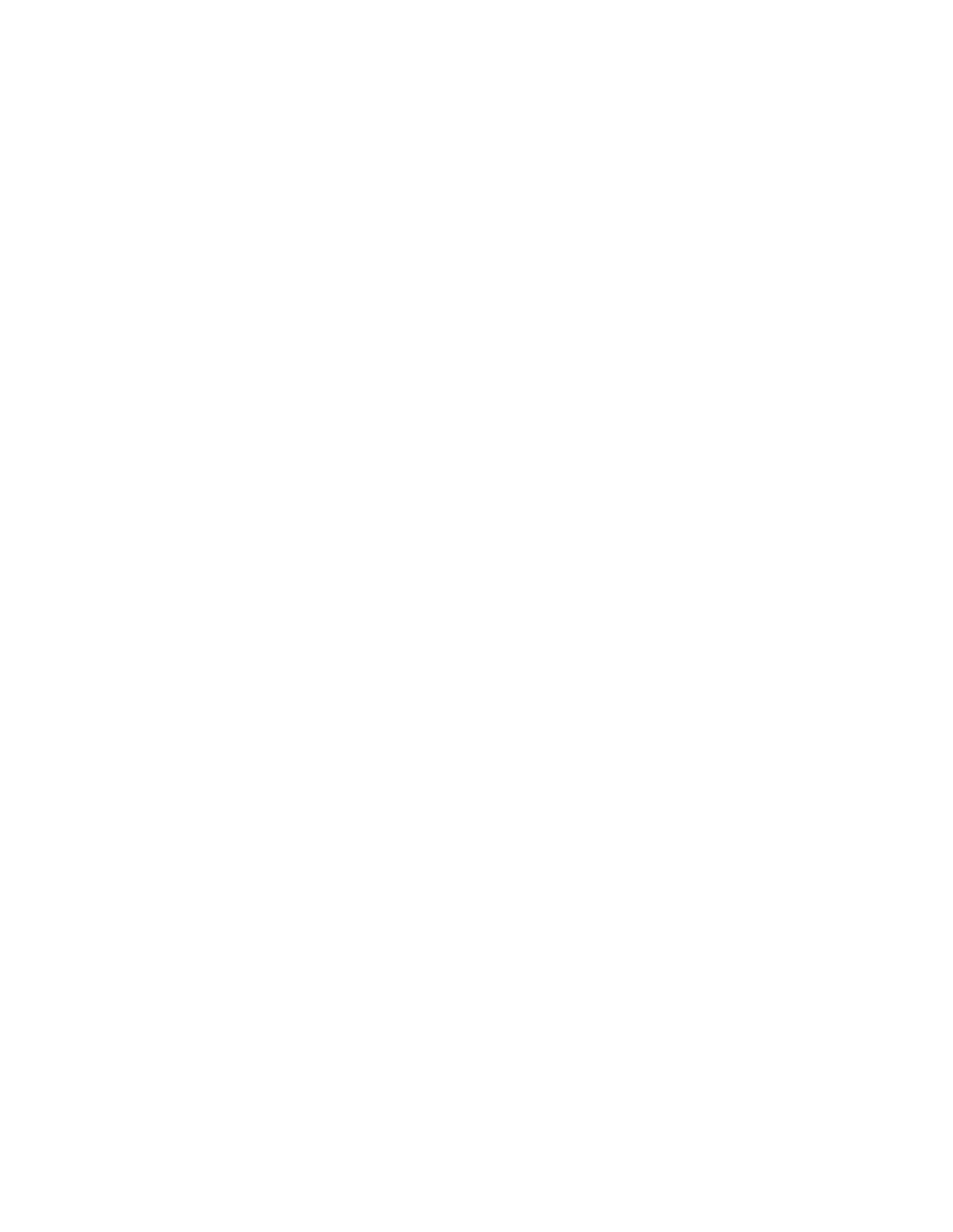## **CERTIFICATION OF CHIEF FINANCIAL OFFICER PURSUANT TO SECTION 302 OF THE SARBANES-OXLEY ACT OF 2002**

<span id="page-38-0"></span>I, R. Alex Hawkins, certify that:

1.I have reviewed this Quarterly Report on Form 10-Q of Stryve Foods, Inc. (f/k/a Andina Acquisition Corp. III);

2. Based on my knowledge, this report does not contain any untrue statement of a material fact or omit to state a material fact necessary to make the statements made, in light of the circumstances under which such statements were made, not misleading with respect to the period covered by this report;

3.Based on my knowledge, the financial statements, and other financial information included in this report, fairly present in all material respects the financial condition, results of operations and cash flows of the registrant as of, and for, the periods presented in this report;

4.The registrant's other certifying officer(s) and I are responsible for establishing and maintaining disclosure controls and procedures (as defined in Exchange Act Rules  $13a-15(e)$  and  $15d-15(e)$  for the registrant and internal control over financial reporting (as defined in Exchange Act Rules  $13a-15(f)$ ) and  $15d-15(f)$  for the registrant and have:

a)Designed such disclosure controls and procedures, or caused such disclosure controls and procedures to be designed under my supervision, to ensure that material information relating to the registrant, is made known to us by others within those entities, particularly during the period in which this report is being prepared; and

b)Designed such internal control over financial reporting, or caused such internal control over financial reporting to be designed under my supervision, to provide reasonable assurance regarding the reliability of financial reporting and the preparation of financial statements for external purposes in accordance with generally accepted accounting principles; and

c)Evaluated the effectiveness of the registrant's disclosure controls and procedures and presented in this report my conclusions about the effectiveness of the disclosure controls and procedures, as of the end of the period covered by this report based on such evaluation; and

d)Disclosed in this report any change in the registrant's internal control over financial reporting that occurred during the registrant's most recent fiscal quarter (the registrant's fourth fiscal quarter in the case of an annual report) that has materially affected, or is reasonably likely to materially affect, the registrant's internal control over financial reporting; and

5.The registrant's other certifying officer(s) and I have disclosed, based on our most recent evaluation of internal control over financial reporting, to the registrant's auditors and the audit committee of the registrant's board of directors (or persons performing the equivalent functions):

a)All significant deficiencies and material weaknesses in the design or operation of internal control over financial reporting which are reasonably likely to adversely affect the registrant's ability to record, process, summarize and report financial information; and

b)Any fraud, whether or not material, that involves management or other employees who have a significant role in the registrant's internal control over financial reporting.

Date: May 16, 2022

*/s/ R. Alex Hawkins* R. Alex Hawkins Chief Financial Officer (Principal Financial Officer)